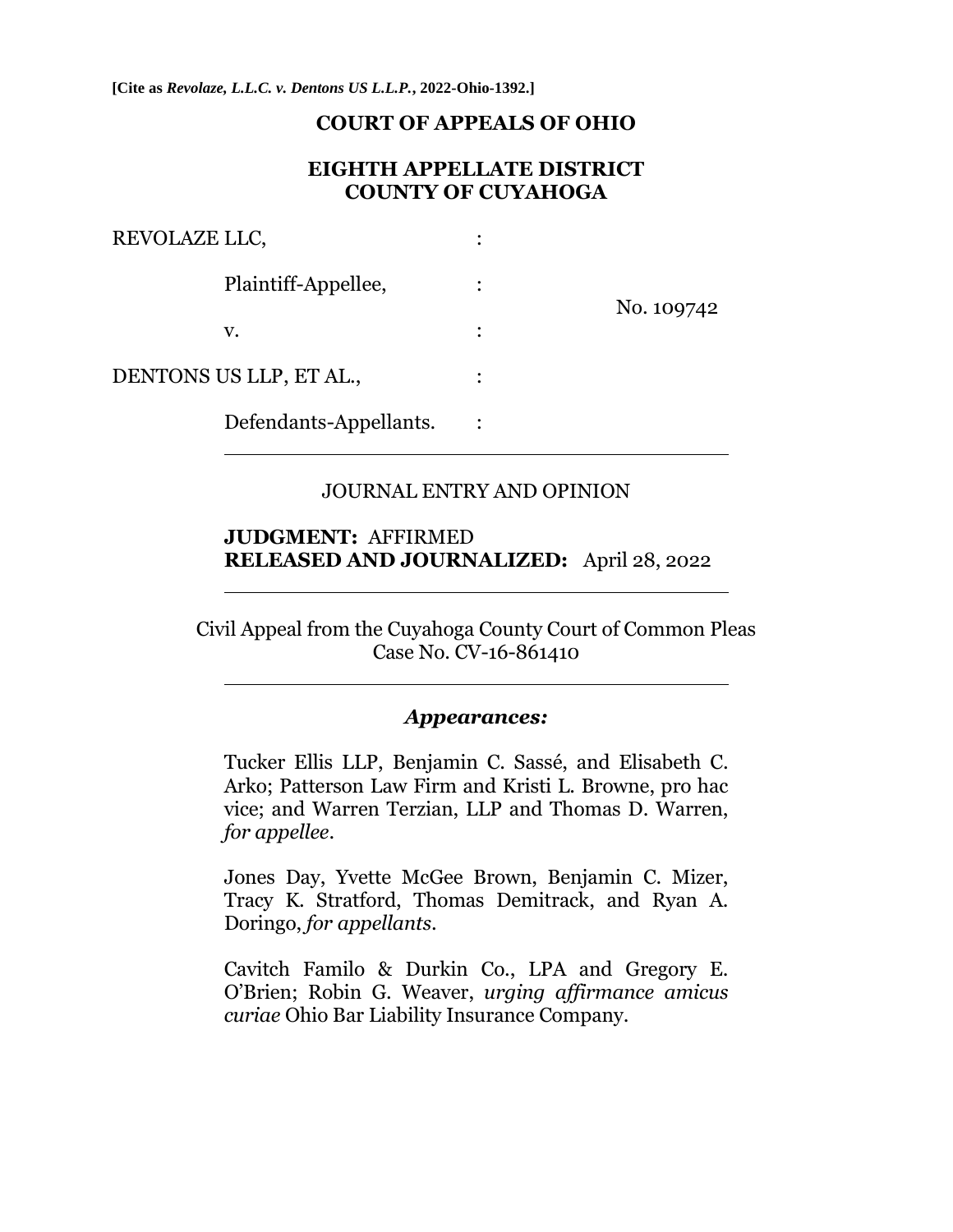EMANUELLA D. GROVES, J.:

Defendants-appellants, Dentons US LLP ("Dentons US") and Mark Hogge ("Hogge"), appeal the trial court's judgment denying their motion for judgment notwithstanding the verdict and entering judgment in favor of plaintiffappellee, RevoLaze, LLC ("RevoLaze"), in the underlying legal malpractice action. For the reasons that follow, we affirm the trial court's decision.<sup>1</sup>

## **Background and Procedural History**

Dentons US is a member of Dentons, a global full-service law firm. Dentons is a Swiss verein (hereinafter the "Dentons verein"), a structure governed by Swiss law that loosely translates to an association. The Dentons verein has offices across the United States, approximately 125 offices in more than 74 countries, and over 6,600 attorneys. Hogge, a partner with Dentons US, chairs the firm's patentlitigation department and has over 35 years of patent-litigation experience.

RevoLaze is a family-owned business, located in Westlake, Ohio, formed by Dr. Darryl Costin Sr. ("Dr. Costin"), an engineer by training, who has patented ideas for over 20 years. Dr. Costin serves as RevoLaze's chief executive officer, his son Darryl Costin Jr. ("Costin Jr."), as its president, and his daughter, Kimberly, his son-in-law, Ryan Ripley, and Heath Colwell are locally based RevoLaze employees.

<sup>1</sup> In rendering this decision, we reviewed the amicus brief filed in support of Dentons US by the Ohio Bar Liability Insurance Company.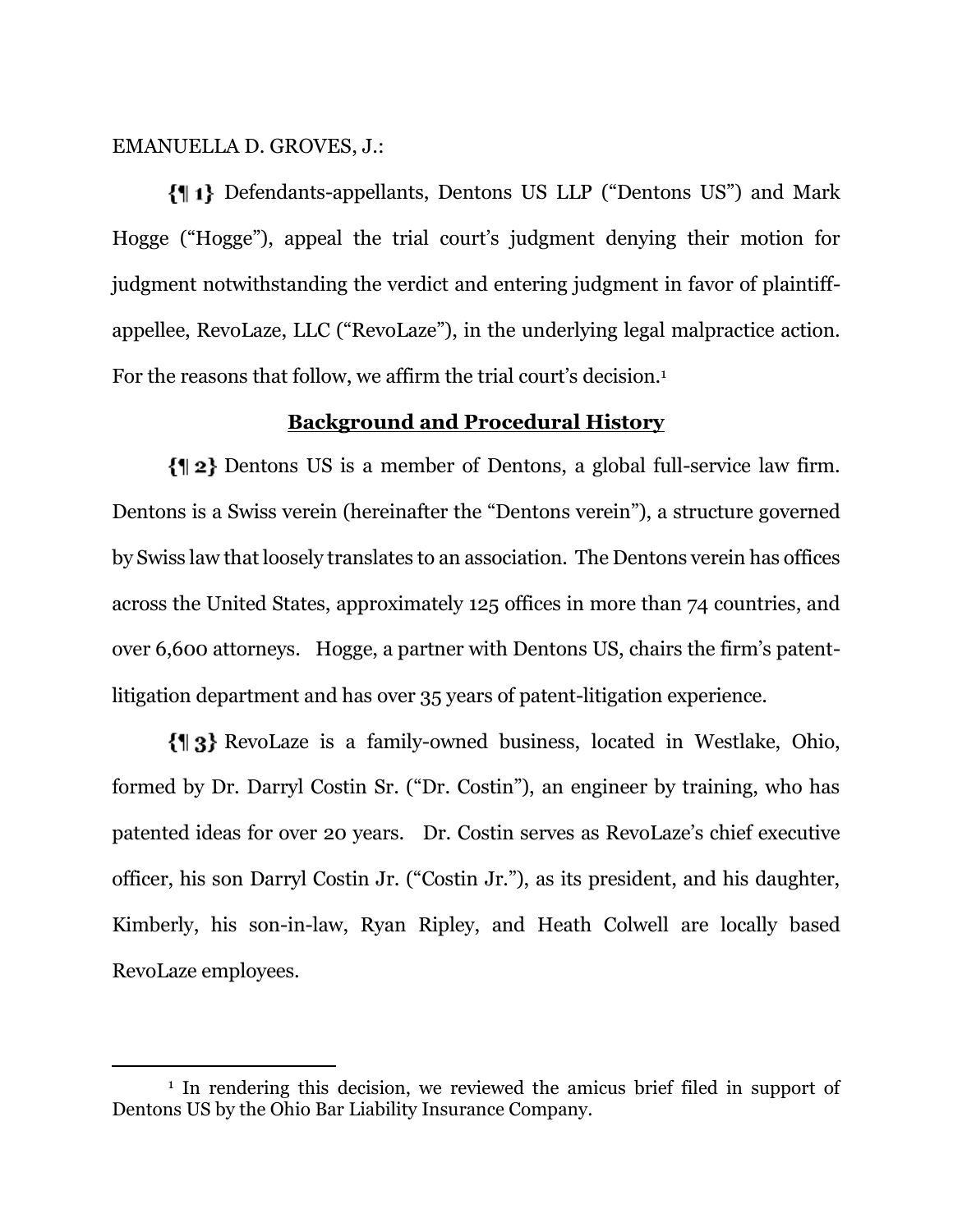## **Laser Abrading Technology**

RevoLaze holds patents relating to methods of "laser abrading," which utilizes lasers to create the "worn" and "faded" look on new jeans and other denim garments. The process offered a faster, cheaper, and safer method of creating faded jeans, as well as allowing for more intricate designs on jeans and other denim products. Prior to Dr. Costin's invention, companies used sandblasting or hand sanding to create the worn or faded look on new jeans. Numerous denim companies banned the use of sandblasting because it had been found to be associated with silicosis, which may result in death. Creating the worn or faded look on new jeans took an average of three minutes to achieve by hand sanding, versus 55 seconds using RevoLaze's laser abrading process.

Initially, RevoLaze monetized its technology by granting licenses to companies in exchange for a lump-sum royalty payment, but was unable to obtain other licensing agreements because most denim manufacturers moved their operations overseas. In addition, because the licensing agreements with these companies involved lump-sum payments, there were no revenue streams for RevoLaze's technology.

#### **ITC Campaign**

Around 2011, after Levi's Jeans Company ("Levi's") announced that it would no longer purchase jeans from a plant that used the process of sandblasting, RevoLaze began to suspect that denim companies were illegally using its patented technology. As a result, RevoLaze decided to file a complaint in the United States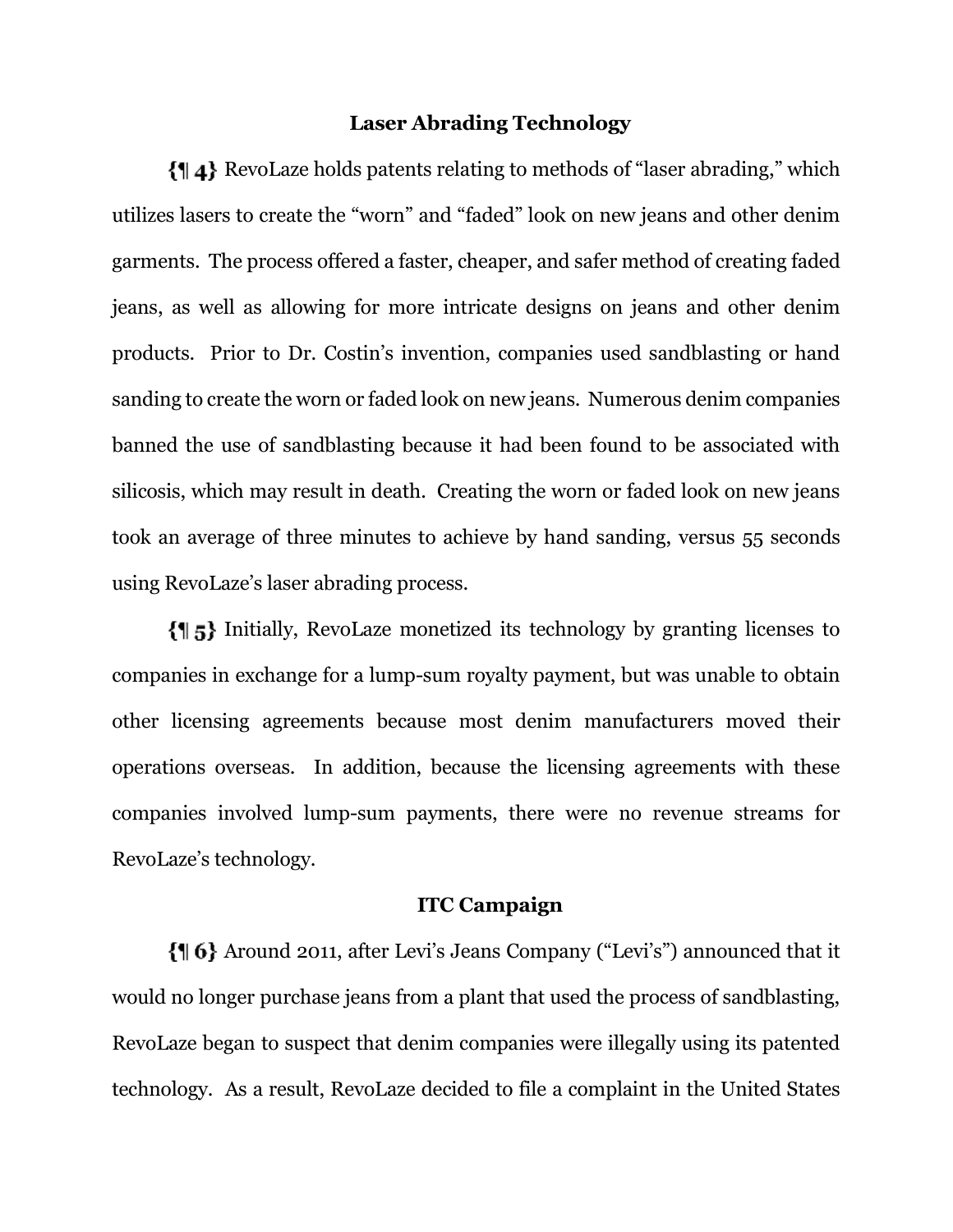International Trade Commission ("ITC")<sup>2</sup> against multiple alleged infringers.<sup>3</sup> RevoLaze's ultimate goal was to obtain a general exclusion order ("GEO")<sup>4</sup> to block importation by companies identified as importing infringing products, regardless of whether the infringing party was named as a respondent in the ITC litigation. Because the ITC does not award monetary damages, RevoLaze also decided it would file companion cases in federal district court against the infringers with the objective to negotiate licensing agreements from willing infringers and recover damages from infringers unwilling to enter into a licensing agreement.

In February 2014, RevoLaze hired Dentons US to litigate the case in the ITC, as well as in other venues. RevoLaze also hired lawyers from Global IP Law Group ("Global"), and MoloLamken LLP ("MoloLamken") to serve as co-counsel, primarily to negotiate licensing agreements with infringing parties that were not going to be included in the case before the ITC. Due to the high cost of litigating a patent infringement case in the ITC, costs ranging between \$6-7 million, RevoLaze, following an introduction by Dentons US entered into a separate agreement with

<sup>2</sup> The ITC is an independent, nonpartisan, agency of the United States government that investigates whether certain imports are unfair trade practices that harm a domestic industry.

<sup>3</sup> A patent holder can sue more than 15 alleged infringers in one ITC proceeding, which takes 12-18 months, and the ITC can issue an injunction that bars the importation of all infringing products.

<sup>4</sup> In an ITC investigation, a patent owner that proves the elements of its case against the respondents and satisfies other requirements may qualify for a GEO. A GEO excludes the world from importing a certain product into the United States.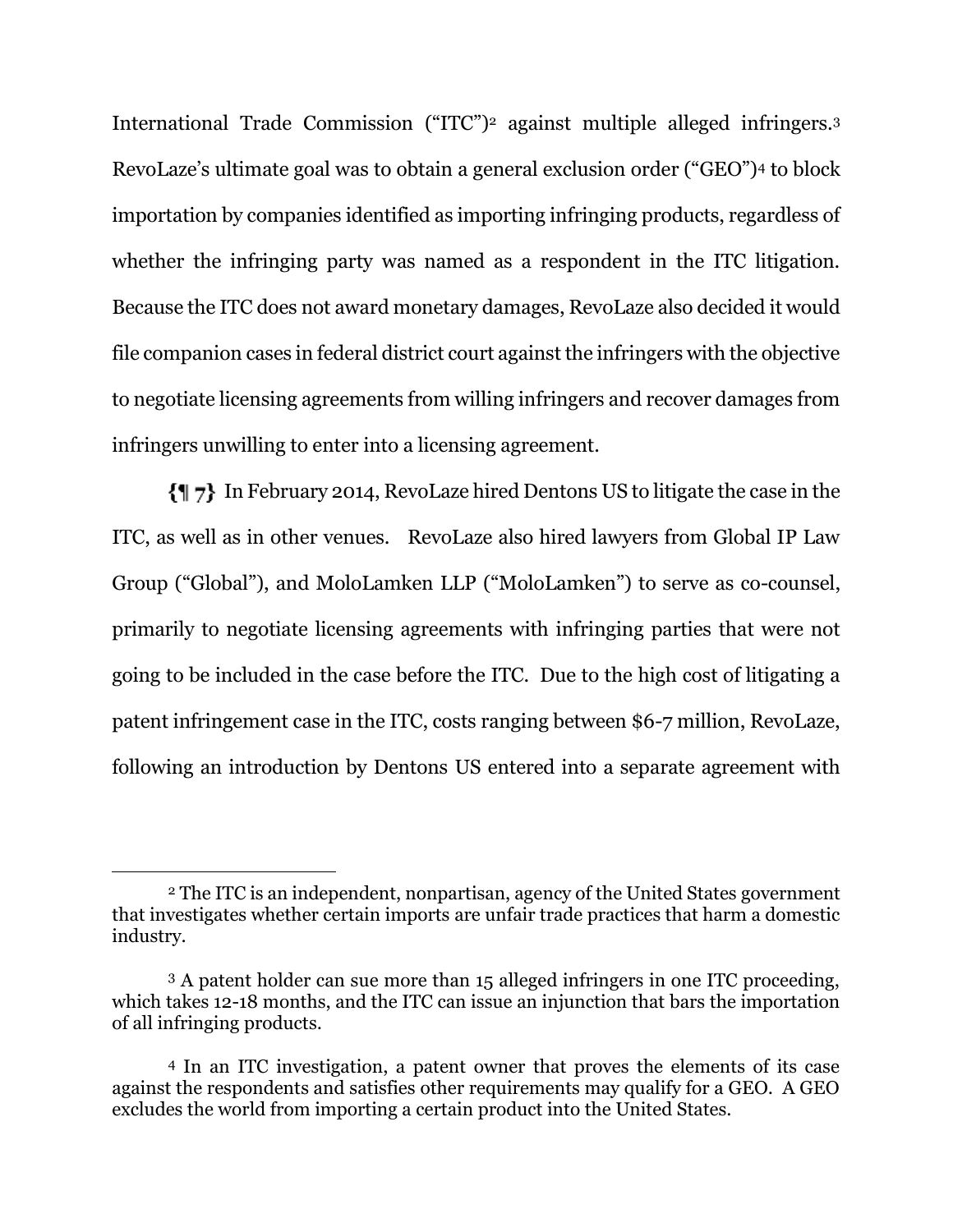Longford Capital ("Longford"), a third-party litigation funder, to pay its legal fees ("Funding Agreement").

The Funding Agreement was nonrecourse, meaning if RevoLaze was unsuccessful in the ITC, Longford absorbed the loss. If RevoLaze was successful, Longford would recover its investment plus interest and a share of the proceeds flowing from the licensing agreements. As part of the Funding Agreement, Dentons US would discount its rates for all timekeepers by 25 percent and cap their fees and expenses at the amount Longford invested. In exchange, Dentons US would receive a five percent share in some of the proceeds RevoLaze would obtain through enforcing its patents. Dentons US would also be entitled to a portion of the proceeds obtained through litigation of RevoLaze's claims on a contingent fee basis.

Longford agreed to provide \$8 million, less a \$285,000 commission to a litigation financing broker. Longford would provide the funding in three phases. Phase I, \$3,175,000 to cover all proceedings in any venue against 24 denim brands, ten denim manufactures, and five laser companies, and the respondents in the ITC case. Phase II, \$2,134,000 to cover all proceedings in any venue against 13 additional denim brands and two denim manufactures. Phase III, \$1,746,000 to cover all proceedings against a list of brands, denim manufactures, and laser companies located in Mexico, China, and Turkey. The Funding Agreement also included a confidentiality clause, which prohibited disclosure of the Funding Agreement to any other party.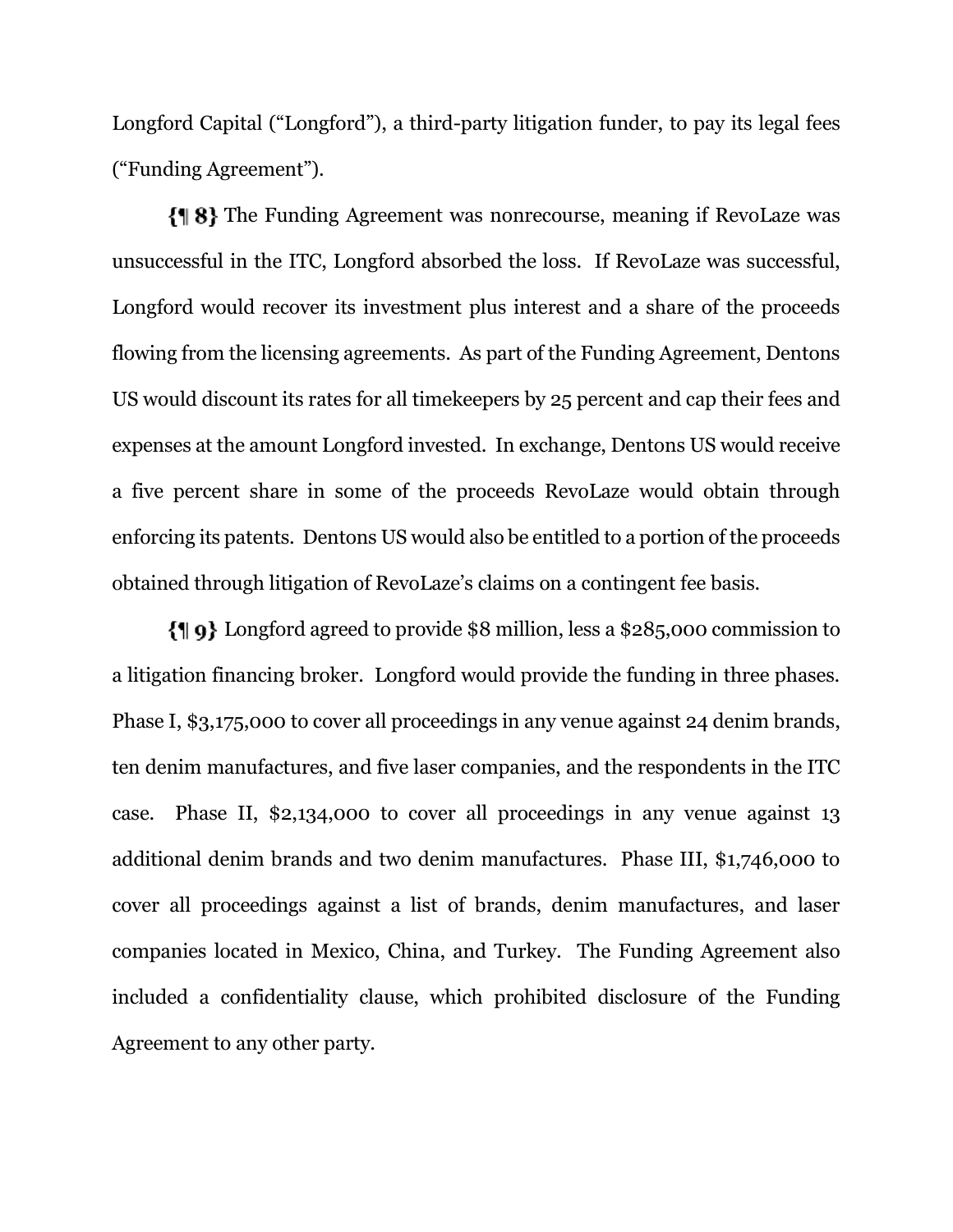On August 15, 2014, Dentons US on behalf of RevoLaze, filed 17 separate lawsuits in the United States District Court for the Northern District of Ohio, Eastern Division, against denim jean companies, alleging infringements of six patents owned by RevoLaze. On August 18, 2014, Dentons US filed a verified complaint under Section 337 of the Tariff Act of 1930 ("Section 337"),<sup>5</sup> in the ITC, against 17 respondents. The complaint sought the previously mentioned injunctive relief, including a statutorily permitted GEO, under 19 U.S.C.  $1337(d)(2)(B)$ , to prevent any entity from importing any infringing product into the United States.

### **Motion to Disqualify Counsel**

 On March 11, 2015, The Gap, Inc. ("Gap"), one of the named alleged infringers, filed a motion in the ITC seeking to disqualify Dentons US as counsel for RevoLaze. Gap contended that Dentons US should not be allowed to continue pursuing a complaint against them because Dentons US "[was] a 'portal' of the Swiss verein which represent[ed] Gap on fourteen open matters elsewhere." Gap also alleged that "for more than two decades, Dentons and its predecessor firm<sup>6</sup> have represented Gap in multiple matters around the world, including a recent engagement involving a Canadian Border Service Agency custom audit." *See* 

<sup>5</sup> Section 337, Tariff Act of 1930, Investigations of Unfair Practices in Import Trade. Under Section 337, the USITC determines whether there is unfair competition in the importation of products into, or their subsequent sale in, the United States.

<sup>6</sup> Salans LLP and SNR Denton merged with a third firm into the Swiss verein Dentons.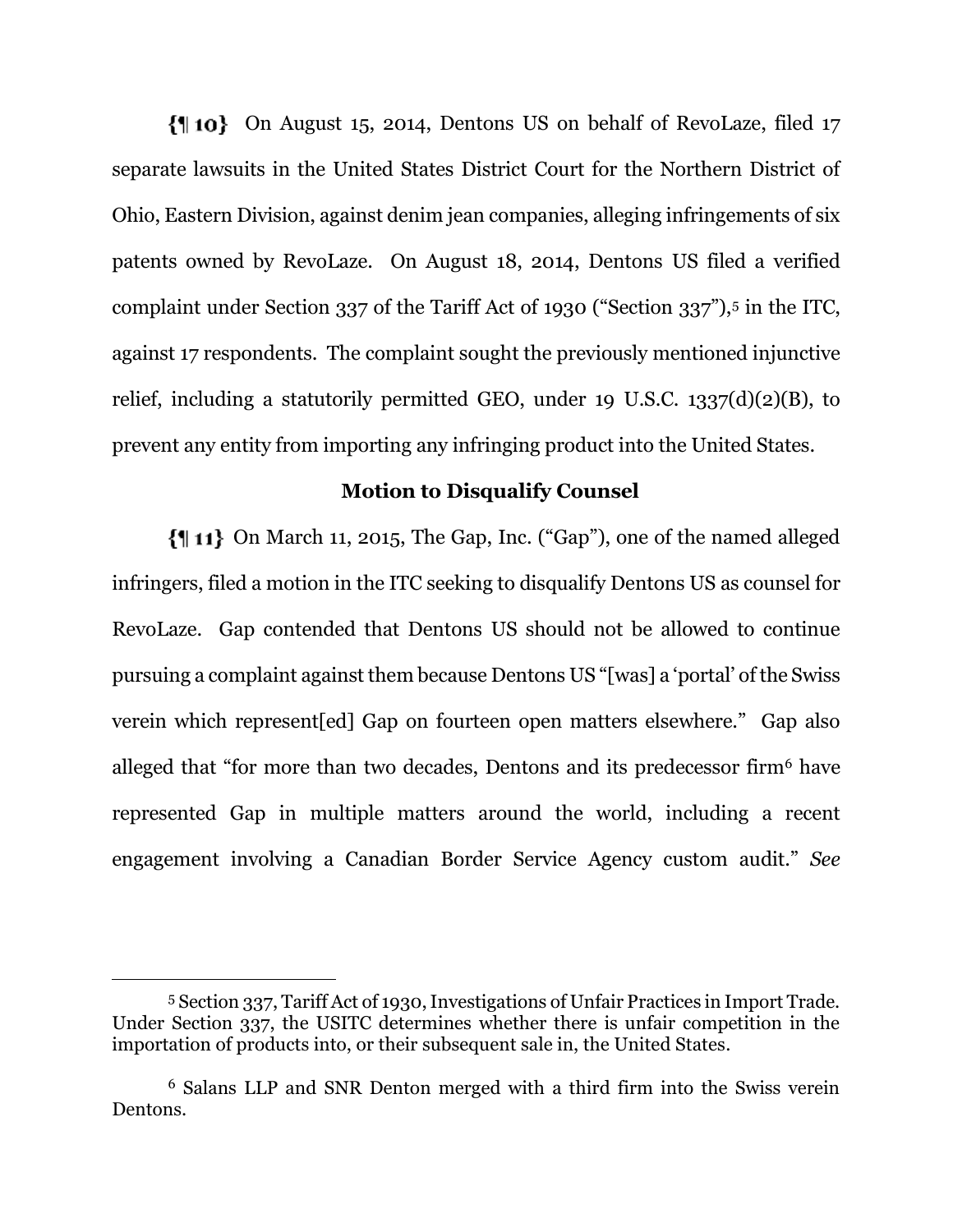*generally Certain Laser Abraded Denim Garments*, Inv. N0. 337-TA-930, Order No. 43, 2015 ITC LEXIS 359 (May 7, 2015).

In addition, Gap alleged that "not only [did] Dentons have an ethical conflict, but Dentons' relationship with Gap meant that Dentons had had an ongoing and unfettered access to Gap's confidential and privileged information relevant to claims and defenses in this [i]nvestigation, including Gap's 'US importation, exportation, financial, and taxation structure, records and information' and accused products." Further, Gap alleged that Dentons did not inform them of the conflict prior to filing suit on behalf of RevoLaze in the Northern District of Ohio or at the ITC, noting it was they who discovered the conflict at the end of January 2015. Finally, Gap alleged that Dentons never sought to obtain a conflict waiver from Gap. *Id.*

Dentons US opposed the motion on the basis that although Dentons Canada LLP ("Dentons Canada") were members of the Dentons verein, the two members were separate law firms that did not impute conflicts of interest upon each other. As evidence of this separation, Dentons US noted that they and Dentons Canada (1) did not have access to each other's client files; (2) did not share client confidential information unless acting "as co-counsel"; (3) did not share profit and losses; and (4) were financially and operationally separate. Dentons US maintained that all their attorneys and paralegals confirmed that they had not "accessed any files, or received any documents or information from any lawyer, at Dentons Canada LLP or Dentons Europe LLP relating to the Gap." Dentons US continued that there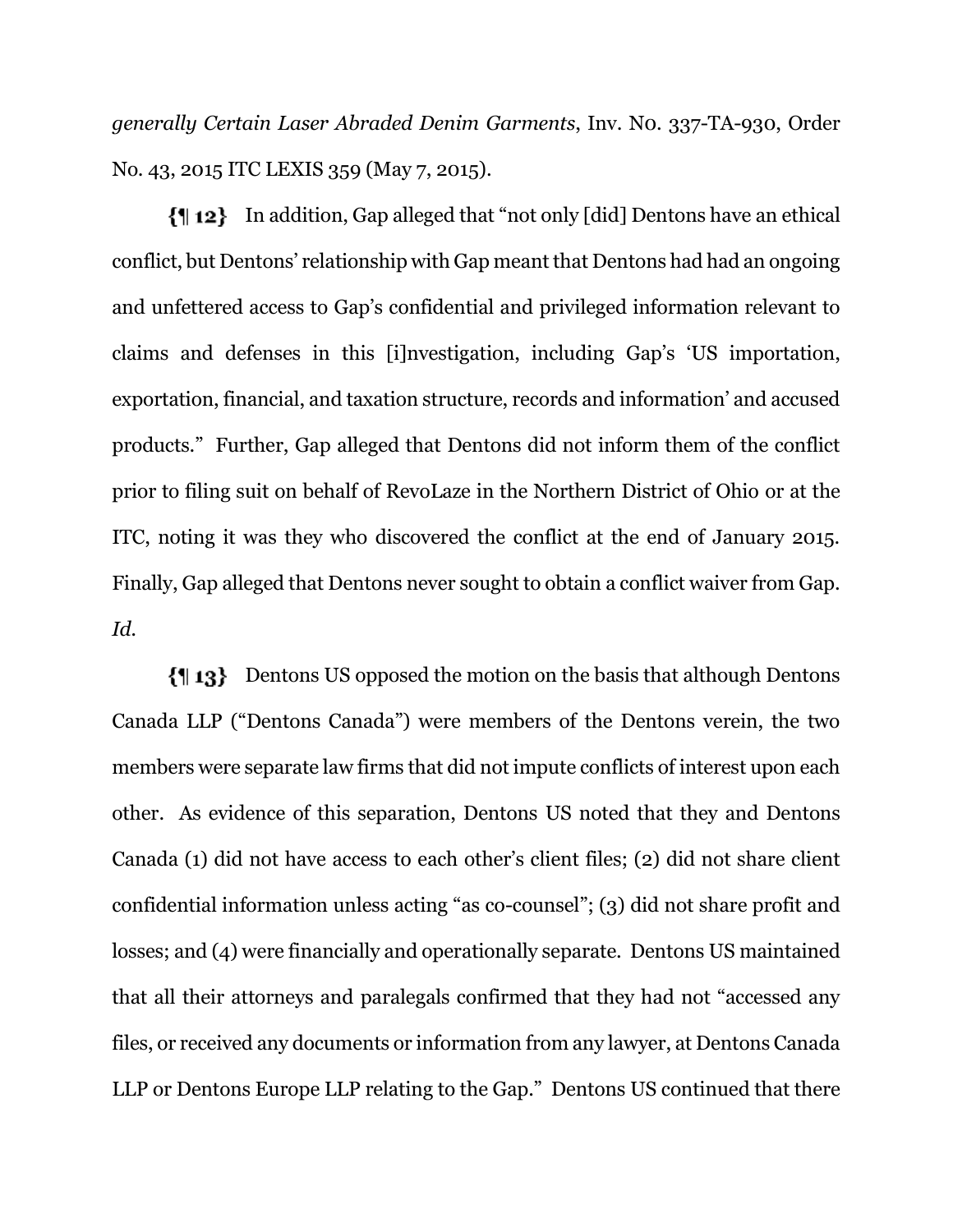was effectively an ethical screen in place between it and Dentons Canada; thus, Gap could not be prejudiced. *Id.*

In addition, Dentons US argued that the retainer agreement Gap signed with Dentons Canada contained a provision waiving potential future conflicts, reasoning that if the instant matter was in fact a conflict, Gap consented in advance. Further, Dentons US offered that Gap only identified the conflict after it was "unsuccessful in obtaining a settlement," "unable to meaningfully contradict [RevoLaze's] allegations of infringement," and had "acknowledged that it had failed to properly identify suppliers of the infringing accused products."

Gap sought and was granted leave to file a supporting reply. In the reply, Gap disputed Dentons US' account of the facts relating to the timing of Gap's motion and Gap's conduct both during discovery and in settlement talks. Gap also raised additional grounds for disqualification noting that the Funding Agreement between RevoLaze and Longford demonstrated that Dentons US disclosed to RevoLaze, as early as February 2014, that it had a current conflict with the Gap.<sup>7</sup> Gap also noted Dentons had a partial contingency fee arrangement that gave it a heightened interest in the outcome of the investigation. In addition, Gap questioned why Dentons US disclosed the conflict to RevoLaze, but not to Gap. *Id.*

<sup>7</sup> On or about September 24, 2014, the respondents in the ITC litigation jointly served upon RevoLaze a first set of requests for production of documents. On October 20, 2014, Dentons US inadvertently produced a copy of the Funding Agreement to all the respondents.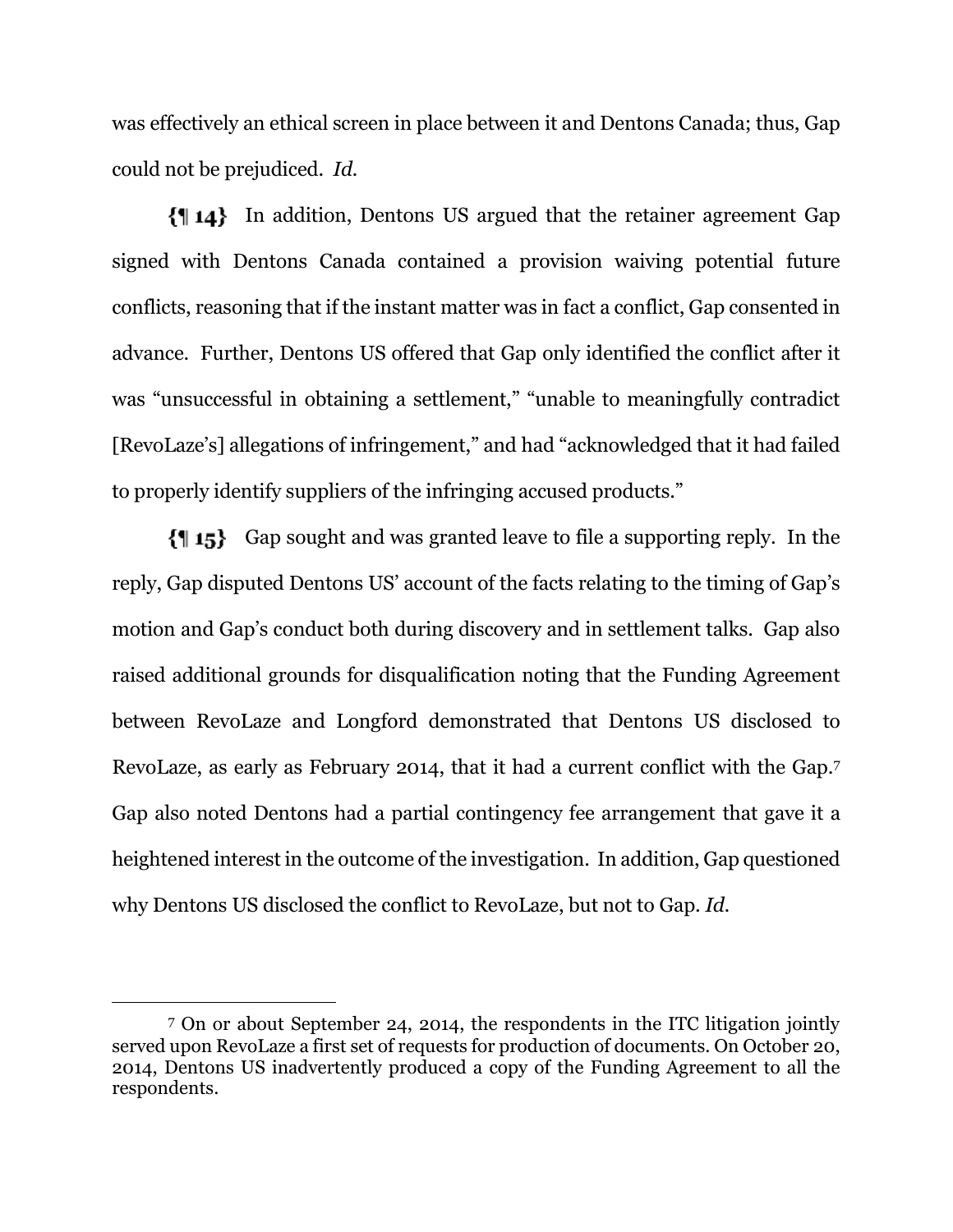### **Disqualification and Aftermath**

In an order issued May 7, 2015, the ITC's Chief Administrative Law Judge ("ALJ") determined that the Dentons verein was a single law firm for purposes of Model Rule 1.7. US and disqualified Dentons US from representing RevoLaze in the ITC, while Gap was a respondent in the investigation.<sup>8</sup>

Following the disqualification, RevoLaze obtained the services of Global, who had primarily been involved in negotiating licensing agreements with companies that were not part of the ITC case. After assessing the work that was still yet to be done in the ITC case, Global determined that it would need additional assistance, so RevoLaze obtained the services of MoloLamken, as well as Cindy Ahn ("Ahn"), an attorney with the law firm of Schiff Hardin & Waite (collectively, the "replacement lawyers").

Because the replacement lawyers would not agree to limit their billing as Dentons US had done, RevoLaze sought additional funding from Longford. Longford refused to provide additional funding but agreed to move \$1.5 million from the later phases of the campaign to the ITC phase. In exchange for that concession, RevoLaze agreed to limit expenditures on certain aspects of the ITC phase and to provide Longford with a greater share of the proceeds.

<sup>8</sup> Dentons sought review of the disqualification order from the ITC. In an order dated April 12, 2016, the Commission issued a notice finding the issue of disqualification moot because the investigation had been terminated against all respondents by settlement, consent order, or withdrawal of the complaint and vacated the disqualification order. *Certain Laser Abraded Denim Garments*, Inv. No. 337-TA-930, Notice of Commission Determination to Review Order No. 43, 2016 WL 10688905 (I.T.C. Apr. 12, 2016).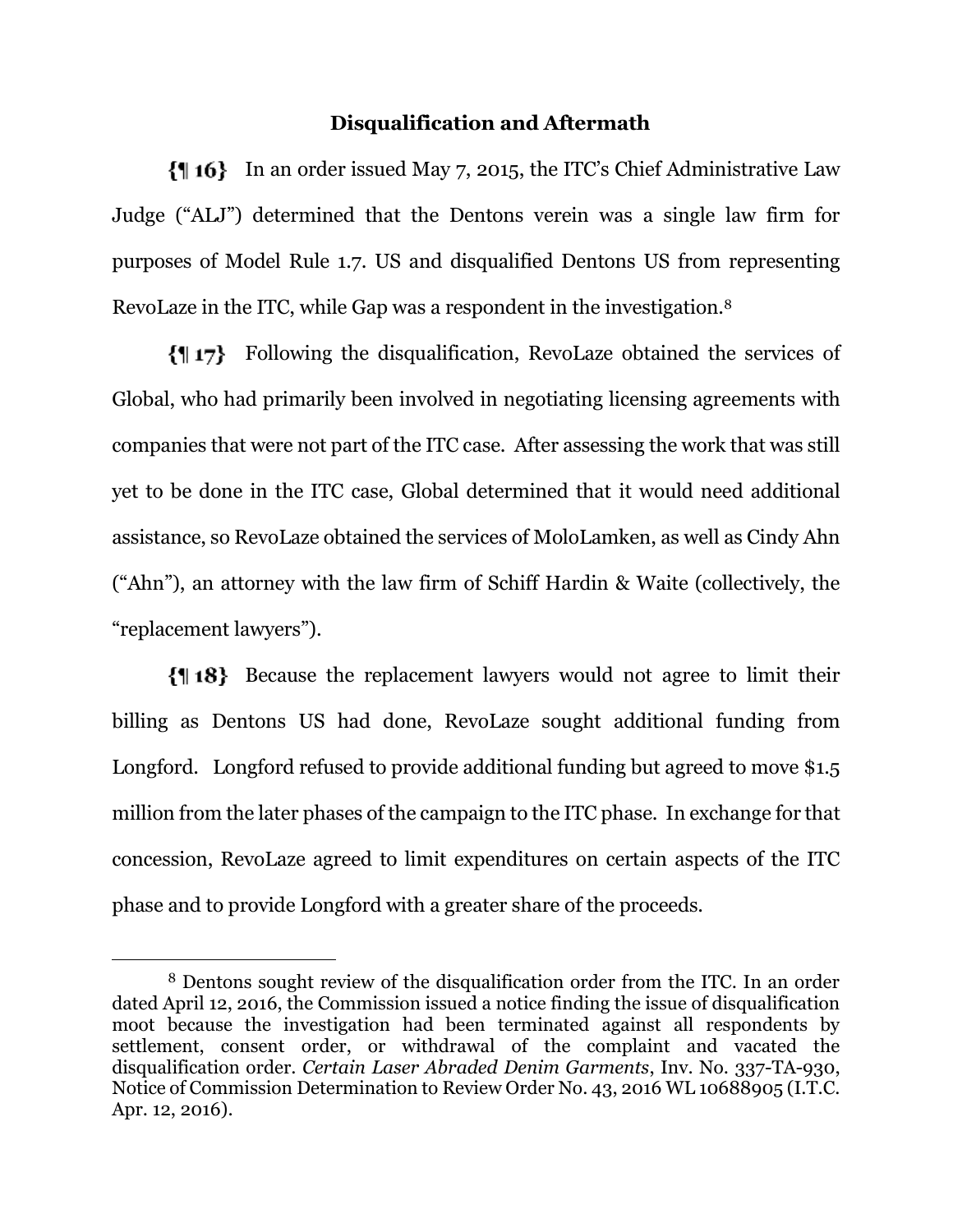With the modification of the Funding Agreement in place, the work yet to be done by the replacement attorneys included, but was not limited to (1) preparing for and defending at least 12 depositions, (2) preparing for respondents' visits to RevoLaze, (3) preparing answers and responses to respondents' numerous discovery requests, (4) preparing "claim construction" arguments and briefs, (5) preparing for and deposing respondents, (6) researching new evidence on the issue of RevoLaze's domestic industry, (7) preparing a brief on the domestic-industry issue, and (8) attempting to negotiate possible settlements with respondents.

Soon, RevoLaze was indebted to the replacement attorneys more than \$1 million. Thereafter, RevoLaze began settling with each respondent that appeared and participated in the ITC litigation. In October 2015, RevoLaze filed a motion with the ITC to terminate the investigation and advised that it was no longer seeking a GEO. In November 2015, the ITC granted RevoLaze's motion and terminated the litigation.

### **Civil Complaint**

In April 2016, RevoLaze filed a civil complaint against Dentons US in the Cuyahoga County Court of Common Pleas. In its second amended complaint, RevoLaze set forth a claim of legal malpractice, alleging that Dentons US breached its standard of care by:

a. Engaging in conflicted representation of RevoLaze, in direct violation of Rule 1.7 of the Ohio Rules of Professional Conduct;

b. Failing to properly prepare to prosecute RevoLaze claims in the ITC Litigation prior to filing complaint;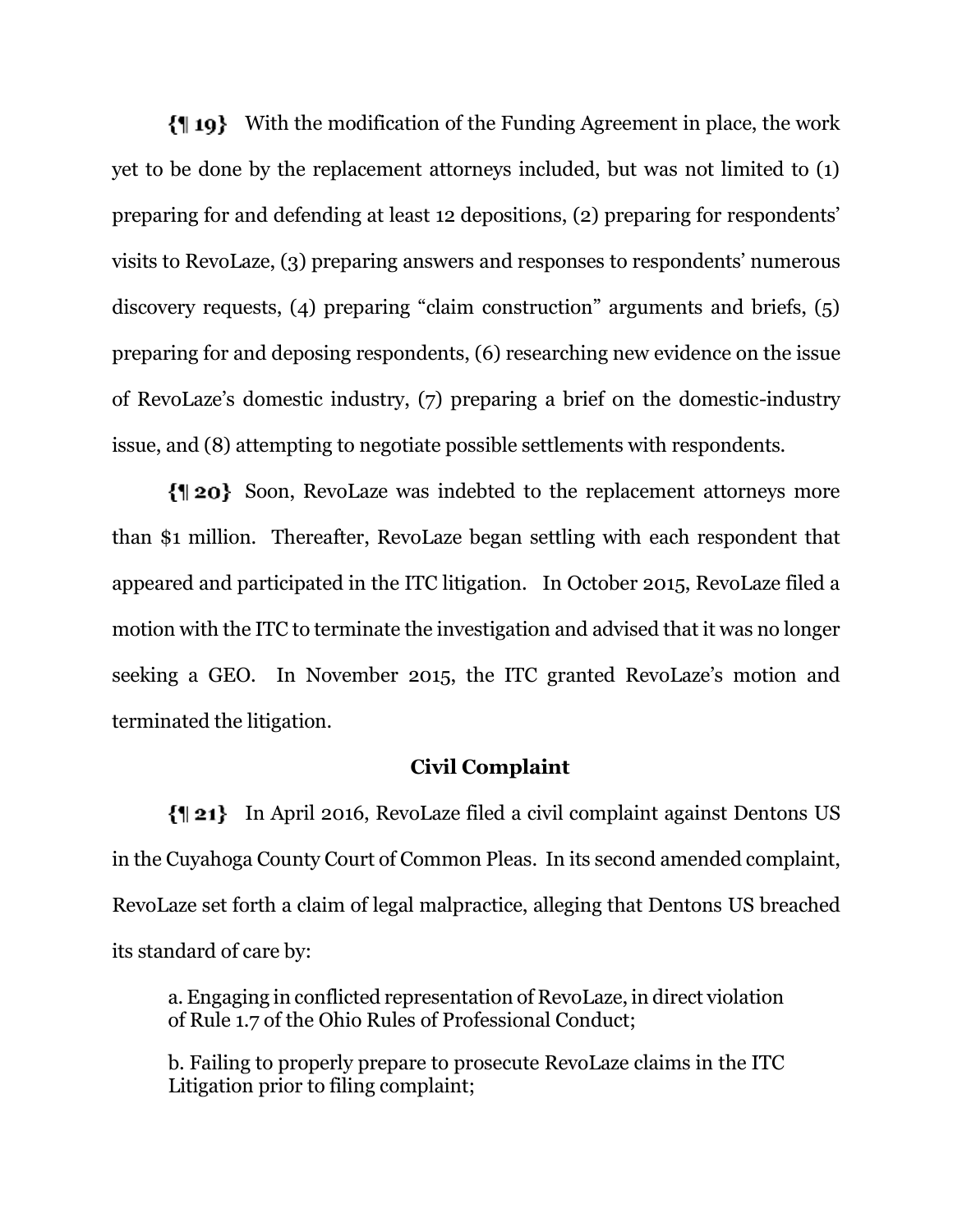c. Failing to engage experts where necessary in the ITC Litigation;

d. Negligently and improperly delegating litigation tasks to RevoLaze in the ITC litigation that would require access to respondents' confidential business information in violation of ITC rules of practice;

e. Failing to develop and employ viable strategy for negotiating settlement of the underlying patent claims;

f. Unilaterally limiting pre-suit investigations in the ITC Litigation as they pertained to potential respondents' importation of infringing products, thereby limiting the scope of any Limited Exclusion Order issued by the ITC;

g. Disclosing the existence and producing copy of the Funding Agreement and the Engagement Letter to the respondents in the ITC Litigation;

h. Failing to communicate with RevoLaze regarding, among other things, conflicts of interest, the disclosure and production of the Funding Agreement and the Engagement Letter, the subsequent motion to compel, and the motions for disqualification, all in direct violation of Rule 1.4 of the Ohio Rules of Professional Conduct;

i. Failing to conduct discovery to any reasonable degree;

j. Failing to abide by the schedule of the joint discovery plan set forth in the ITC Litigation;

k. Failing to address the respondents' inadequate responses to the complaint in the ITC Litigation;

l. Failing to address the respondents' inadequate responses to or refusal to respond to the discovery requests in the ITC Litigation;

m. Failing to identify in the ITC Litigation all denim jean manufacturers that were producing and exporting infringing products into the U.S.;

n. Stipulating without consultation with RevoLaze, that RevoLaze would not rely on the prior Levi settlement license, which would have established the domestic industry argument in the ITC Litigation;

o. Failing to prosecute RevoLaze claims with the intention of ultimately trying the claims either in the ITC Litigation, where much higher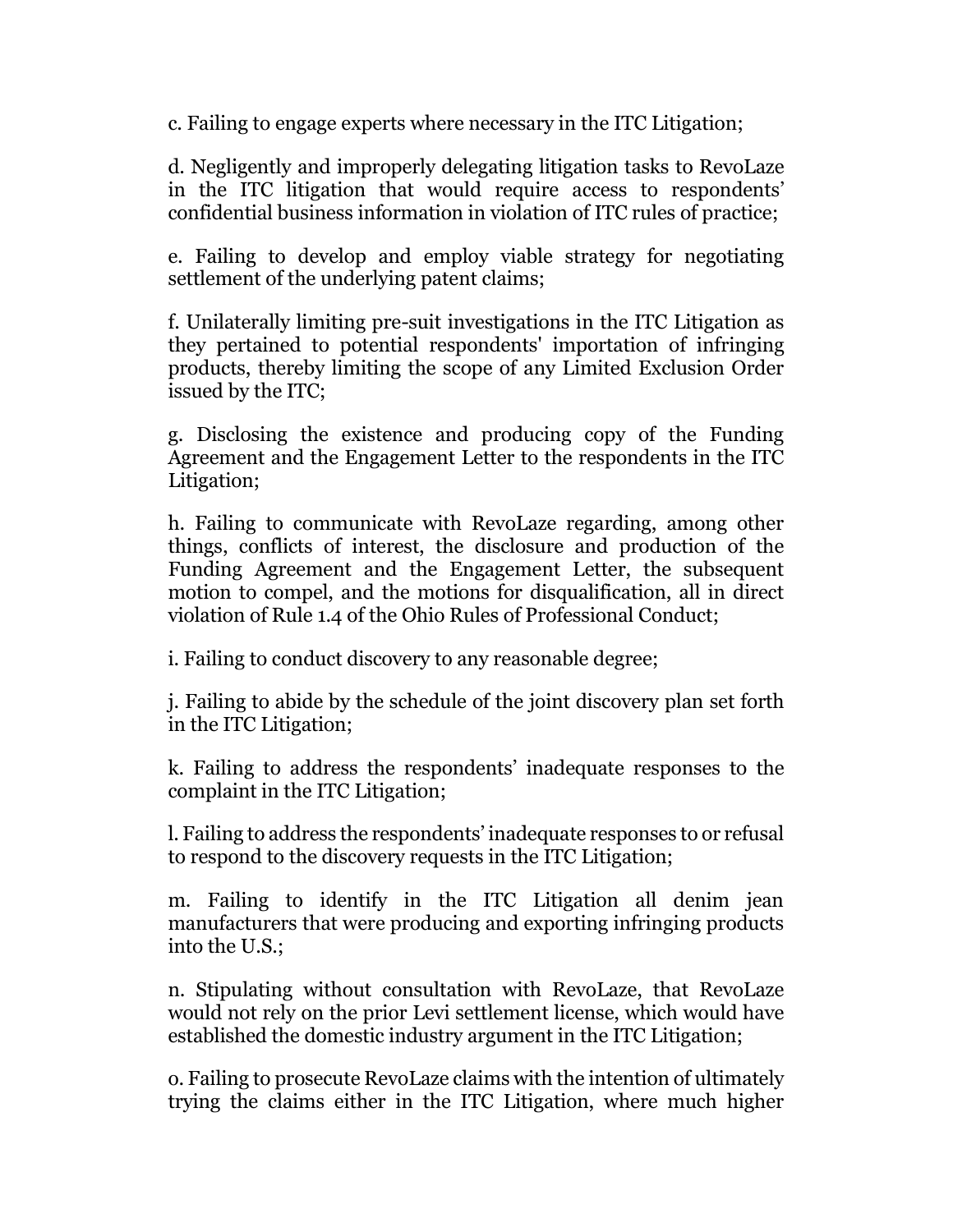percentage of cases are tried, or in the Phase District Court Litigation; and

p. Submitting settlement demand for \$150,000 to H&M through its counsel without the knowledge or approval of RevoLaze.

RevoLaze further alleged that as a direct and proximate result of

Dentons US' negligence and deviations from the applicable standard of care,

RevoLaze suffered a series of injuries, including, but not limited to, the following:

a. The loss of enforcement rights on RevoLaze patents;

b. Funds and resources expended developing the claim charts and the Analysis;

c. The loss of leverage in the Litigation resulting from the improper production of the Funding Agreement and the Engagement Letter;

d. The less favorable terms contained within the Amended Funding Agreement resulting from RevoLaze['s] compromised posture as a result of Defendants' series of failures listed above; and

e. Ongoing fees and costs associated with protecting its patents resulting from Defendant's failure to obtain general exclusion order in the ITC Litigation.

# **Jury Trial**

The matter proceeded to a jury trial that lasted ten days, with the presentation of 21 witnesses, including nine experts, whose relevant testimony we will set forth in the law and analysis section below.

At the trial, RevoLaze focused on its position that it suffered significant damages because of Dentons US' false assurances that it had cleared a conflict Dentons US had with Gap. Specifically, RevoLaze claimed Dentons US' disqualification caused (1) increased cost under the renegotiated Funding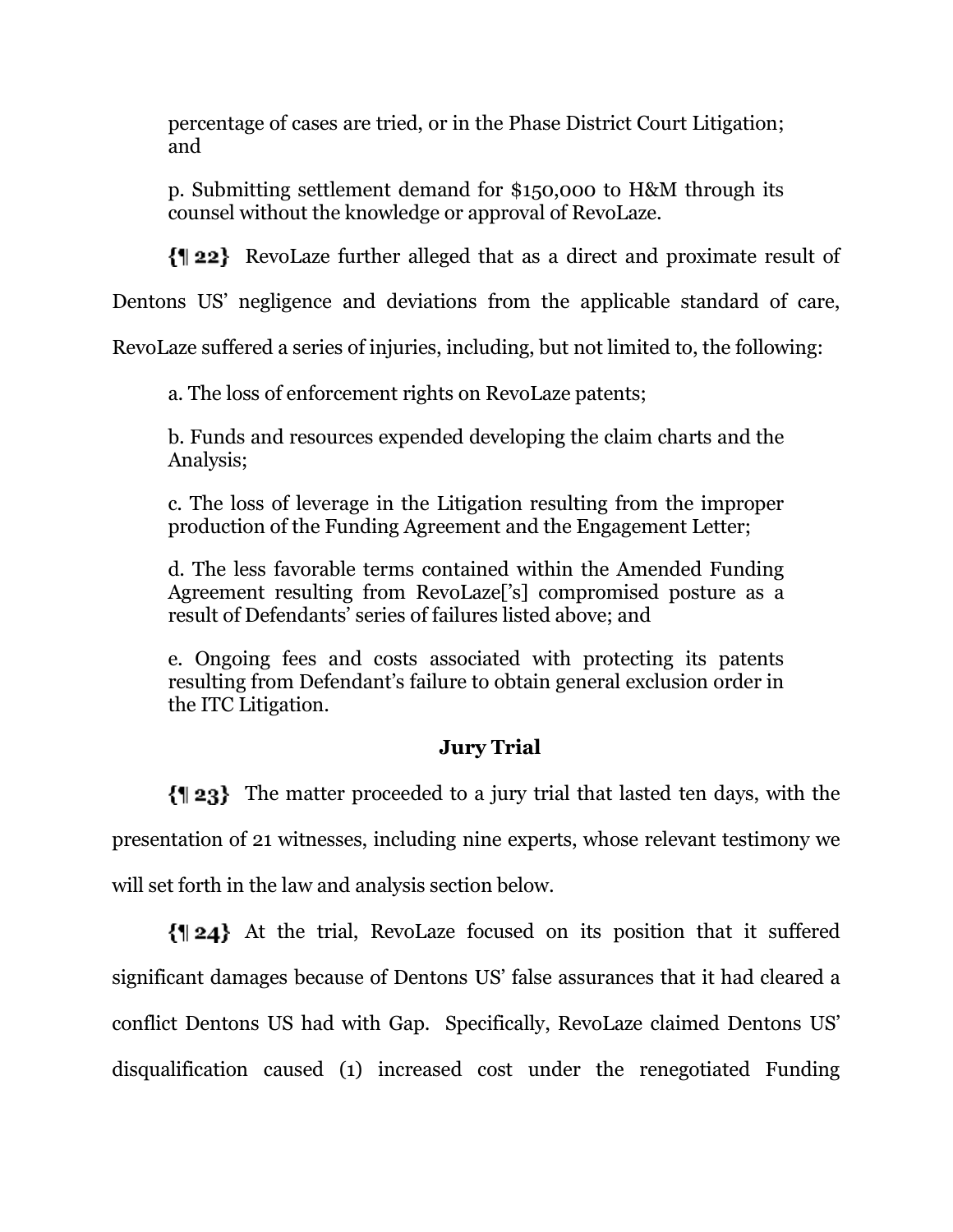Agreement, (2) increased legal fees and expenses in excess of what was covered under the original, (3) lost licensing revenue under a longer term of the VF Corporation license and (4) lost licensing revenues as a result of not obtaining the GEO.

 $\{ \parallel 25 \}$  The testimony established that Dentons US did not notify Gap of the conflict, that Gap did not consent to the concurrent representation, and that Dentons US did not explain to RevoLaze the risk of disqualification. Experts for RevoLaze also opined that RevoLaze would have been able to obtain a GEO, if not for Dentons US' disqualification, which created financial barriers that severely compromised RevoLaze's ability to complete its pursuit of the GEO. RevoLaze's damages expert testified that "but for the disqualification," RevoLaze would have obtained \$23,049,769 to \$39,280,337 more in licensing revenues with a GEO.

At the conclusion of trial, the jury found for RevoLaze on its claims that Dentons US' disqualification caused (1) increased costs under the renegotiated Funding Agreement and (2) lost licensing revenues because it did not obtain the GEO. The jury awarded RevoLaze compensatory damages in the amount of \$32,262,488.50.

Dentons US immediately filed a motion notwithstanding the verdict, arguing that the evidence adduced at trial failed to establish that it breached a duty, proximate cause, or certain damages. The trial court denied the motion, stating in relevant part: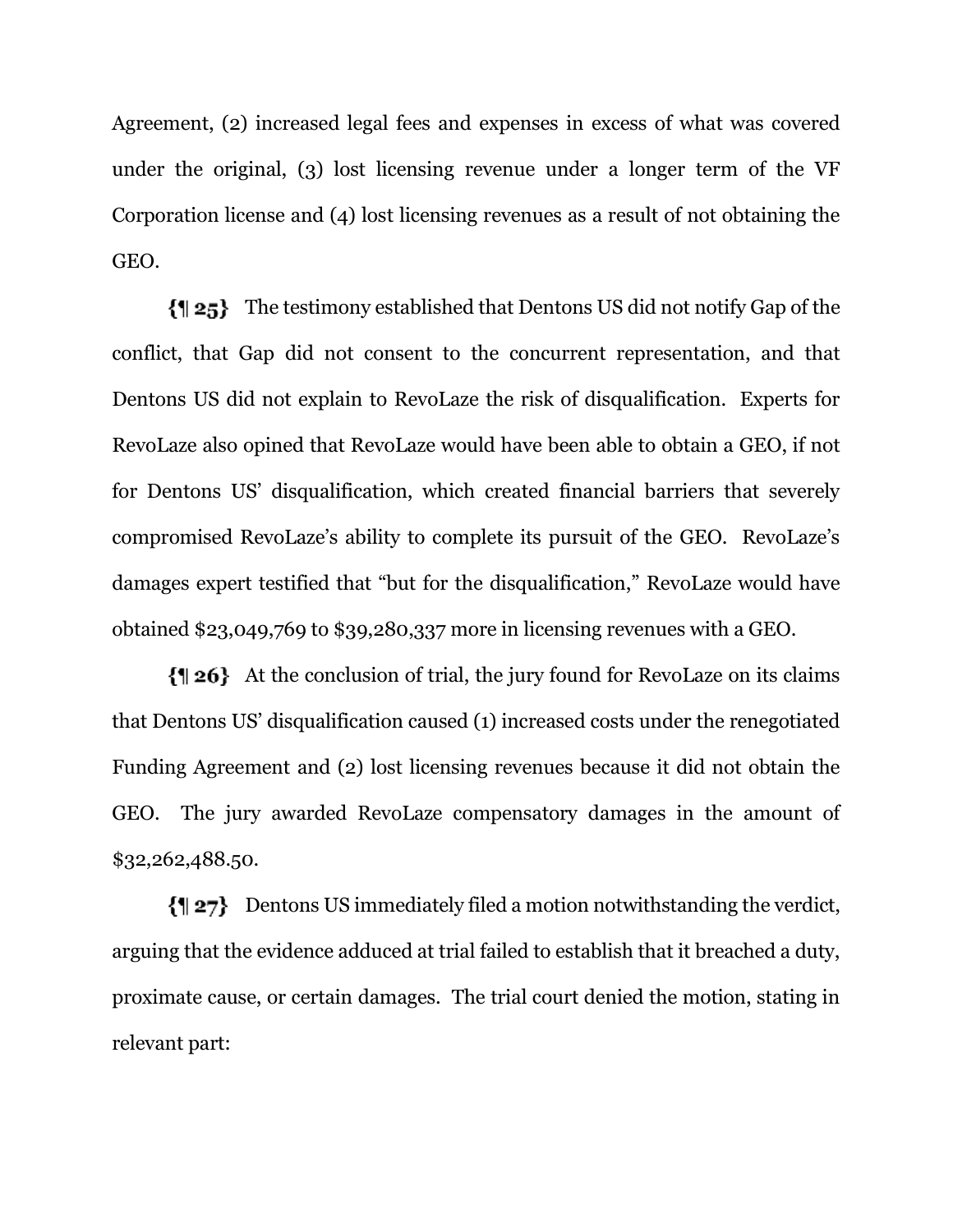Defendants' challenges to the jury verdict repeat legal arguments advanced prior to and during trial. As a consequence, the court was familiar with those arguments and the bulk of the case decisions cited by the parties in these filings. Upon review of the arguments again in this motion practice, the court concludes that the evidence was legally sufficient to support each element of plaintiff's causes of action and therefore the evidence sustains the jury's verdict. The motion is denied.

Denton US now appeals, assigning the following errors for review:

# **Assignment of Error No. 1**

The trial court erred in denying judgment notwithstanding the verdict on the element of breach.

# **Assignment of Error No. 2**

The trial court erred in denying judgment notwithstanding the verdict on lost licensing damages on the element of proximate cause or, at a minimum, by instructing the jury incompletely on this element, thereby requiring a new trial.

# **Assignment of Error No. 3**

The trial court erred in denying judgment notwithstanding the verdict on lost licensing damages on the element of damages.

# **Law and Analysis**

# **Judgment Notwithstanding the Verdict (JNOV)**

 $\{ \parallel 29 \}$  Civ.R. 50(B)(1) allows a party to "serve a motion to have the verdict and any judgment entered thereon set aside and to have judgment entered in accordance with the party's motion[.]" "If a verdict was returned, the court may allow the judgment to stand or may reopen the judgment. If the judgment is reopened, the court shall either order a new trial or direct the entry of judgment, but no judgment shall be rendered by the court on the ground that the verdict is against the weight of the evidence." Civ.R.  $50(B)(3)$ .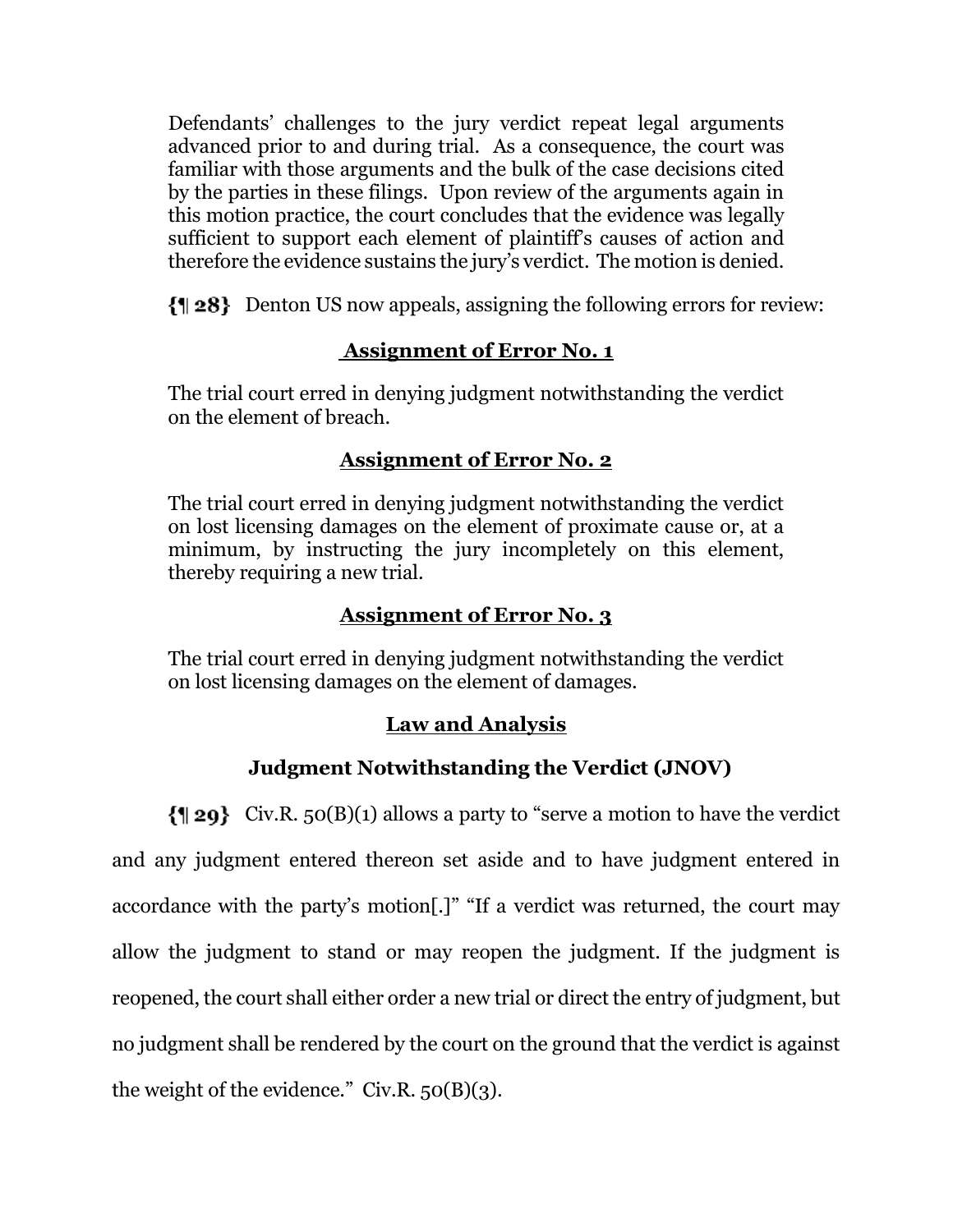A motion for JNOV is used to determine whether the evidence is totally insufficient to support the verdict. *Soberay v. Greyhound Lines Inc.,* 8th Dist. Cuyahoga No. 106525, 2019-Ohio-1371, ¶ 45, citing *Harper v. Lefkowitz,* 10th Dist. Franklin No. 09AP-1090, 2010-Ohio-6527, ¶ 8. A motion for JNOV raises a question of law because the motion examines the "materiality of the evidence, as opposed to the conclusions to be drawn from the evidence." *Id.*, citing *Texler v. D.O. Summers Cleaners & Shirt Laundry Co.,* 81 Ohio St.3d 677, 680, 693 N.E.2d 271 (1998), quoting *Ruta v. Breckenridge-Remy Co.*, 69 Ohio St.2d 66, 68-69, 430 N.E.2d 935 (1982).

Therefore, neither the weight of the evidence nor the credibility of the witnesses is proper consideration for the trial court in ruling on a motion for JNOV. *Posin v. A.B.C. Motor Court Hotel, Inc.*, 45 Ohio St.2d 271, 275, 344 N.E.2d 334 (1976). The evidence "must be construed most strongly in favor of the party against whom the motion is made, and, where there is substantial evidence to support [that] side of the case, upon which reasonable minds may reach different conclusions, the motion must be denied." *Osler v. Lorain*, 28 Ohio St.3d 345, 347, 504 N.E.2d 19 (1986), quoting *Posin* at *id*. A favorable ruling on such a motion is not easily obtained. *Osler* at *id.* This court applies a de novo standard of review to a trial court's order that denies a motion for JNOV. *Ohio Bell Tel. Co. v. Kassouf Co.,* 8th Dist. Cuyahoga No. 101970, 2015-Ohio-3030, ¶ 12, citing *Zappola v. Rock Capital Sound Corp.*, 8th Dist. Cuyahoga No. 100055, 2014-Ohio-2261, ¶ 63.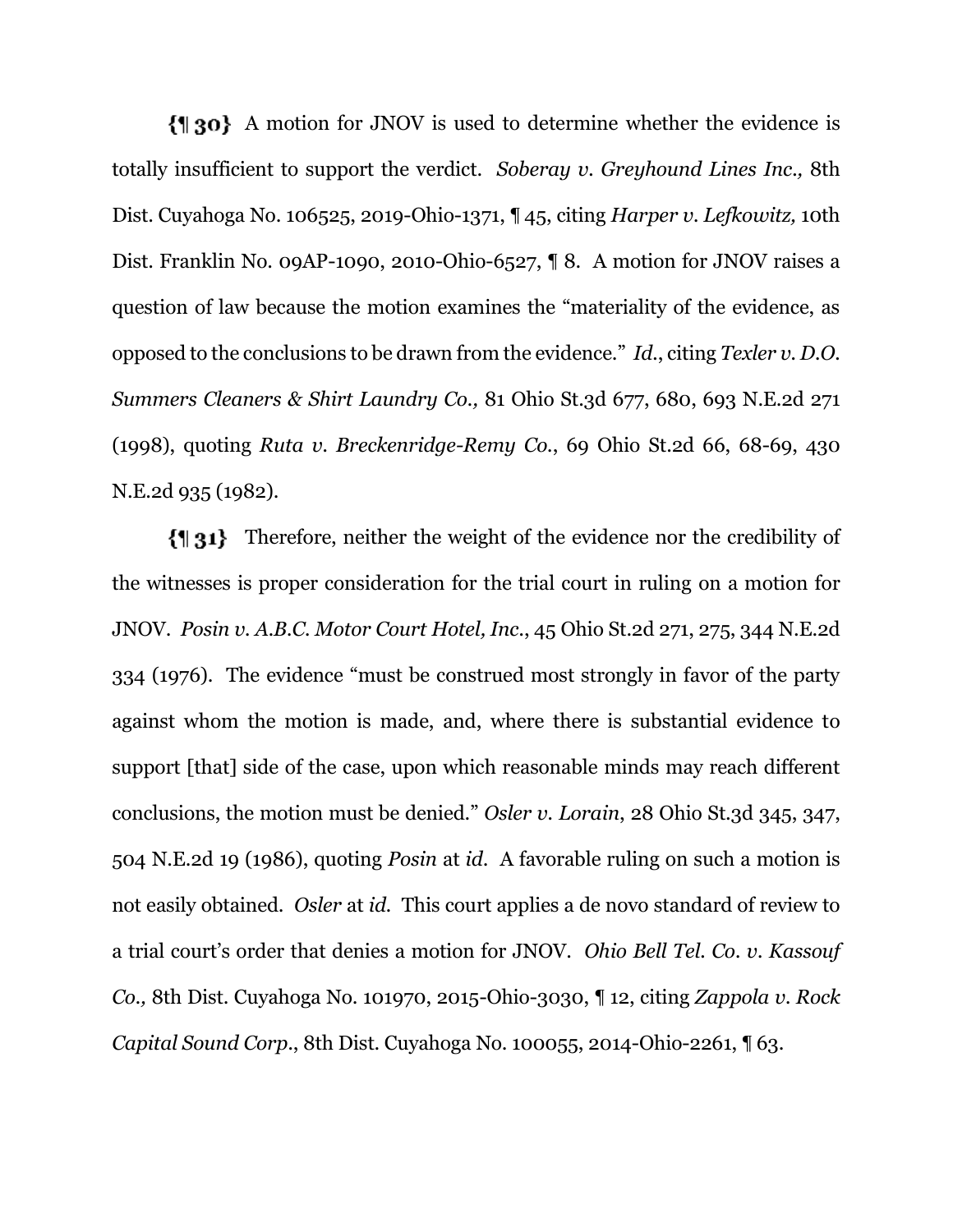#### **Legal Malpractice — Breach**

In the first assignment of error, Dentons US argues the trial court erred when it denied its motion for JNOV on the element of breach in the cause of action for legal malpractice.

Preliminarily, to establish a cause of action in Ohio for legal malpractice based upon negligent representation, a plaintiff must demonstrate: (1) an attorney-client relationship giving rise to a duty, (2) a breach of that duty and a failure to conform to the standard required by law, and (3) a causal connection between the conduct complained of and the resulting damages or loss. *Skoda Minotti Co. v. Novak, Pavlik & Deliberato, L.L.P.,* 8th Dist. Cuyahoga No. 101964, 2015-Ohio-2043, ¶ 12, citing *Vahila v. Hall*, 77 Ohio St.3d 421, 427, 674 N.E.2d 1164 (1997), syllabus, following *Krahn v. Kinney*, 43 Ohio St.3d 103, 538 N.E.2d 1058  $(1989).$ 

Because the elements of a legal malpractice claim are stated in the conjunctive, the failure to establish any one element of the claim is fatal. *Bohan v. McDonald Hopkins, L.L.C.,* 8th Dist. Cuyahoga No. 110060, 2021-Ohio-4131, ¶ 20, citing *Estate of Hards v. Walton,* 8th Dist. Cuyahoga No. 93185, 2010-Ohio-3596, ¶ 7; *Williams-Roseman v. Owen*, 10th Dist. Franklin No. 99AP-871, 2000 Ohio App. LEXIS 4254 (Sept. 21, 2000).

In the instant matter, of the above elements, the duty requirement of the first is typically established through the existence of some form of attorney-client relationship. *Natl. Union Fire Ins. Co. v. Wuerth*, 122 Ohio St.3d 594, 2009-Ohio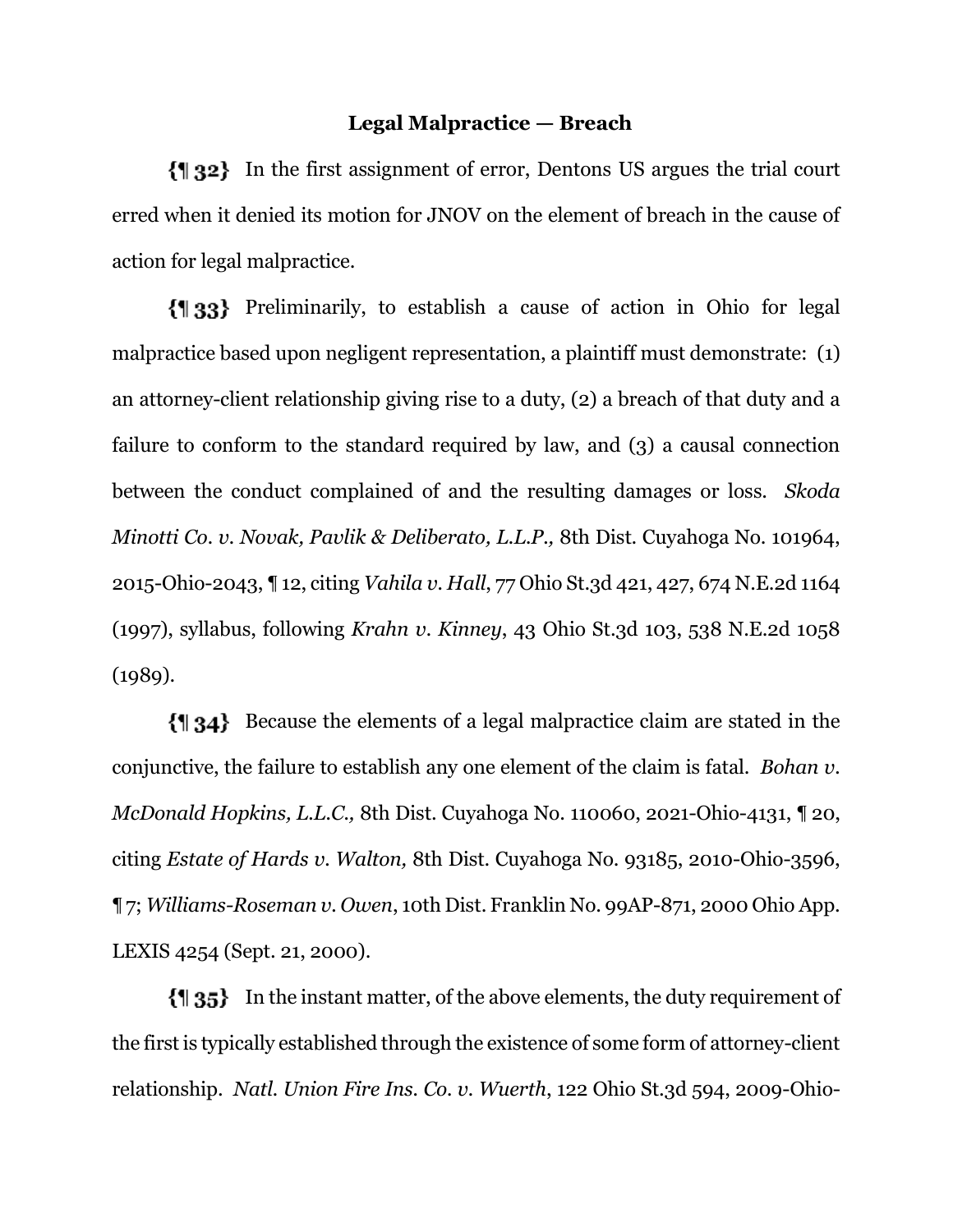3601, 913 N.E.2d 939, ¶ 10. Dentons US does not dispute this element was established given its representation of RevoLaze in the underlying action, until it was disqualified. Because the first element was met, we immediately proceed to discuss the second element – breach of the duty of care.

An attorney owes to a client the duty to exercise the knowledge, skill, and ability ordinarily possessed and exercised by members of the legal profession similarly situated and to discharge that duty in a reasonably diligent, careful, and prudent manner. *Simmons v. Rauser & Assocs. L.P.A.*, 8th Dist. Cuyahoga No. 96386, 2011-Ohio-4510, ¶ 7, citing *Palmer v. Westmeyer*, 48 Ohio App.3d 296, 298, 549 N.E.2d 1202 (6th Dist.1988).

Within the first assignment of error, without conceding that there was a conflict of interest with the Gap, Dentons US contends that the trial court erred in denying the JNOV because the risk of disqualification was unforeseeable as a matter of law. In support of this contention, Dentons US notes a conflict of interest, standing alone, had never served as a basis for disqualification in the ITC.

Dentons US' contention necessarily implicates Ohio's Prof.Cond.R. 1.7(a)(1)(2) ("Rule 1.7"), regarding conflicts of interest of current clients. The rule states:

- (a) A lawyer's acceptance or continuation of representation of a client creates a conflict of interest if either of the following applies:
- (1) the representation of that client will be directly adverse to another current client;
- (2)there is a substantial risk that the lawyer's ability to consider, recommend, or carry out an appropriate course of action for that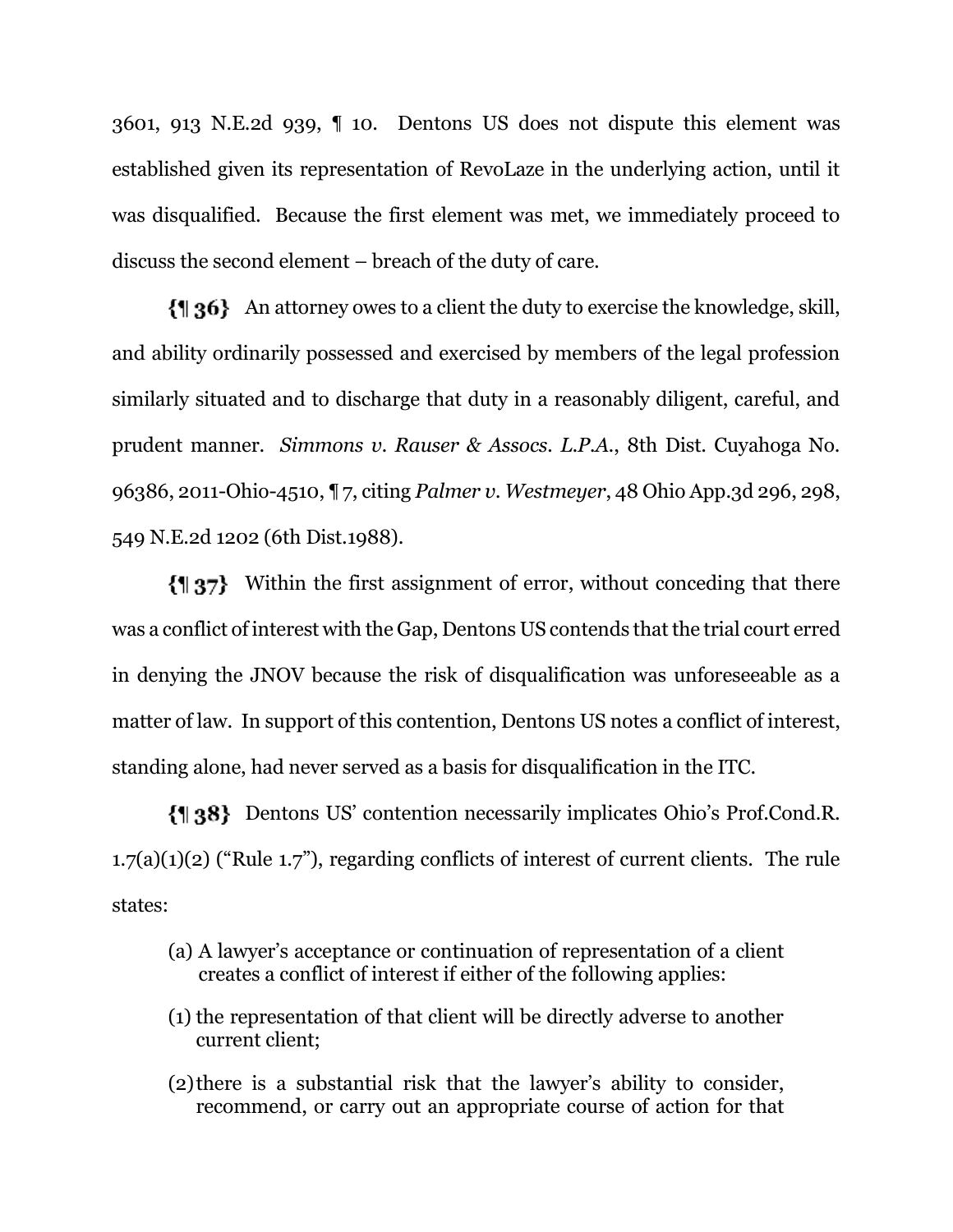client will be materially limited by the lawyer's responsibilities to another client, a former client, or a third person or by the lawyer's own personal interests.

*Id.*

As a backdrop to this segment's discussion, we note that Dr. Costin testified that after litigation funding was put in place, Dentons US indicated that there were potential conflicts of interest with Gap, Ralph Lauren, Target, Diesel, Gucci, and Guess. Dr. Costin stated that Hogge repeatedly represented that the conflict with Gap had been cleared. Dr. Costin stated that on or about August 16, 2014, he received an email from Hogge indicating that Calvin Klein, who was on the original list of respondents, was ultimately not included, because Dentons' Hong Kong office had done work for Calvin Klein in the past. Dr. Costin testified that Hogge then stated, "we don't want to draw a motion to disqualify."

Dr. Costin testified that, subsequently, on February 4, 2015, Hogge informed him of a communication from Gap's attorneys indicating that Dentons US had a conflict of interest and had an ethical obligation to withdraw from representing RevoLaze in the ITC. Dr. Costin stated that he had a severe reaction but felt better after Hogge assured him that there was no conflict and that Dentons US would not be disqualified. Dr. Costin testified that the following month, when Gap eventually filed the motion to disqualify, he had the same severe reaction, but Hogge reassured him that it was not an issue and that the ALJ would never grant the motion.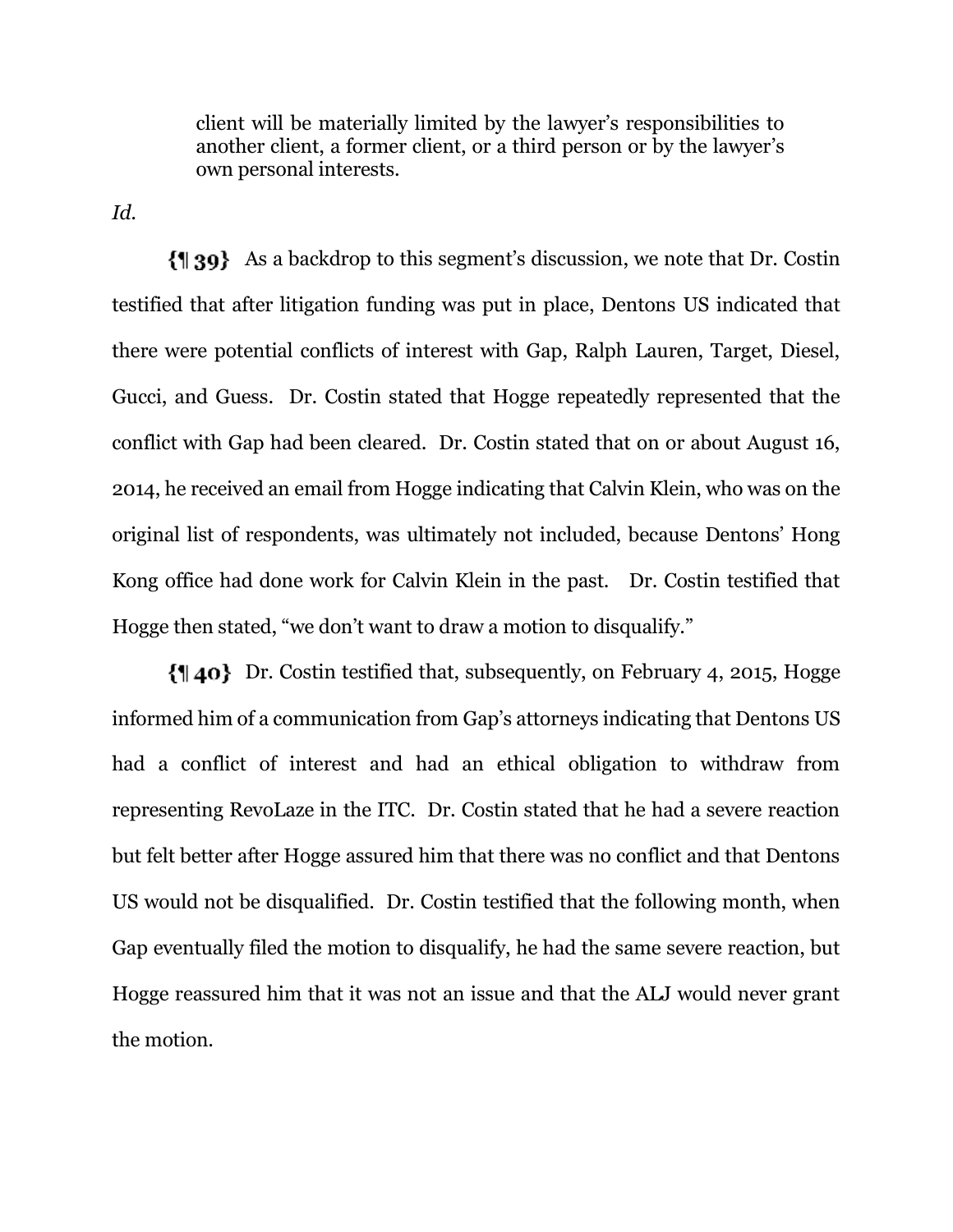Dr. Costin stated that on May 8, 2015, Hogge sent him an email stating that Dentons US had been disqualified. When asked about his response upon receiving the email, Dr. Costin testified as follows:

A. Well, I was pretty confident he was kidding me. He was joking with me.

Q. Why did you think that?

A. You can't tell someone over and over and over again that The Gap has no conflicts with Dentons, and rest assured there's no problem \* \* \* and then get something that says we were wrong, we got disqualified.  $* * * \text{That's why I said, you've got to be bidding me. I}$ thought pretty sure that was it.

Here, whether Dentons US concedes there was a conflict of interest, Hogge's statement to Dr. Costin that "we don't want to draw a motion to disqualify" because Dentons' Hong Kong office had previously done work for Calvin Klein, refutes Dentons' claim that disqualification was not foreseeable. Also, contrary to Dentons US' claim of "separate firms," Hogge's statement indicates his awareness that disqualification was possible even, like in this case, where it was not Dentons US but another member of the Dentons verein, Dentons Hong Kong, that had done work for Calvin Klein in the past.

In addition, Hogge's statement indicates an awareness of what the dangers of "drawing a motion to disqualify" could entail. Arguably, there was a 50/50 chance that the motion could be granted. Therefore, given the awareness of the pitfalls of disqualification, Dentons US by proceeding to include Gap in the ITC litigation, contravened Rule 1.7(a), because its representation of RevoLaze was directly adverse to that of Gap's, a current client of the Dentons verein.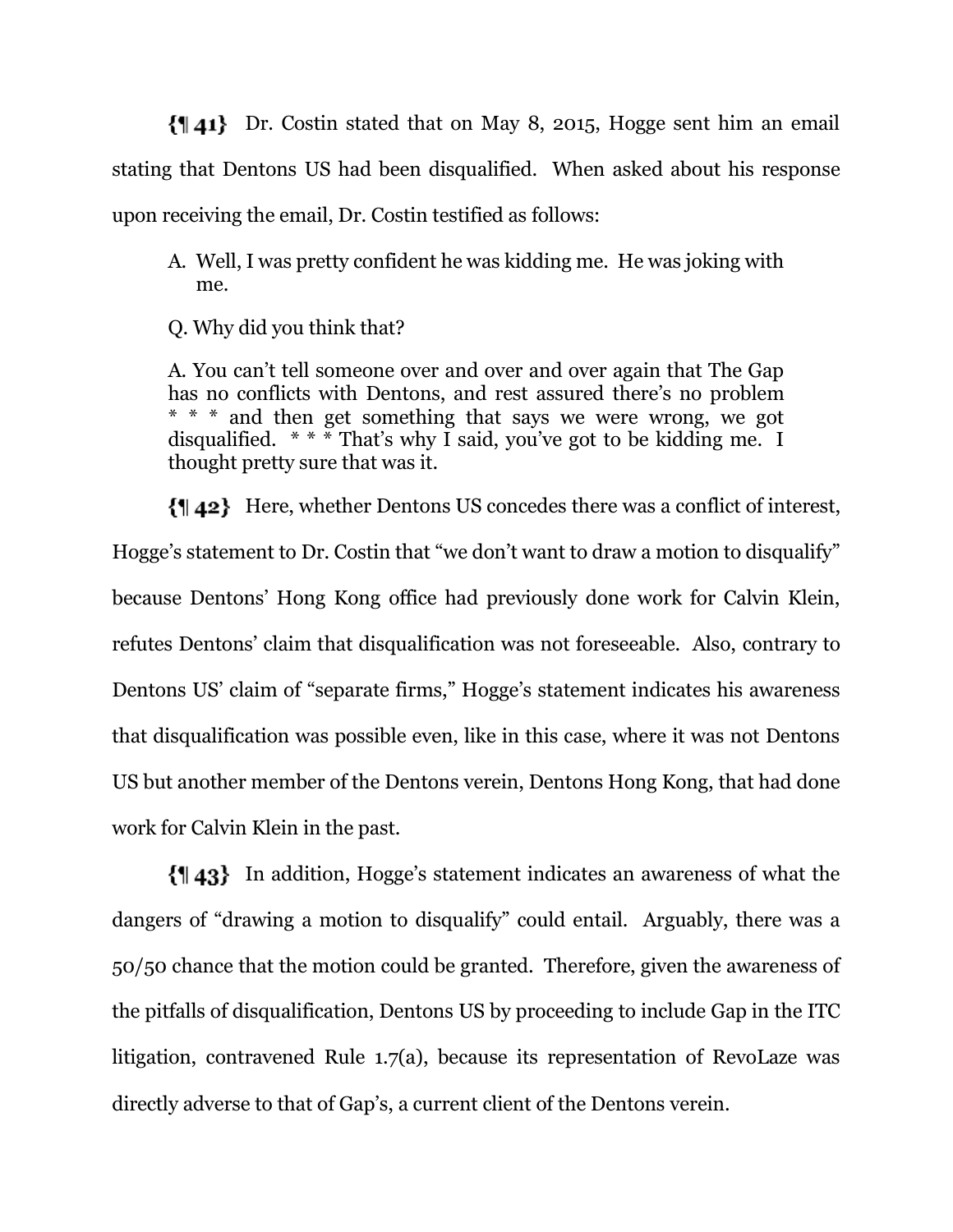However, we proceed further because, generally, expert testimony is required to sustain a claim of legal malpractice unless the conduct complained of is "so obvious that it may be determined by the court as a matter of law or is within the ordinary knowledge of a lay person." *Richard C. Alkire Co., L.P.A. v. Alsfelder*, 8th Dist. Cuyahoga No. 104153, 2017-Ohio-1547, ¶ 11, citing *Rauser & Assocs. L.P.A.*, 8th Dist. Cuyahoga No. 96386, 2011-Ohio-4510, ¶ 9, citing *Bloom v. Dieckmann,* 11 Ohio App.3d 202, 464 N.E.2d 187 (1983), syllabus; *McInnis v. Hyatt Legal Clinics*, 10 Ohio St.3d 112, 461 N.E.2d 1295 (1984).

The testimony of an expert is necessary where the question involves the lawyer's professional judgment in prosecuting or defending an action. *Downie-Gombach v. Laurie*, 8th Dist. Cuyahoga No. 102167, 2015-Ohio-3584, ¶ 78, citing *Cross-Cireddu v. David J. Rossi Co., L.P.A.,* 8th Dist. Cuyahoga No. 77268, 2000 Ohio App. LEXIS 5480, 9-10 (Nov. 22, 2000). Experts have the knowledge, training, and experience to enlighten the jury concerning the facts and their opinion regarding the facts. *Phillips v. Acacia on the Green Condo. Assn.,* 8th Dist. Cuyahoga No. 110636, 2021-Ohio-4521, ¶ 26, citing *Ramage v. Cent. Ohio Emergency Servs.,* 64 Ohio St.3d 97, 102, 592 N.E.2d 828 (1992), citing *McKay Machine Co. v. Rodman*, 11 Ohio St.2d 77, 228 N.E.2d 304 (1967).

Revolaze presented expert testimony detailing a host of ways that Dentons US violated the conflict-of-interest principles embodied in Rule 1.7 and presented evidence that Dentons US' inclusion of Gap in the ITC litigation created a foreseeable risk of disqualification. Among the expert witnesses presented was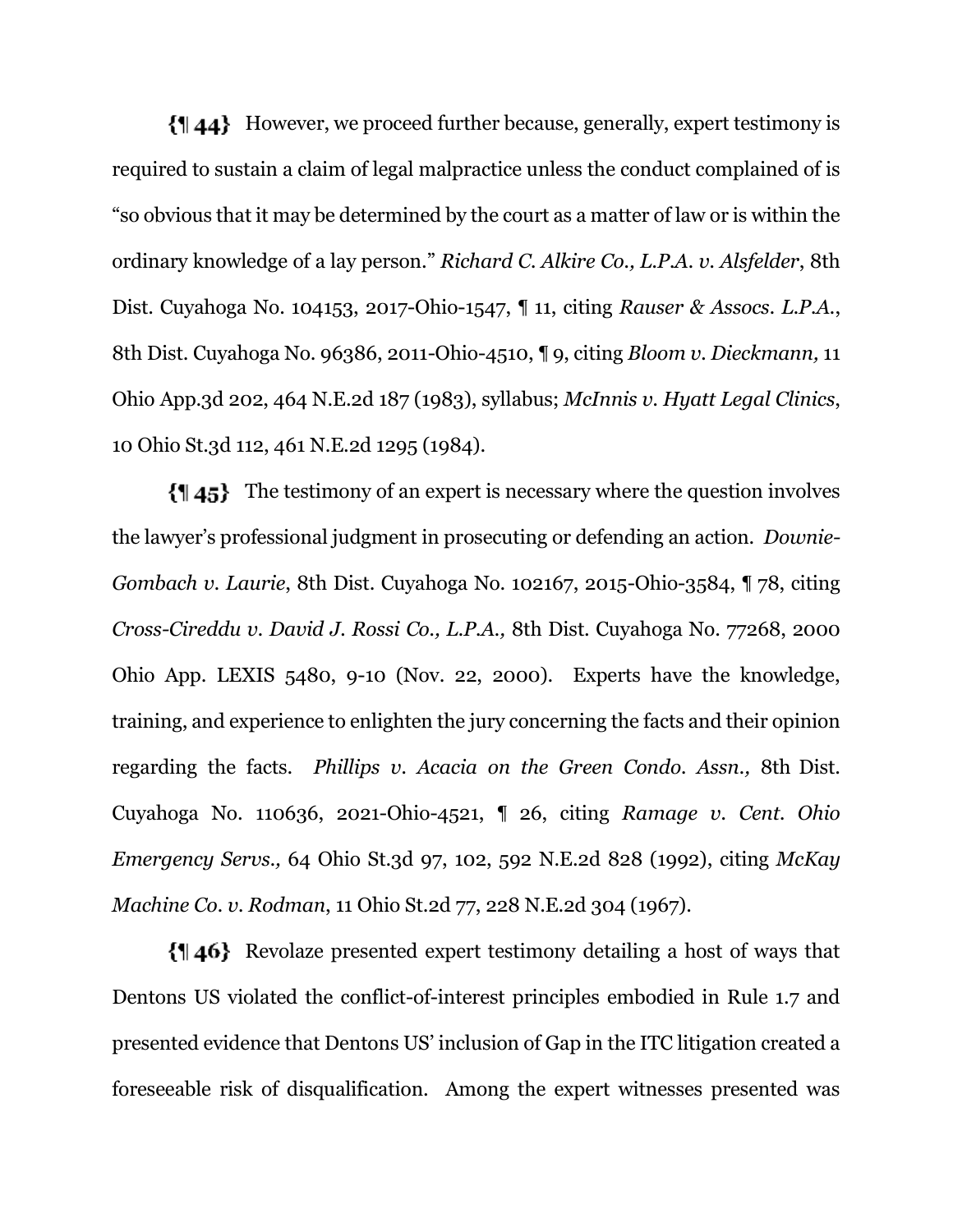Walter J. Rekstis III ("Rekstis"), who opined that Dentons US had a clear conflict of interest when it included Gap in the ITC litigation.

Rekstis noted that although Dentons US claimed that they were a separate firm from Dentons Canada, he found no distinction because they were both members of the Dentons verein. Rekstis testified that all the documents he reviewed, including materials Dentons US presented to RevoLaze and to other clients, reflected the opposite — that they were a singular firm. Rekstis added that the Dentons verein's website listed all their lawyers collectively, not separate websites based on different countries or geographic regions and that all their lawyers' email addresses ended with dentons.com. Significantly, Rekstis noted that he reviewed documents that revealed that the Dentons verein had a common conflict base, that they shared confidential information about their clients throughout the verein, across the globe, and dealt with each office as though they were part of one firm.

Here, we find Dentons US' membership in a verein, with a common conflicts base, that shares client confidential information throughout the organization, is irreconcilable with Dentons US' contention that it was separate from Dentons Canada. Critically, Dentons US by initially identifying Gap as a conflict, even though it had done no work for Gap, strongly indicates that Dentons US did not think it was sufficiently separate from Dentons Canada, to be allowed to represent RevoLaze against Gap. Dentons US' protestations to the contrary, the overwhelming evidence suggests the Dentons verein operated as a single firm. As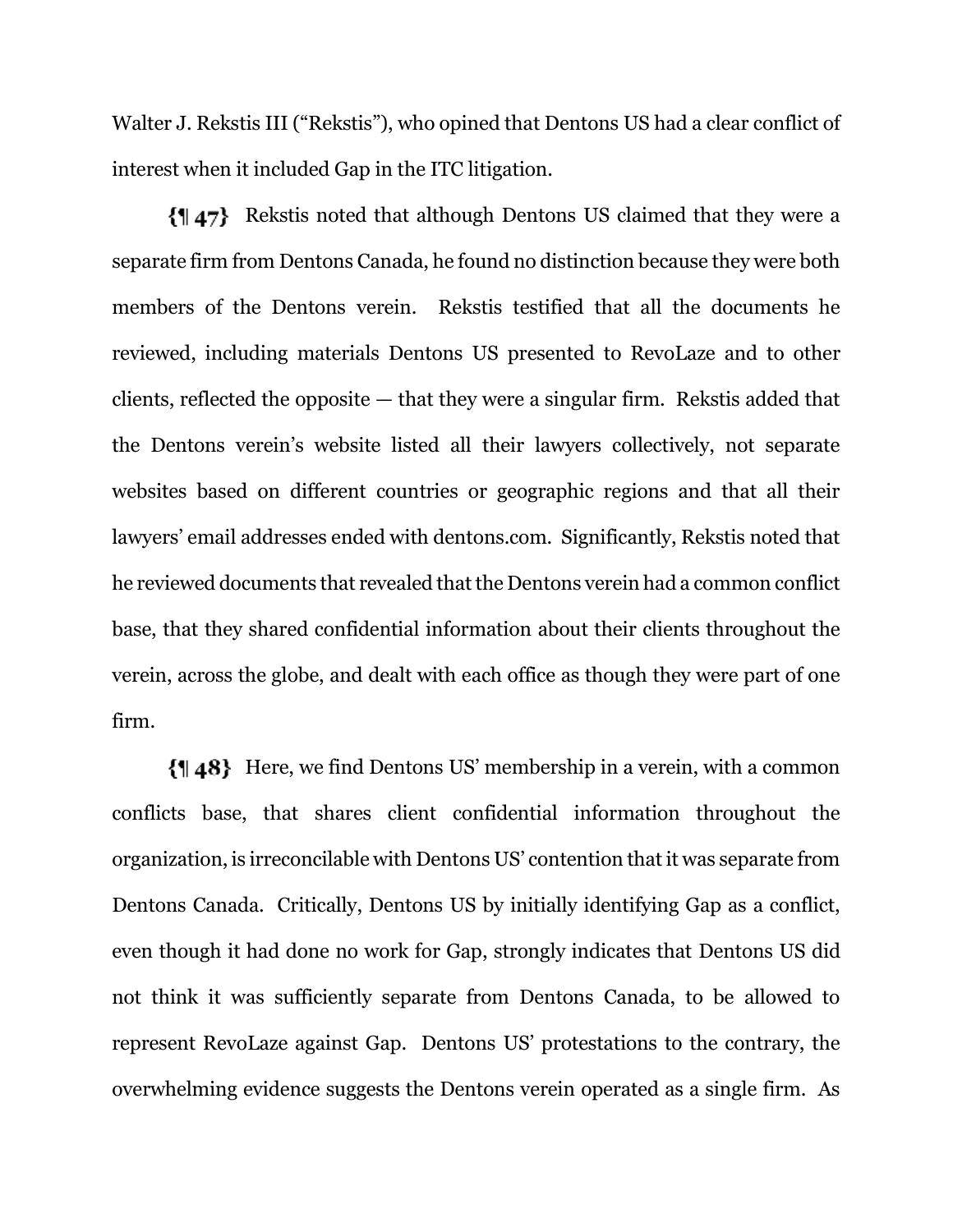such, the model rules regarding conflicts with a current and imputed conflict among members of the firm applied.

 $\{149\}$  Given this conflict, in accordance with Rule 1.7(b), Dentons was not permitted to proceed without first obtaining informed written consent from both Gap and RevoLaze.

 $\{\parallel$  50} Rule 1.7(b) provides:

A lawyer shall not accept or continue the representation of a client if a conflict of interest would be created pursuant to division (a) of this rule, unless all of the following apply:

(1) the lawyer will be able to provide competent and diligent representation to each affected client;

(2) each affected client gives informed consent, confirmed in writing;

(3) the representation is not precluded by division (c) of this rule.

*Id.*

In this respect, Rekstis testified that Dentons US never obtained informed written consent, as prescribed by Rule 1.7(b). Rekstis opined that in not obtaining the requisite consent, Dentons US failed to meet the standard of care in handling the conflict flowing from what amounted to concurrent representation of RevoLaze and Gap.

Rekstis added that had Dentons US sought to obtain informed written consent, it should have provided RevoLaze with a full explanation of the conflict and of how the litigation could be affected. RevoLaze should also have been advised of the risks involved and, specifically that disqualification was the normal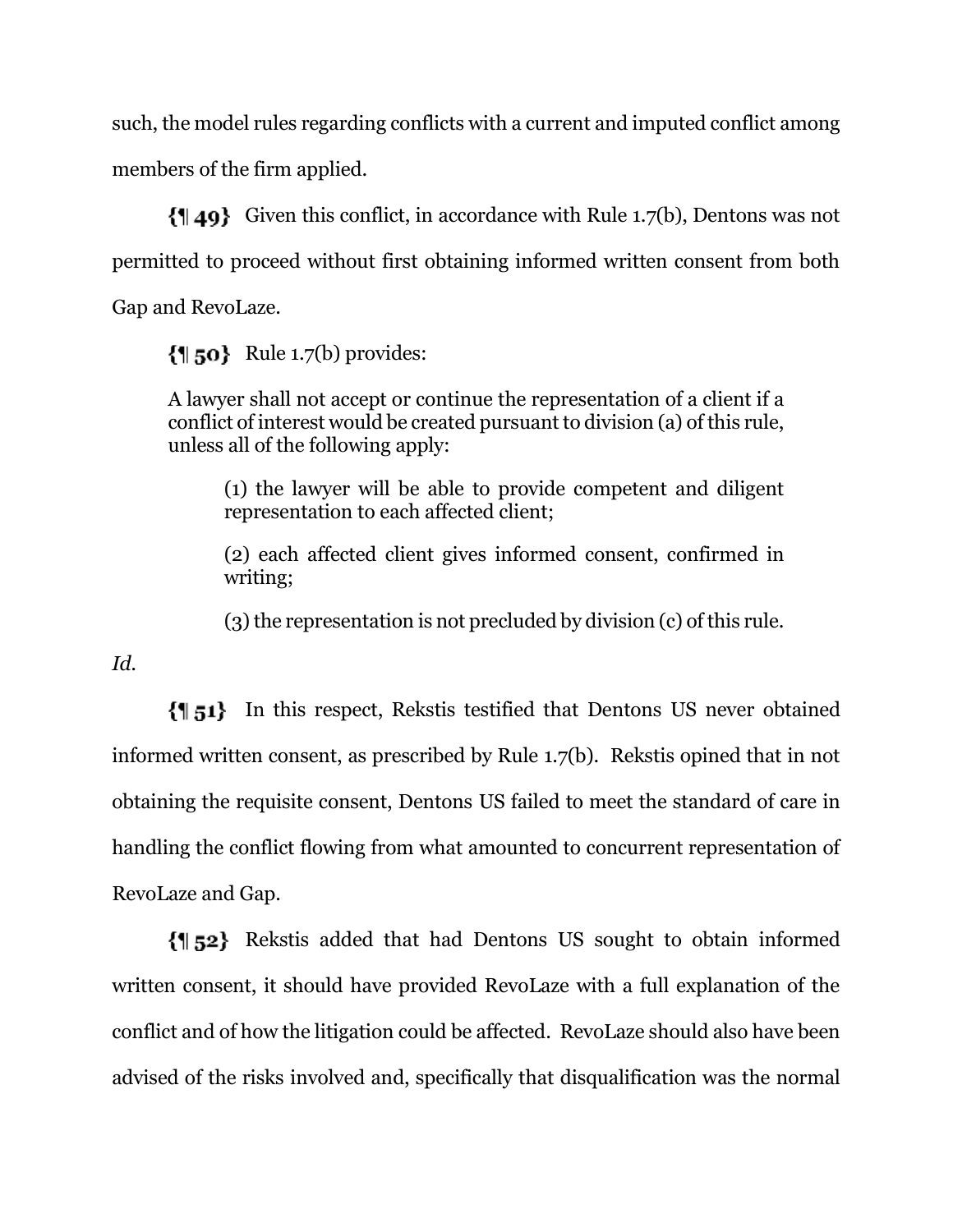result, where a court finds there was a conflict of interest. In noting the impact, Rekstis added "so [disqualification] puts you behind the eight ball in that you've gone down the road with somebody putting a case together, then all of a sudden they're not your lawyer anymore."

Further, Rekstis noted, had Dentons properly sought to obtain the informed consent, RevoLaze would have been provided a list of available alternatives, such as advising RevoLaze to seek independent counsel's legal opinion on the conflict at issue. Also, Dentons US should have suggested that RevoLaze contemplate having conflict counsel on standby to take over the litigation in the event Dentons US was disqualified. Thus, Rekstis opined, Dentons failed to meet the standard of care by the above actions and inactions and thereby breached their duty to RevoLaze.

RevoLaze presented Robert Krupka, ("Krupka") as an expert witness and he also opined that Dentons US had a clear conflict of interest in concurrently representing RevoLaze and Gap. However, for succinctness, the presentation of Krupka's testimony will be tailored to address Dentons US' specific claim that the disqualification was not foreseeable.

Contrary to Dentons US' contention, Krupka opined that the risk of disqualification was foreseeable, and that the risk was unreasonably high by including Gap in the ITC litigation. Krupka found significant that Gap had 14 different client relationships with various members of the Dentons verein, so it was foreseeable that Gap would have objected to being sued and thereby provide the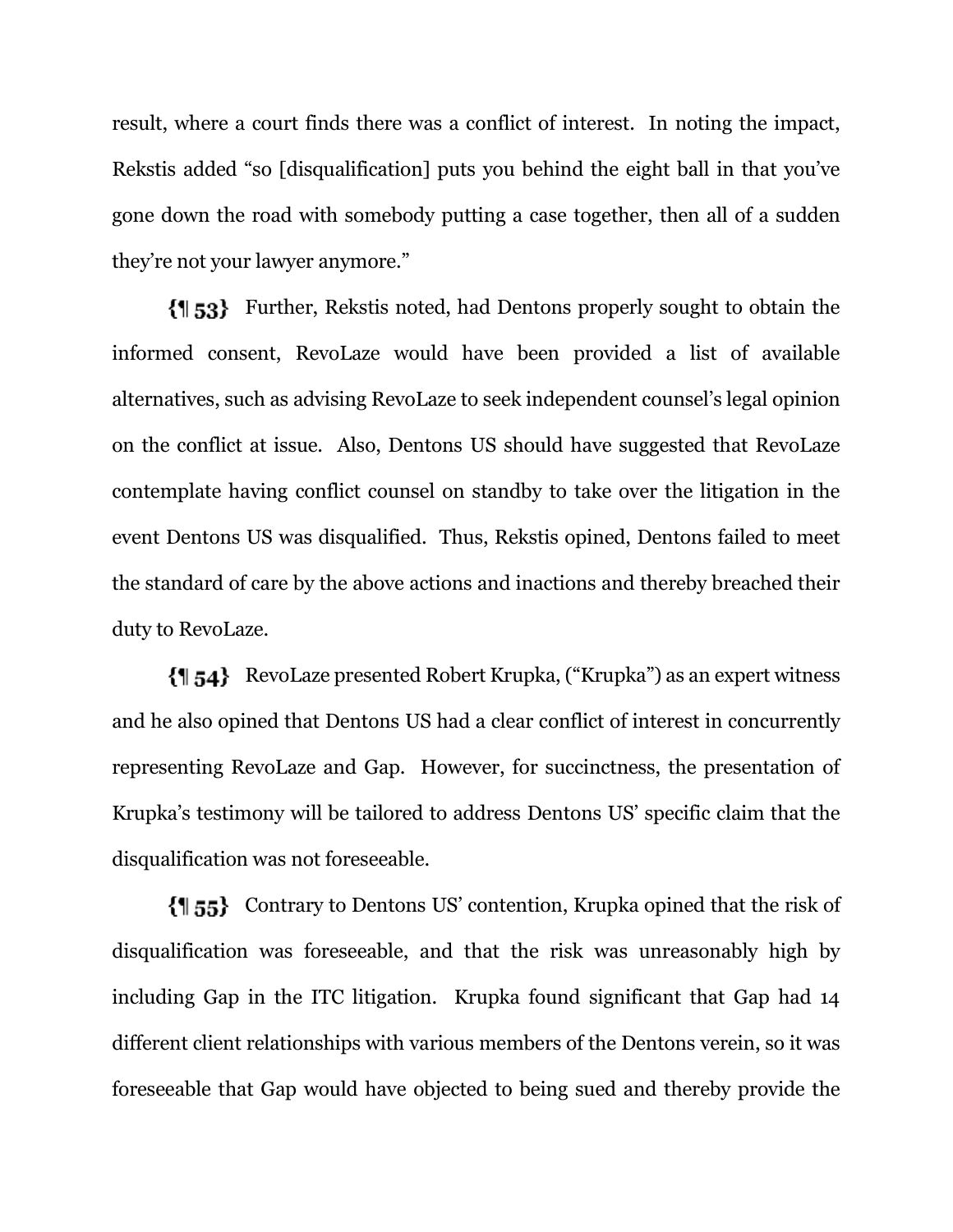basis for disqualification. Krupka added that although the Dentons verein stated in its literature that it was a verein, with various parts, Gap never expected that they would have been sued by any member of the Dentons verein. Krupka noted that as an illustration of this lack of expectation, Gap, prior to filing the motion to disqualify, sent a letter to Dentons US underscoring that the firm had no right to have brought such a suit.

**{**¶ **56**} Krupka opined that Dentons US breached the standard of care when Hogge, without more, simply communicated to Dr. Costin that the conflict had been cleared and it was okay to sue Gap. Krupka opined that since Dentons US had decided to proceed against Gap, Hogge should have given Dr. Costin a full explanation to the effect that "we can include the Gap because my relationship partner in Canada says it's okay, but we haven't told Gap and there is a risk here because if they complain about it, there could be a problem. We could get disqualified."

 $\{||\mathbf{s}||\mathbf{s}||\}$  Further, Krupka testified that the very nature of a verein and the way the Dentons verein operated within that structure, as opposed to how they represented themselves to their clients, gave birth to the conflict that led to the disqualification. Krupka pointed out vereins represented less than one-hundredth of one percent of law firms that have chosen to go the route of a verein. In this regard, Krupka stated that he had reviewed several articles that specifically discussed the problems of law firms organizing as vereins. Among them, was an article written by one of Denton's expert witnesses, Douglas Richmond, and his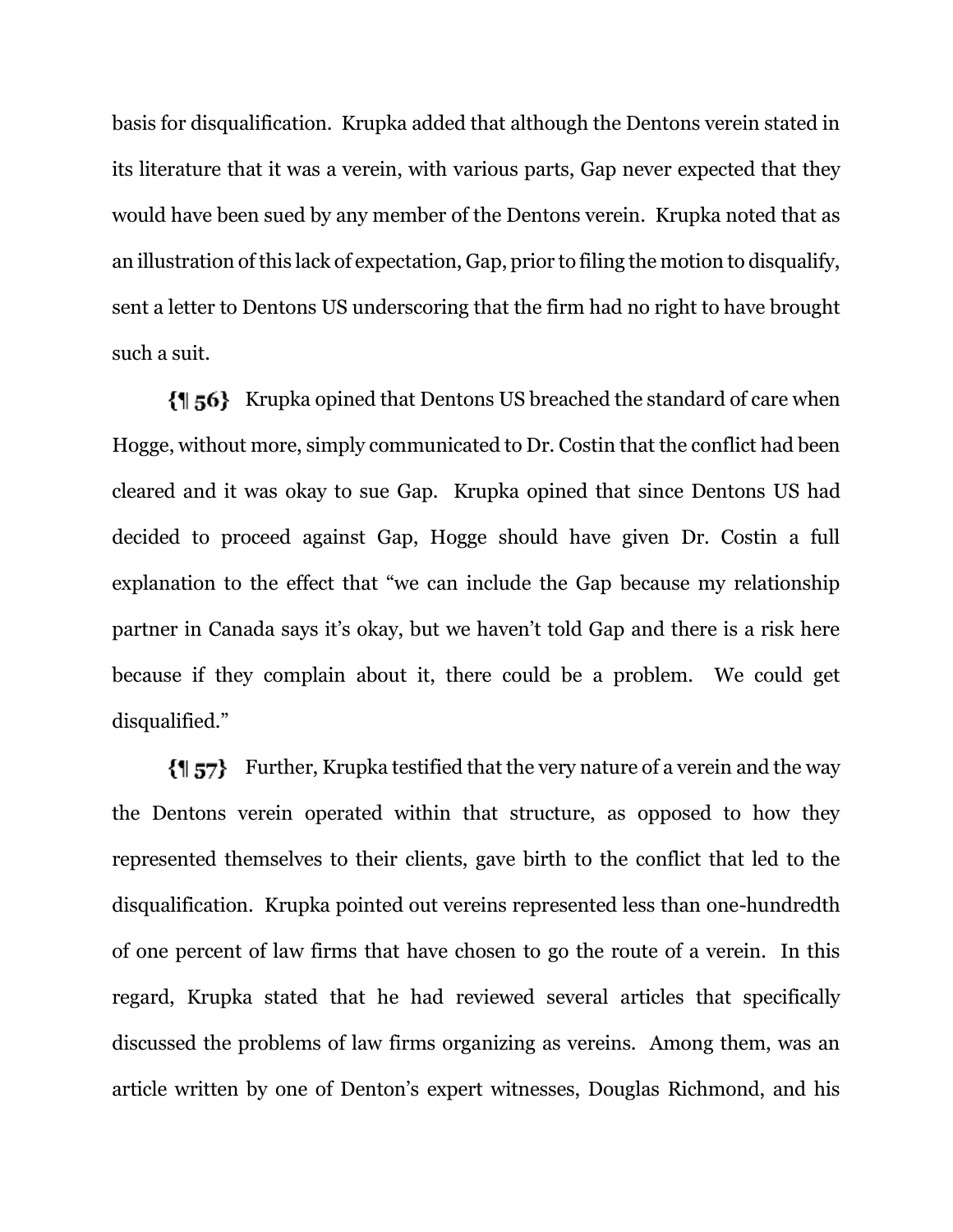partner, that "[went] through a very extensive analysis of vereins and conclude[d] in many different places, [vereins were] very dangerous, very risky, very difficult to do it right."

Krupka opined that, based on the nature of the verein, Dentons US did not meet the standard of care because they did not seek an independent opinion, did not consult with any regulatory body, or confer with the American Bar Association, before including Gap in the litigation. Krupka opined that in the absence of any authority or any ruling that Dentons US could have proceeded against Gap under those circumstances, without being disqualified, constituted a failure to meet the standard of care. Krupka stated he had found the opposite to be true, in that, by proceeding in the manner Dentons US had done, it would lead to disqualification.

Based on the foregoing discussion, we find that RevoLaze presented legally sufficient evidence for the jury to conclude that Dentons US breached the standard of care by including Gap in the ITC litigation. The expert opinions presented demonstrated that there was a clear conflict of interest, and the opinions presented refute Dentons US' claim that the disqualification was not foreseeable.

 $\{\parallel 6\sigma\}$  Accordingly, we overrule the first assignment of error.

## **Legal Malpractice – Proximate Cause**

In the second assignment of error, Dentons US argues that the trial court erred in denying its motion for JNOV on RevoLaze's claim of lost-licensing damages. Dentons US specifically contends that RevoLaze did not present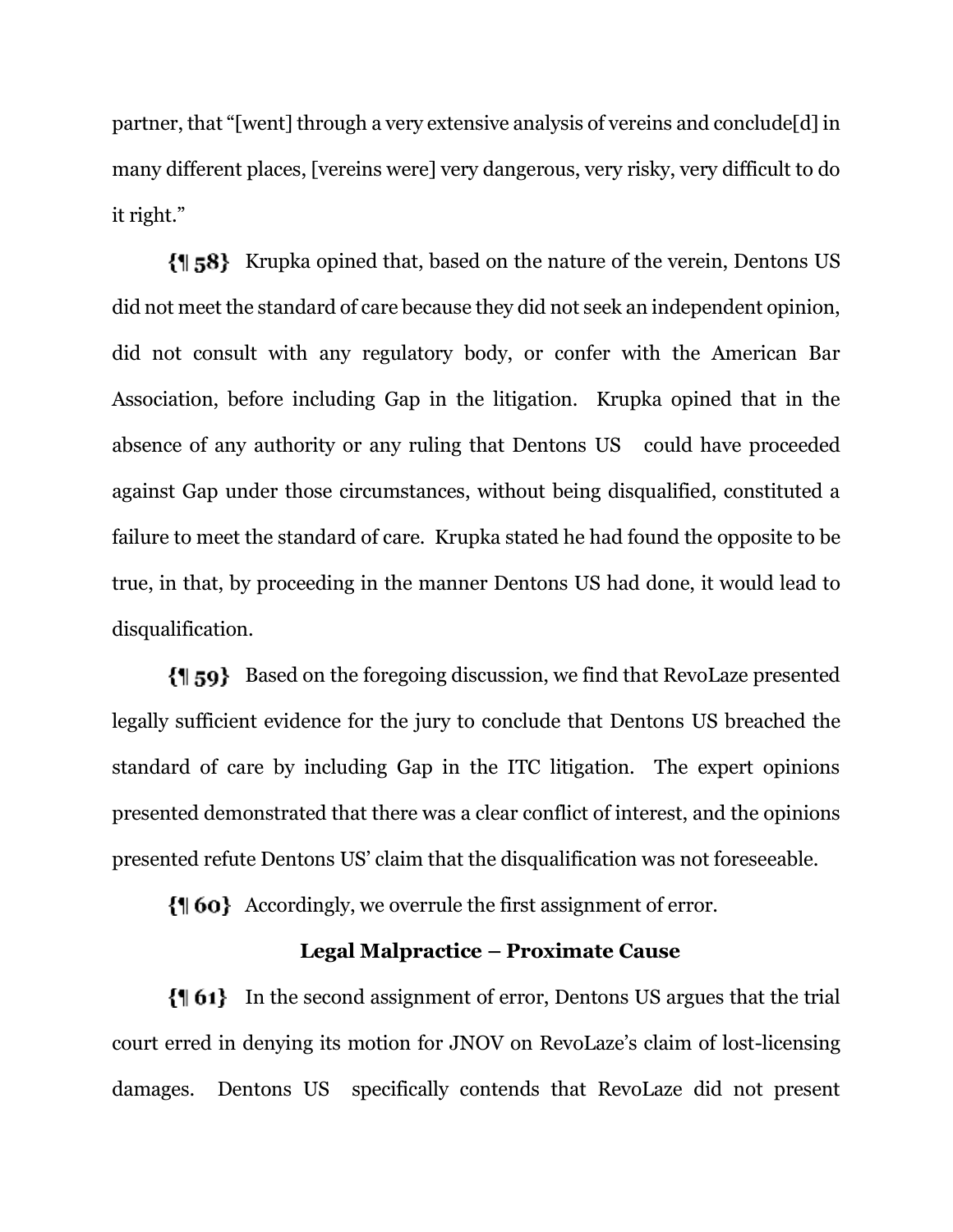sufficient evidence that lost-licensing revenues were proximately caused by a breach of the duty of care because, (1) RevoLaze failed to demonstrate that it would have succeeded in obtaining the GEO and (2) RevoLaze chose to end its pursuit of the GEO while represented by counsel other than Dentons US. In the alternative, Dentons argues that the trial court failed to properly instruct the jury regarding the element of proximate cause.

We begin our analysis with the standard for proving damages in a legal malpractice action set forth in *Vahila,* 77 Ohio St.3d 421, 674 N.E.2d 1164 (1997), at syllabus, and the clarification of that standard announced in *Environmental Network Corp. v. Goodman Weiss Miller, L.L.P.,* 119 Ohio St.3d 209, 2008-Ohio-3833, 893 N.E.2d 173.

In *Vahila,* the Supreme Court of Ohio determined that "depending on the situation, [a plaintiff seeking to recover in a legal malpractice action may be required] to provide some evidence of the merits of the underlying claim," but the court declined to "endorse a blanket proposition that requires a plaintiff to prove, in every instance, that he or she would have been successful in the underlying matter." *Id.* at 428.

For context, we note, the plaintiffs in *Vahila* alleged losses of \$100,000 and lost profits of at least \$200,000 as a result of appellee's negligence. *Id.* at 422. Thus, the Supreme Court of Ohio held that "given the facts of [the] case, [plaintiffs] have arguably sustained damage or loss regardless of the fact that they may be unable to prove that they would have been successful in the underlying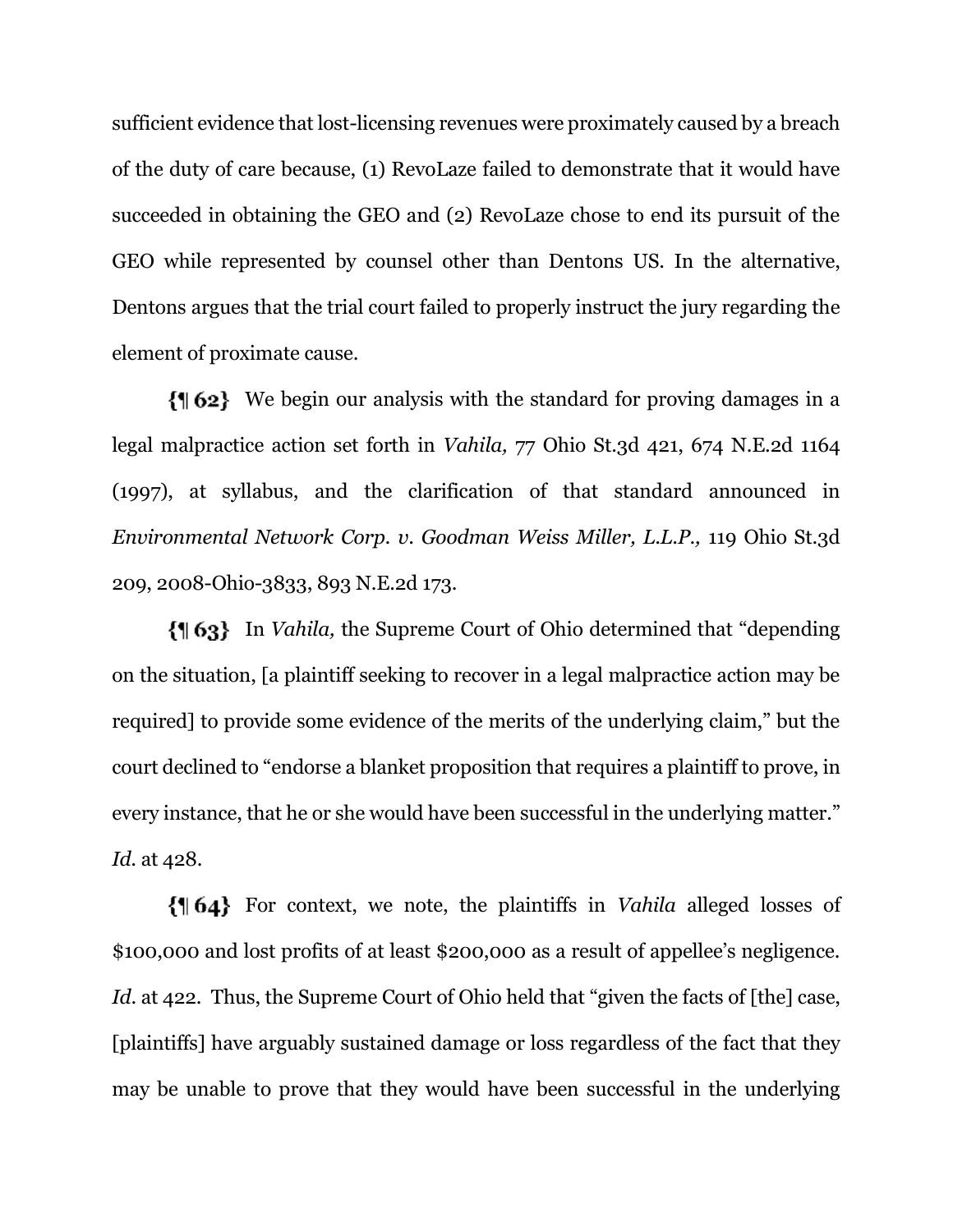matter(s)." *Id.* at 427. The court observed that "the requirement of causation often

dictates that the merits of the malpractice action depend upon the merits of the

underlying case." *Id.* at 427-428.

In *Environmental Network Corp.,* the Supreme Court of Ohio, in

clarifying its decision in *Vahila*, observed that the *Vahila* Court

rejected a wholesale adoption of a "but for" test for proving causation and the mandatory application of the "case-within-a-case doctrine." *Id.* at ¶ 16. However, "in holding that not every malpractice case will require that the plaintiff establish that he would have succeeded in the underlying matter, the *Vahila* court necessarily implied that there are some cases in which the plaintiff must so establish." (Emphasis sic.) *Id.* at ¶ 17. "'[D]epending on the situation, [a plaintiff may be required] to provide some evidence of the merits of the underlying claim''' \* \* \*. *Id*. at ¶ 15, quoting *Vahila* at 427-428.

The *Environmental Network Corp.* Court went on to explain:

Here, appellees' sole theory for recovery is that if the underlying matter had been tried to conclusion, they would have received a more favorable outcome than they obtained in the settlement. Therefore, unlike the plaintiffs in *Vahila*, who sustained losses regardless of whether their underlying case was meritorious, appellees here could recover only if they could prove that they would have succeeded in the underlying case and that the judgment would have been better than the terms of the settlement. Thus, the theory of this malpractice case places the merits of the underlying litigation directly at issue because it stands to reason that in order to prove causation and damages, appellees must establish that appellant's actions resulted in settling the case for less than appellees would have received had the matter gone to trial.

*Id.* at ¶ 18.

The Supreme Court of Ohio then concluded that

[t]his type of legal-malpractice action, then, involves the case-withina-case doctrine. That is, the plaintiff must establish that he would have been successful in the underlying matter. In this type of action, it is insufficient for the plaintiff to present simply "some evidence" of the merits of the underlying claim. To permit the plaintiff to present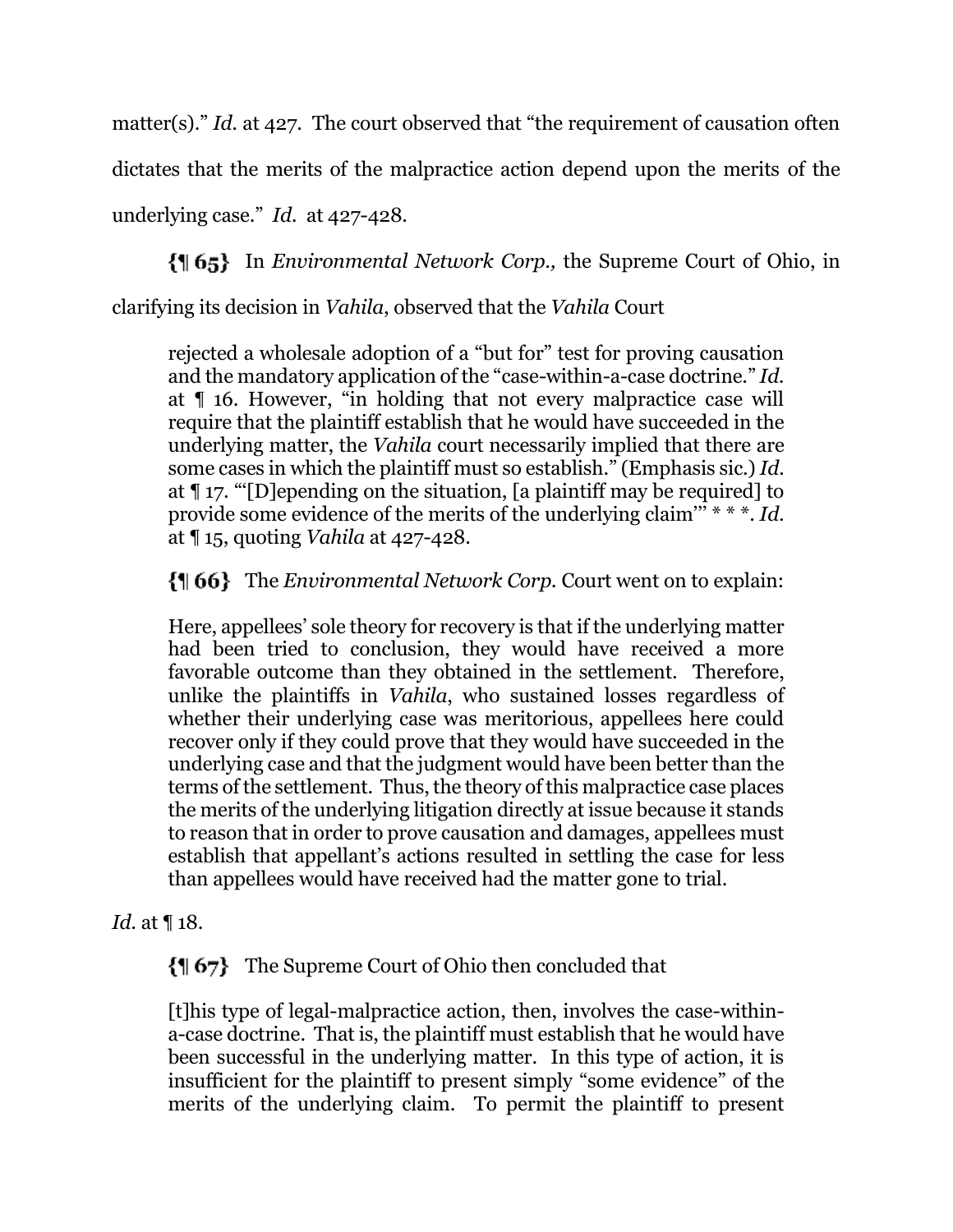merely some evidence when the sole theory is that the plaintiff would have done better at trial would allow the jury to speculate on the actual merits of the underlying claim. Thus, in the case sub judice, appellees had the burden of proving by a preponderance of the evidence that but for appellant's conduct, they would have received a more favorable outcome in the underlying matter.

*Id.* at ¶ 19.

In this matter, as previously stated, Dentons US argues RevoLaze

failed to present sufficient evidence that it would have succeeded in obtaining the

GEO, were it not for Dentons US' disqualification and thus failed to satisfy the case-

within-a-case doctrine as outlined above in *Environmental Network Corp.* Dentons

US contends that to satisfy the case-within-a-case burden, RevoLaze had to prove

the same elements in the legal malpractice case that it would have had to prove in

the ITC. Specifically, Dentons claims that RevoLaze had to prove all of the following:

1. The respondents' products were being imported into the United States, sold for importation into the United States, or sold within the United States after being imported into the United States;

2. Those products infringed a valid patent of the party seeking the order;

3. There was a domestic industry in the United States relating to products protected by the patents that existed or was being established at the time of the ITC proceeding; and

4. A GEO was necessary to prevent circumvention of a more limited exclusion order or there was a pattern of violation and it was difficult to identify all sources of infringing products.

Contrary to Dentons' present contention, we find that Dentons' actions or inactions, some of which we have already discussed, are directly linked to the adverse result of RevoLaze not obtaining the GEO. Through the path outlined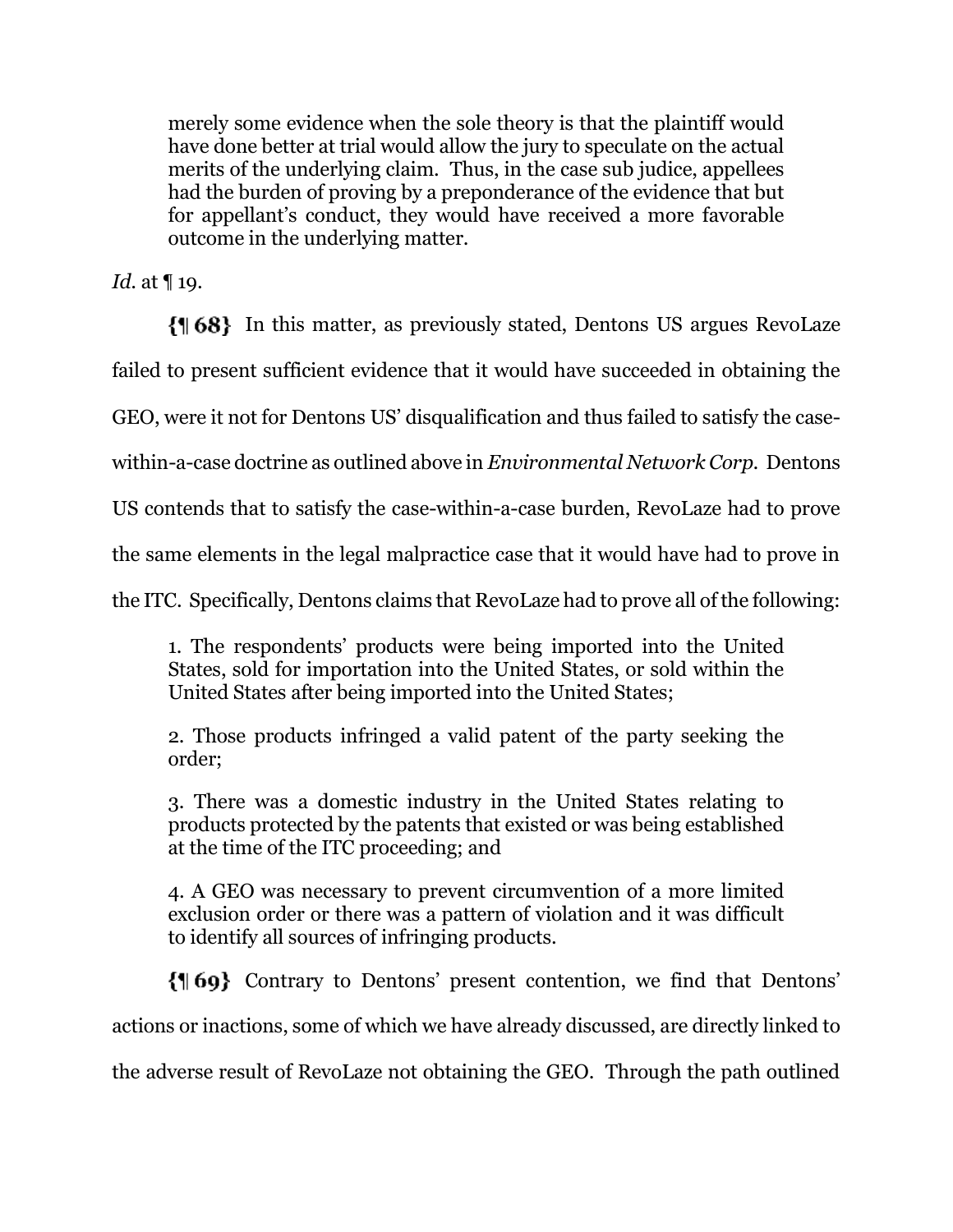below, we will illustrate how RevoLaze met its burden of proving by a preponderance of the evidence that it would have obtained the GEO, but for Dentons' disqualification. RevoLaze satisfied the case-within-a-case doctrine, even though the matter in the ITC is akin to a police investigation which, unlike the instant matter, would not have culminated with a jury trial, but would have been tried before ITC judges, all of whom possessed extensive expertise in patent, copyright, trademark, and an array of other unfair trade practices matters.

#### **Patent 972**

Again, we find it useful to begin this segment's discussion with a backdrop. At trial, Dr. Costin testified that RevoLaze's patent, referred to as "972" cracked the proverbial code in laser abrading because the invention allowed the machine to vary or change how fast the laser beam moved while it was being applied to the denim to create the worn look. Dr. Costin described this as "changing it on the fly."

As previously noted, after discovering that other companies were using its technology without permission, RevoLaze sought legal advice to determine how to address the situation and determined that the best course of action would be to seek redress in the ITC. Dr. Costin testified that none of the law firms consulted, including Dentons, would agree to a contingent-fee arrangement. Dr. Costin recalled that after a long discussion, when Hogge came to visit RevoLaze, Hogge stated "the case doesn't get any better than this, but we can't take it on a contingency." Hogge then indicated that he was going to New York to meet with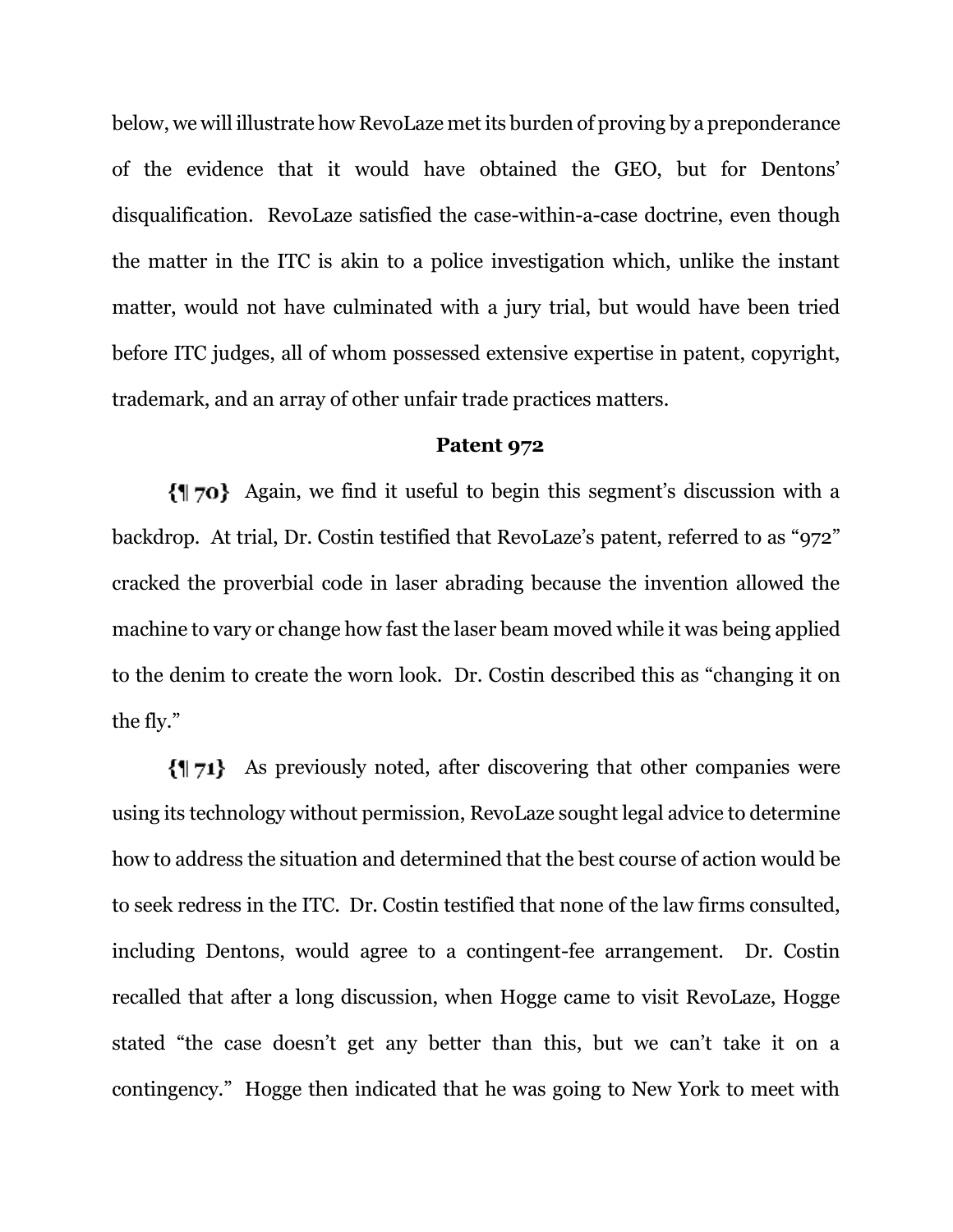some financiers that were in the business of funding litigations that had merit. As a result, the Funding Agreement was established.

Dr. Costin testified that Hogge indicated that RevoLaze would need to prove three things in the ITC to obtain a GEO.9 First, importation, that laser abraded jeans were being imported into the United States. To prove importation,

Dr. Costin testified that

we went to the stores and bought jeans from a brand and sent the jeans to a laboratory and confirmed that there were pores in the fibers, and that jean typically has a tag, almost always has a tag on where they were manufactured, and it didn't matter if it was Sri Lanka or Bangladesh or Pakistan or China or Vietnam. So long as they were imported into America, we bought the jean at Gap, we bought it at Levi store, we bought it at Wrangler stores, and that's how we proved importation. And we had to do that for all the brands.

 $\{\parallel$  73} The second component was infringement, the component in which Hogge thought RevoLaze fell short and had to work on figuring out that element. Dr. Costin testified that RevoLaze could prove that component. Dr. Costin stated that RevoLaze's major investor, Lear, owned a company called Guilford Mills that did a significant amount of work with textiles and knew exactly how to assist RevoLaze in proving infringement. Dr. Costin added that Guilford Mills recommended using the process of scanning electron microscopy.10 As a result,

<sup>9</sup> Dentons U.S. listed a fourth — RevoLaze would also need to prove a GEO was necessary to prevent circumvention of a more limited exclusion order or there was a pattern of violation, and it was difficult to identify all sources of infringing products.

<sup>10</sup> Scanning Electron Microscopy ("SEM") provides high-resolution and highdepth-of-field images of the sample surface and near-surface. The electrons interact with atoms in the sample, producing various signals that contain information about the surface topography and composition of the sample and then provide extremely detailed images.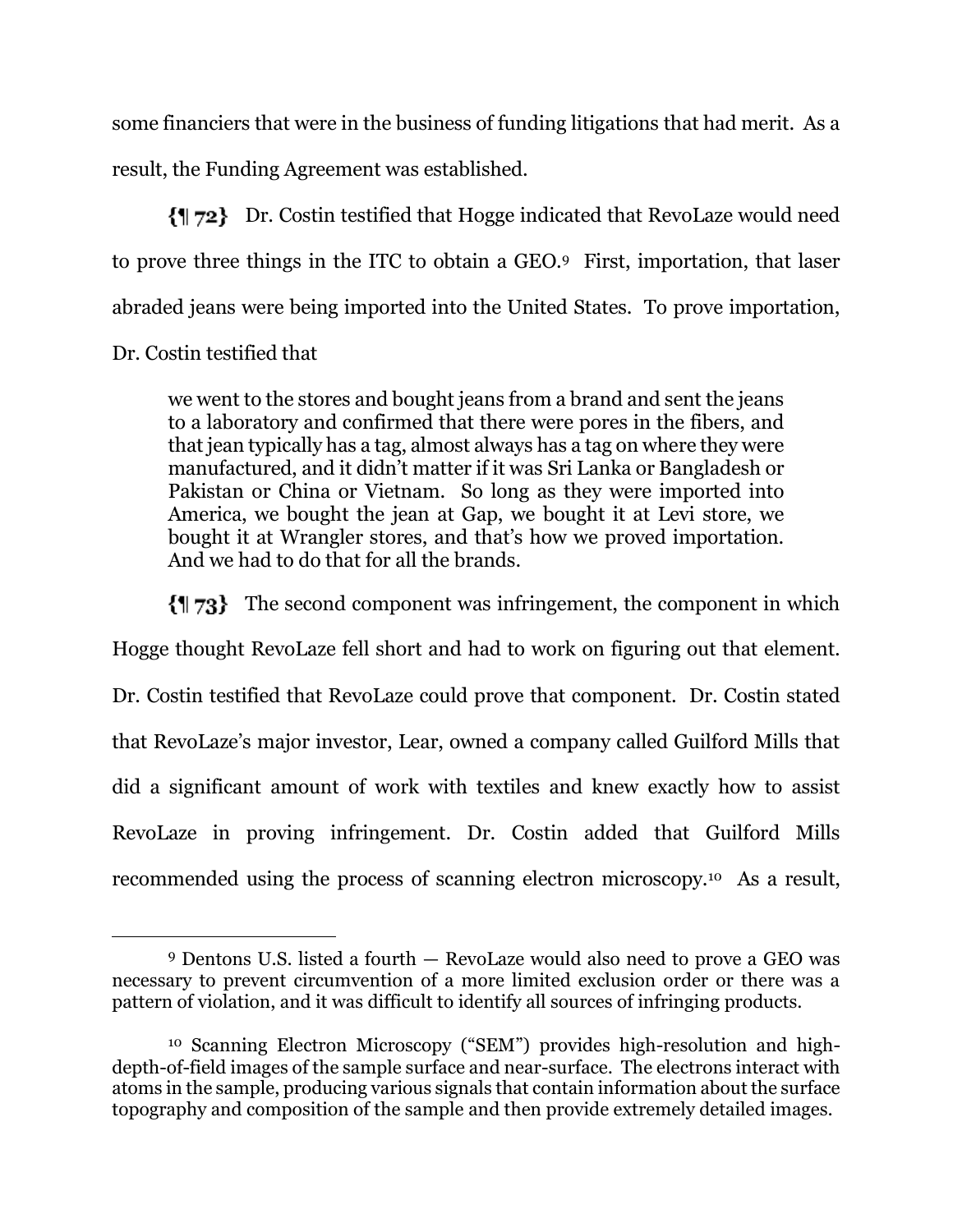RevoLaze sent jean samples from every denim brand that was being sued, to outside laboratories specializing in scanning electron microscopy. After scanning, the laboratories were able to provide images of pores in the denim fibers to prove that the worn and faded look was achieved through the use of lasers.

The third component involved proving that RevoLaze was a solid business, not a patent troll, but a technical domestic industry. This required that RevoLaze present evidence relating to its level of spending in the previous 20 years. RevoLaze had to present evidence such as the number of employees, the equipment owned, the amount of warehouse space, and the number of inventions. Dr. Costin testified that when the respondents visited RevoLaze's facility, presumably to determine whether the company had a domestic industry, they found "we had several million dollars' worth of lasers; we had people; we had trials running; we had jeans stacked up, and it was crystal clear we had a business."

Dr. Costin testified that based on the steps outlined above, neither Dentons US nor Hogge expressed any concern whether RevoLaze would be able to prove the three components needed to obtain a GEO. Dr. Costin stated that RevoLaze also had Dr. Frank Pfefferkorn, an expert in laser technology from the University of Wisconsin, prepared to present expert testimony on claim construction in the ITC, as well as Dr. Joe Cunning, a leading expert in fiber technology.

 $\{\parallel$  76 Dr. Costin testified that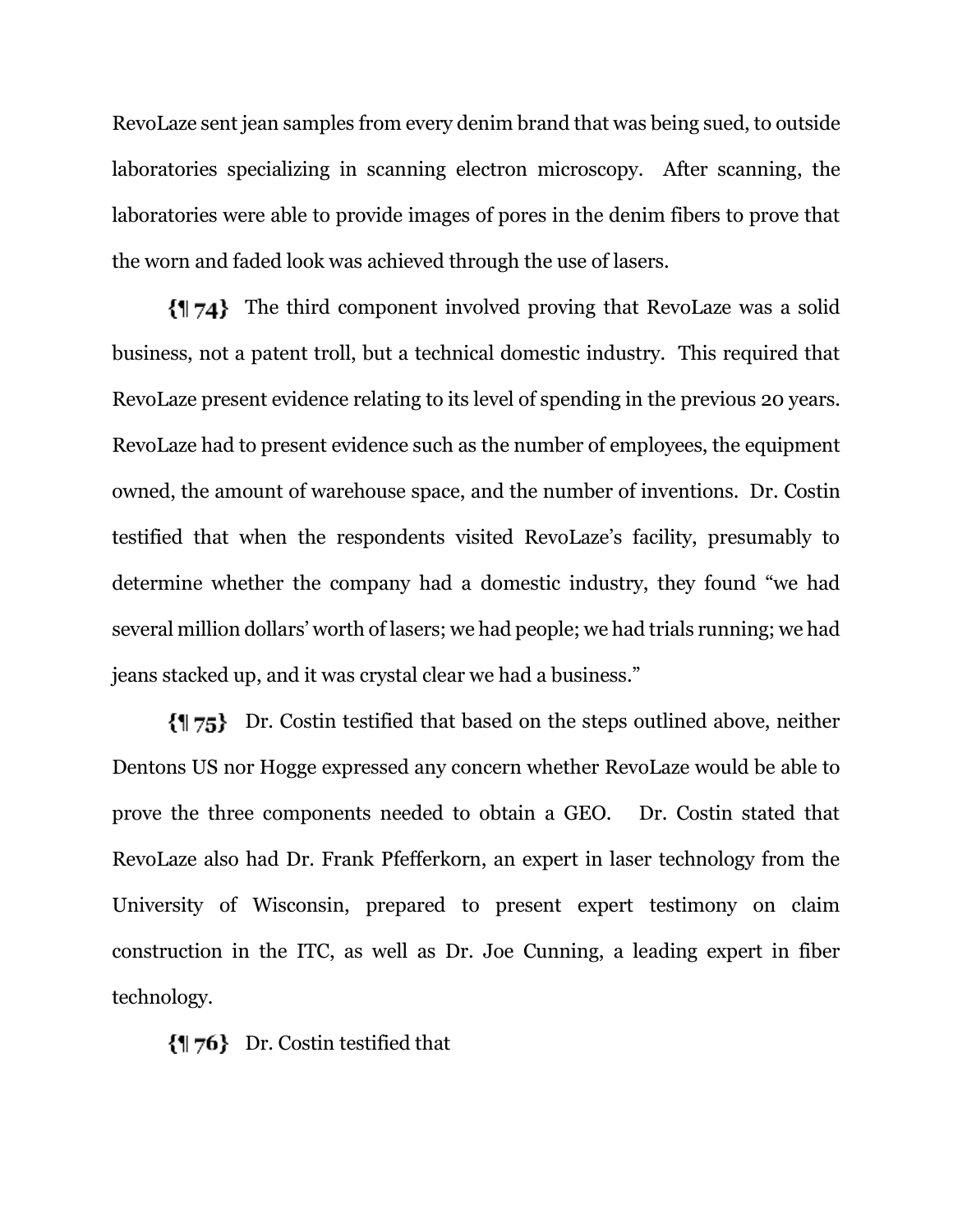Mark Hogge had me convinced, and I believe it to this day, that we had an extraordinary case for general exclusion order because of a) the amount of denim brands that were infringing, b) because of the amount of denim jeans manufactures throughout the world that were infringing, and c) because of all the countries in which lasers were abrading jeans and importing them into the United States. So, Mark had me — and I believe he was correct. He had me convinced that that was an exceptional possibility.

Here, we find Dr. Costin's testimony established that Hogge and Dentons US believed in the merits of the case which, in Hogge's view "[didn't] get any better than this." Dentons US believed in the case to such an extent that they were motivated to secure third-party funding for the campaign, agreed to capping its fees, and planned to share in the royalties flowing from a successful ITC campaign. We find Dr. Costin methodically outlined for the jury the very components or barriers to achieving the GEO and how they were prepared to address each requirement or hurdle.

However, Dentons US argues that RevoLaze proffered no expert witness on infringement at the trial and presented no garments for jury examination. However, we do not find this was fatal to RevoLaze's ability to prove the case-within-a-case. Dr. Costin described how using scanning electron microscopy, RevoLaze was able to prove infringement. Further, Dr. Costin testified that he submitted an affidavit to the ITC, providing scans of jeans from all the respondents to document infringement. Notably, despite Dentons US' present assertions, Hogge testified that RevoLaze had the respondents "pinned" on infringement. The record indicates neither Hogge nor Dentons US expressed any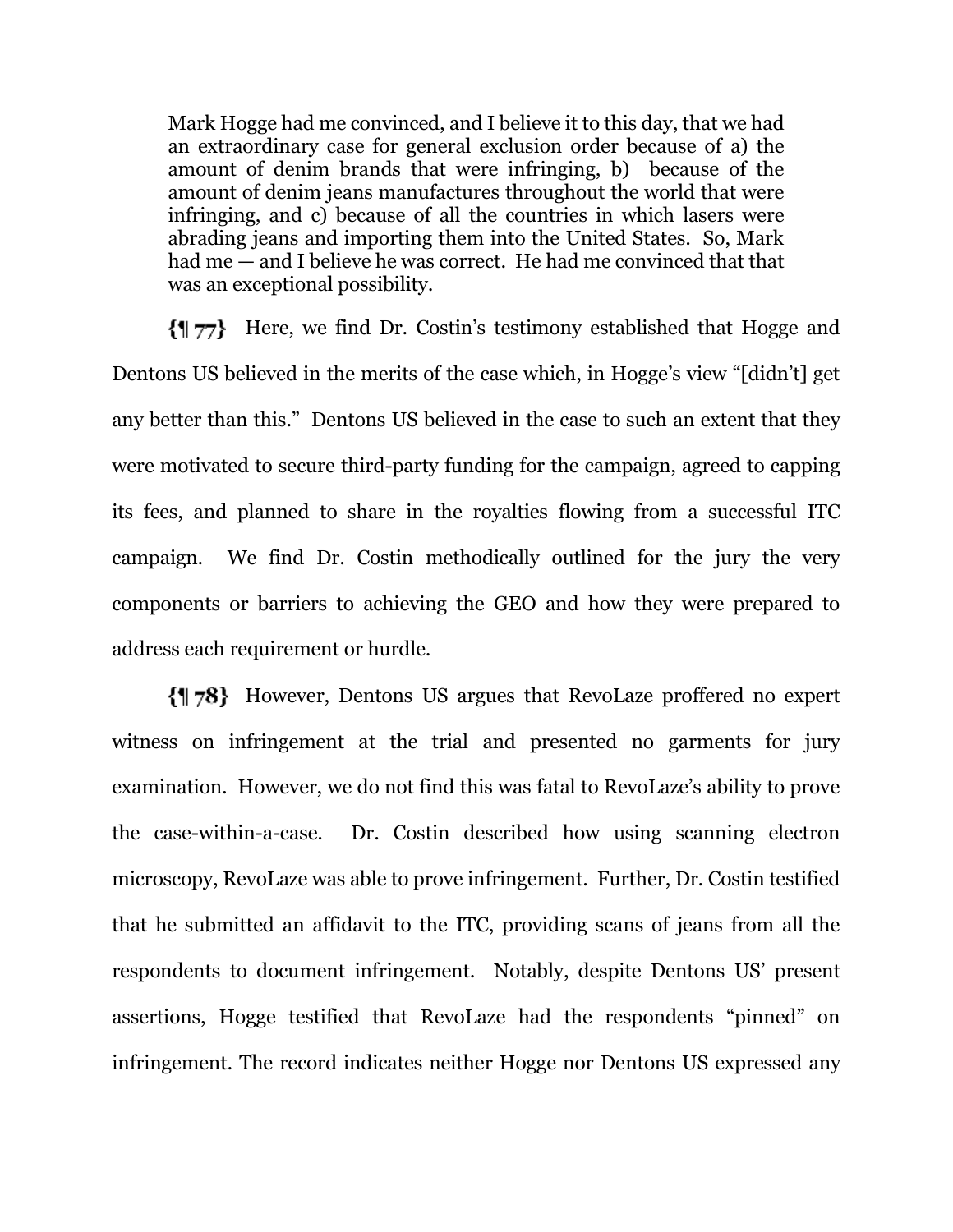concerns whether RevoLaze would be able to prove what was needed to obtain the GEO.

Not only did Dr. Costin's testimony above, along with Hogge's own admissions, support the jury's finding that RevoLaze would have obtained the GEO, if not for Dentons US' disqualification but, to be discussed in the next segment, Longford, the third-party funder, believed RevoLaze would have obtained the GEO.

### **Longford – ITC Campaign Underwriter**

William Farrell Jr. ("Farrell"), the managing director and general counsel of Longford, testified that Longford made investments in companies that were pursuing meritorious, strong commercial legal claims. Farrell stated Longford's monies were used to pay the attorney fees and expenses that those companies might not otherwise be able to pay. Farrell stated that Longford's investment was focused on three specific areas (1) business-to-business disputes, (2) antitrust, and (3) intellectual property, all areas in which either he, or his partners, who were also lawyers, and previously worked when they were in private practice.

Farrell testified that Longford's funding is not a loan, but an equity investment, where the only way to recover and make a profit is for the case to be successful. Farrell stated that Longford's business model is attractive to companies that are unable to pay for their lawsuits themselves, because Longford absorbs the loss if the case is unsuccessful. Farrell stated that Longford followed a detailed evaluation process to determine which companies would receive funding and that they were forced to decline 90 percent of the opportunities presented.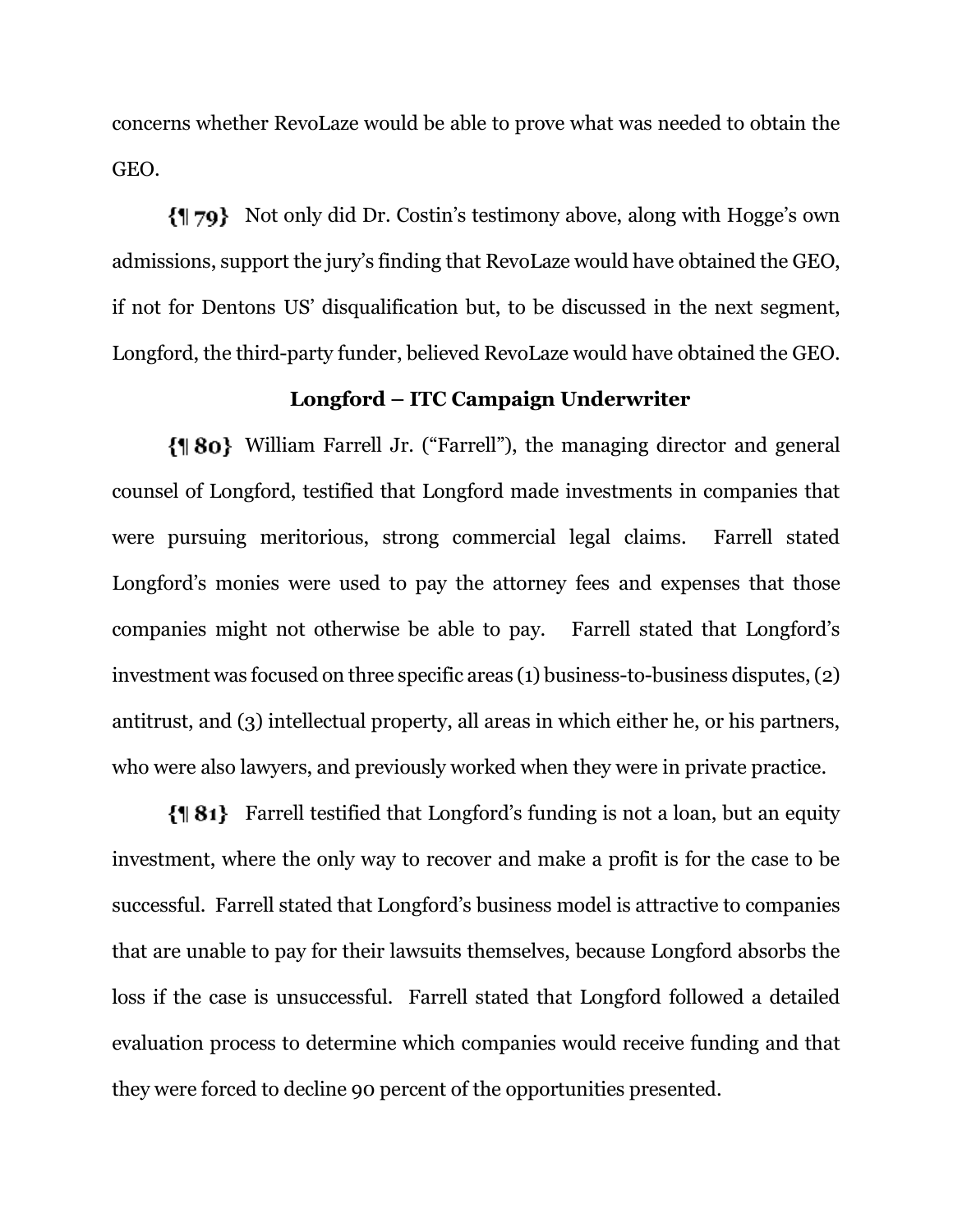Farrell explained that the evaluation process involves two underwriting stages. First, internally, by the lawyers at Longford, looking at the facts and circumstances of the case, whether there are strong claims against the defendants and whether there are weaknesses in the plaintiffs' claims. Longford studied the litigation histories of both plaintiff's' and defendants' companies to determine whether the company had a high likelihood of settling cases or taking the matters to trial.

Farrell testified that in the first stage, Longford would need to see a detailed budget and case-management plan by the law firm that would be pursuing the claim, to gain an understanding of exactly what the firm's strategy for winning the case entailed. Farrell stated that Longford insisted that the law firm representing the client got to share in the proceeds of a successful outcome by requiring them to put some risk up front. To share in the proceeds, the law firm had to agree to discount their standard hourly rate.

Farrell testified that only 20 percent of the opportunities made it through the first stage of underwriting, but those that did, would undergo an independent legal review, by an outside law firm with expertise in the case under consideration. Farrell stated the outside firm evaluated or "double-check[ed]" the case all over, according to their criteria, and without any interference from Longford. Farrell stated that after the independent legal review, the outside law firm shared their opinion with Longford, via a verbal and written confidential presentation. Farrell testified that to move forward, the independent legal review team must think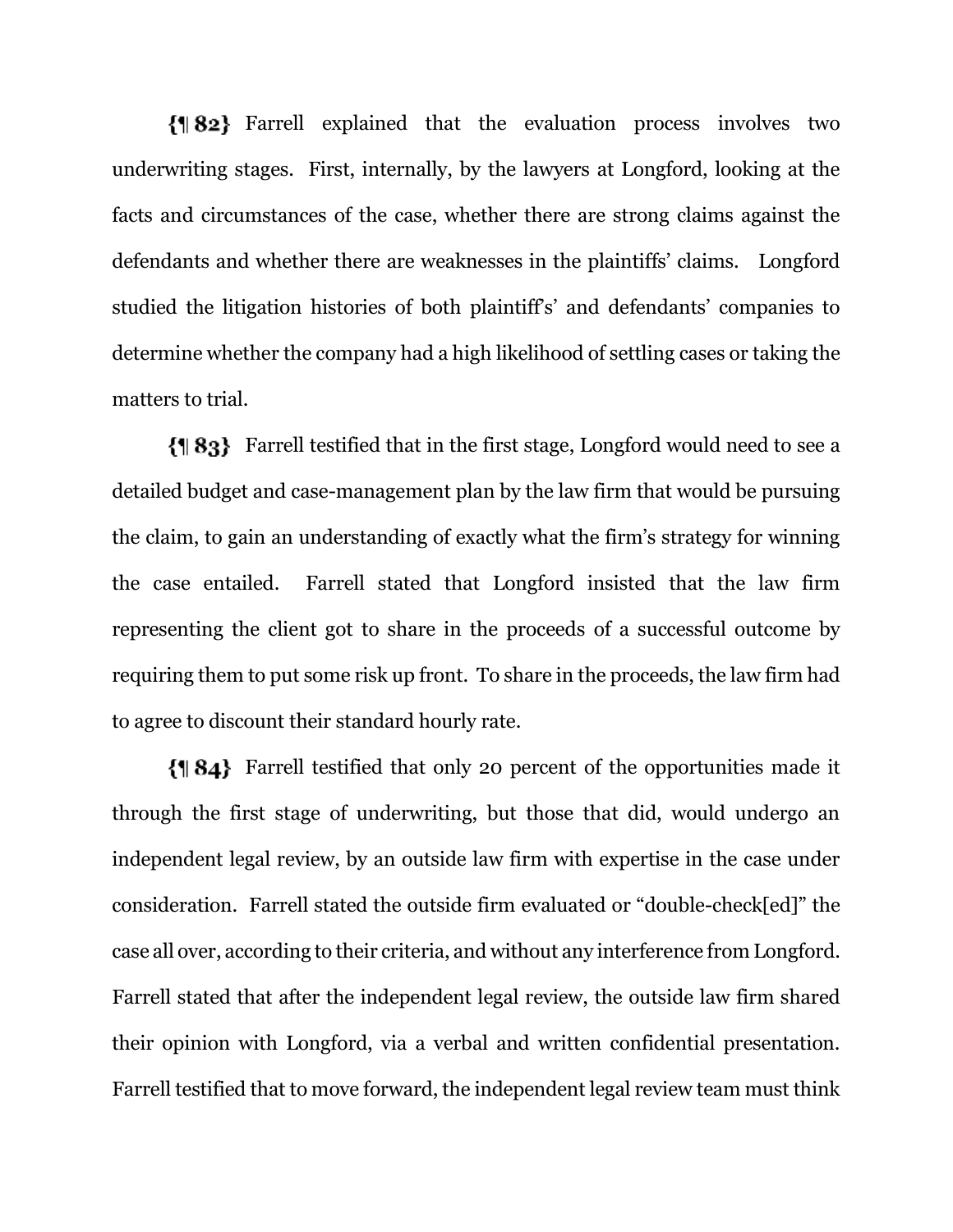"that the case is very, very strong and recommend that we invest in it," otherwise cases would get declined at that stage. Farrell stated that Longford still declined about 40 percent of the opportunities that made it through the independent legal review stage.

Farrell testified that sometime in 2013, Longford was introduced to RevoLaze through Steve Stein ("Stein"), an attorney from Dentons US. Farrell testified there were subsequent meetings with RevoLaze, which included detailed presentations, wherein the company described the potential damages and recovery using data that Longford found impressive. Farrell stated that RevoLaze provided detailed information about the volumes of different companies or the number of jeans that were being sold by respective companies. Farrell stated that the information presented indicated the potential damages

was in the hundreds of millions of dollars, even approaching a billion, I believe. But whenever, to be honest, whenever I see a billion dollars, I kind of discount that likelihood. But even if we discounted it 50 percent or 60 percent, we were still in the hundreds of millions of dollars, which was very interesting to us.

Farrell testified that Longford proceeded to take the RevoLaze opportunity through the first stage of the evaluation process and stated that because it was a patent case, Longford broke the analysis into four categories, (1) the validity of the patents, (2) evidence of infringement by the defendants, (3) damages — the most important consideration for Longford as an investment company, and (4) the strategy — focusing on the strengths and capabilities of the legal team, their objectives and expected outcomes from the client.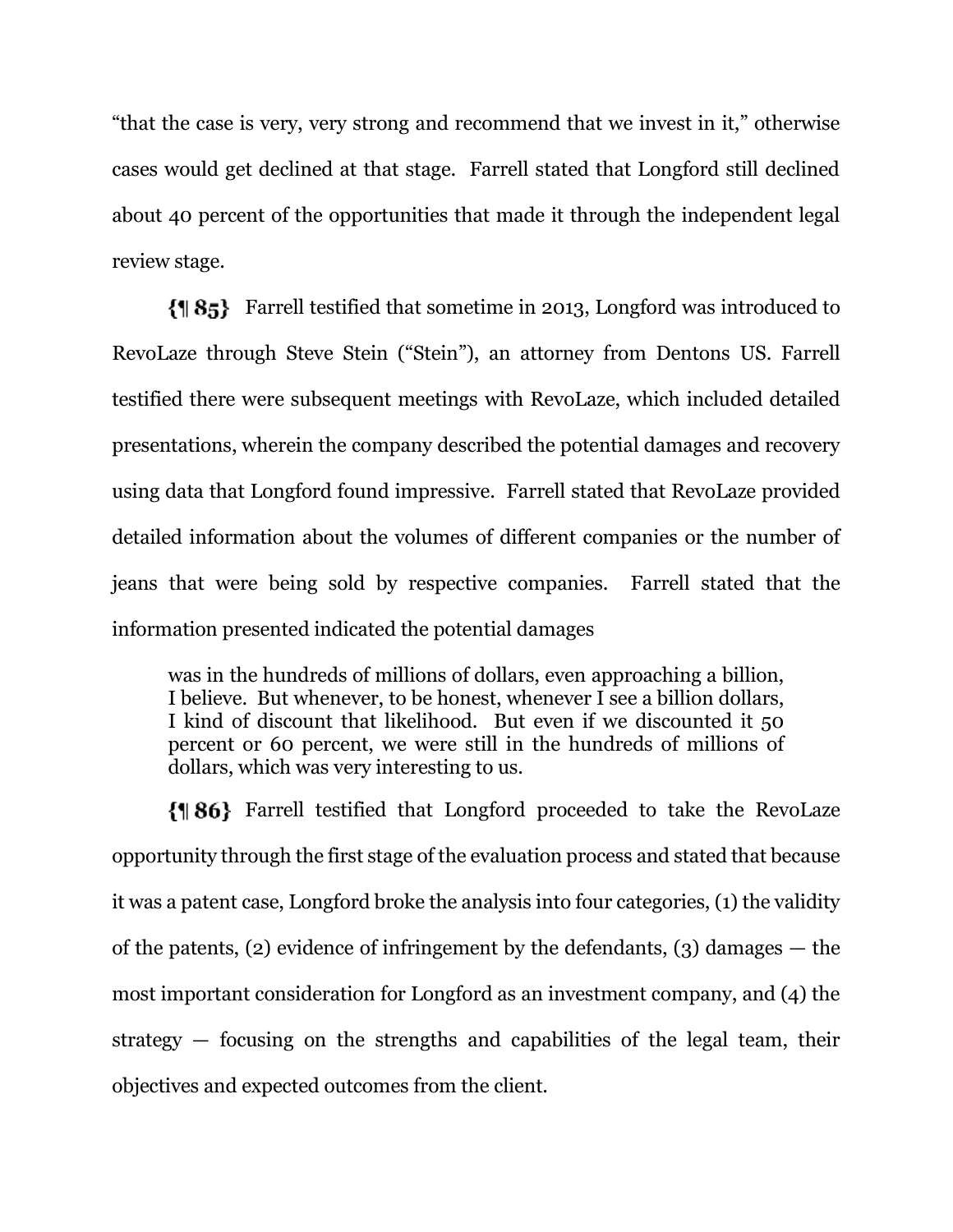Farrell testified that Longford remained very interested after RevoLaze went through the first stage of the underwriting process and decided to move forward with the independent legal review, using a law firm with patent experience. Farrell stated that during the second phase, Dentons US was required to submit a detailed budget for the various stages of the enforcement campaign, as this would determine how much Longford would invest.

Farrell testified that during the vetting process both Dentons US and Hogge expressed a strong belief in the ITC campaign. Farrell testified in pertinent part as follows:

- Q. Prior to entering into this agreement, what was it that you did to vet the validity in this case, validity of the patents?
- A. We reviewed the patents themselves. We reviewed some of the history of the patents and looked at prior art of the patents, one of the issues that could raise concern for us.
- Q. And did you subsequently have any concerns after you'd done that review?
- A. No.
- Q. And what was it you did as regards to infringement?

A. Same thing. We looked at the material that had been presented to us \* \* \*. And it turned out that we were able to do an independent review on an Internet search with the assistance from either Dentons or RevoLaze showing us, you know, we should go look at this company's website or that company's website, and there were a couple of companies bragging about the use of laser-abraded technologies on their jeans, which seems like pretty strong evidence that would support the claims that were being considered.

\* \* \*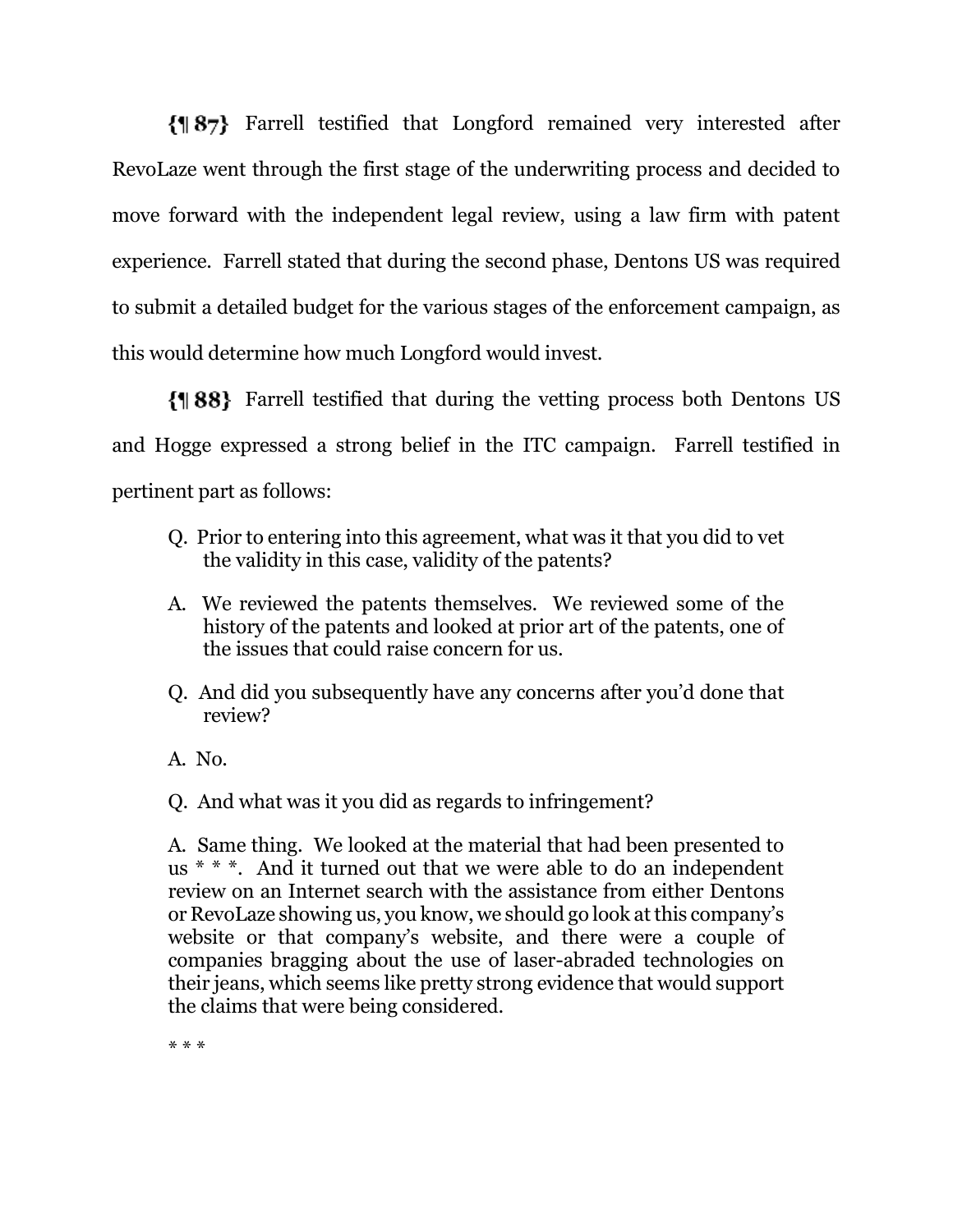There were a couple of articles, independent articles that had nothing to do with RevoLaze about the abrading of jeans that we also found compelling. \* \* \* So there was this marketing component to laser abrading that it was faster, it was cheaper, but also it could actually save lives. And we liked that quite a lot at Longford, so that was one of the other things we took into consideration.

Q. And did you form a view after you'd reviewed that information about the strength of the case around infringement?

A. I did. There were other bits of evidence that I found pretty compelling, as well. There was that type of evidence, but at one point before funding the case, we saw some more technical and detail analysis, as well. I think it had to do with microscopic analysis of the fibers and threads in certain jeans to prove that they were done through lasers and not through sanding, so that confirms evidence of infringement. So yes.

Q. Did anyone at Dentons ever raise any concerns about validity of the patents to you?

A. Validity, we talked about lots of issues, I bet. There were a couple of prior art, pieces of prior art that had been identified and we asked questions about to make sure we had a proper response to them and that we felt comfortable overcoming those examples of prior art. But that's our business. We're always looking for defenses and weaknesses to figure out what we could expect and try to get answers to those. And we got, sufficient answers to proceed.

Q. So Dentons didn't express any concerns about the infringement?

A. Not the fact that companies were using lasers. There was, a question about how we would be able to identify all the different companies that would be infringing because a lot, like I said, a lot of the manufacturing was being done outside the United States, you know, in countries that are pretty hard to access.

Farrell testified that when the motion to disqualify was first brought

to Longford's attention and he spoke with Hogge, he took great comfort in knowing

that "it was [Hogge's] position that this was just a typical defense tactic and there

was no merit to the idea that they were going to be disqualified and there was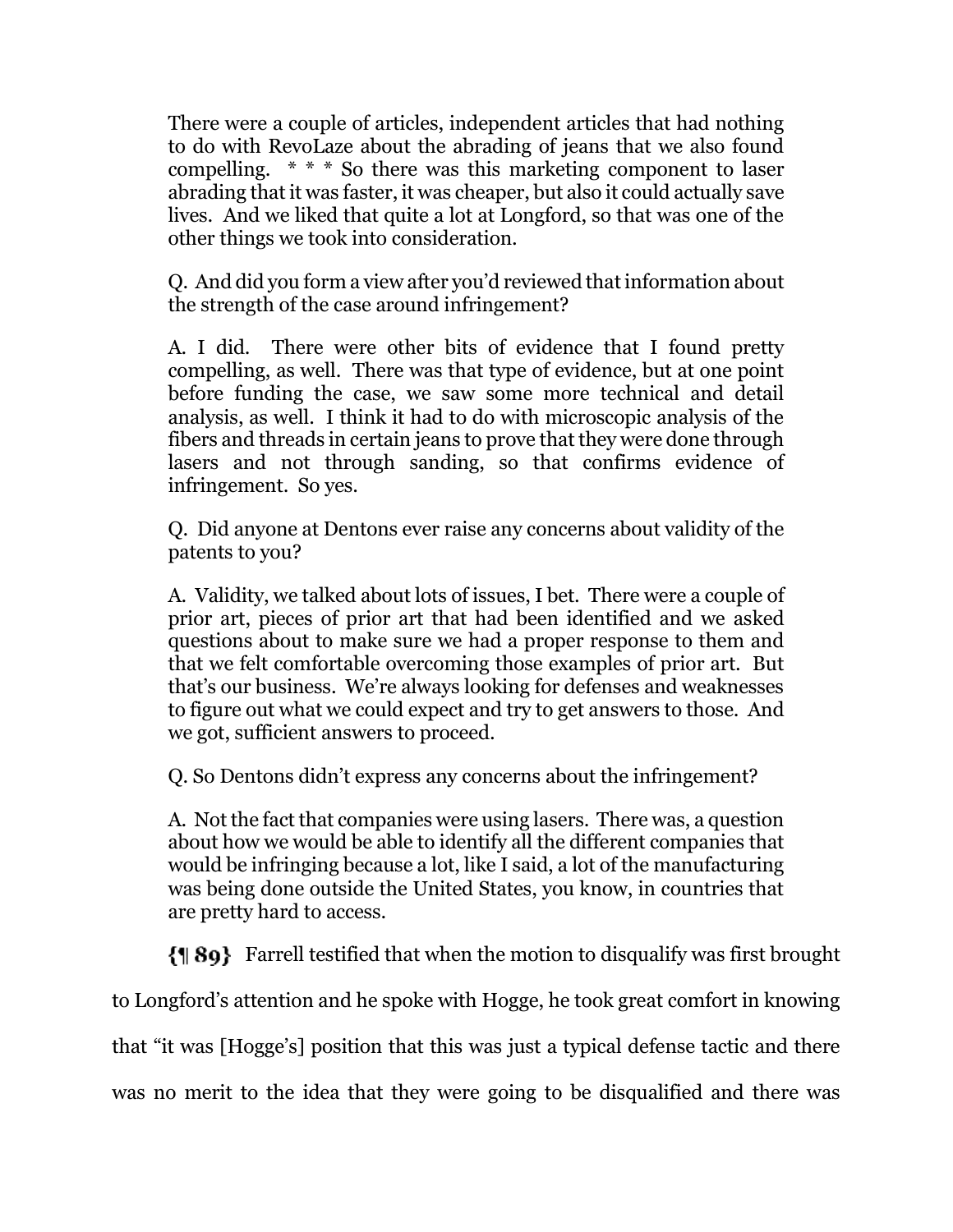nothing to worry about." Farrell testified that around the same time, there was also a motion to compel filed by certain respondents in the ITC case. Farrell explained that one of Dentons US' attorneys mistakenly provided a copy of the funding agreement to all the lawyers that represented the respondents. When the mistake was discovered, Dentons US' lawyers sought the return of the document, claiming privilege and that it had been inadvertently provided. Farrell stated that the respondents honored the request, but had already read the agreement, thought they should be entitled to a copy, and filed a motion to compel in the ITC.

Farrell testified that later the team at Dentons US became more concerned that maybe the motion to disqualify required a response and that it would be litigated and argued before the ITC. Farrell stated that sometime after, Hogge indicated that the motion to disqualify was serious and it had been turned over to Dentons US' general counsel. Farrell testified that around that time, he met with Hogge to discuss the case generally and the impact of the motion to disqualify. During the meeting, Hogge indicated that Gap was utilizing the motion to disqualify to disrupt RevoLaze's ITC case.

Farrell stated that it was during that meeting that Hogge indicated for the first time that "we're not ever going to make it to an ITC hearing in this case. \* \* \* It's going to be, you know, done before we get there." Farrell testified that he did not have a reaction to Hogge's statement, but after the meeting conferred with Dr. Costin, who indicated that the idea of not taking the case all the way to an ITC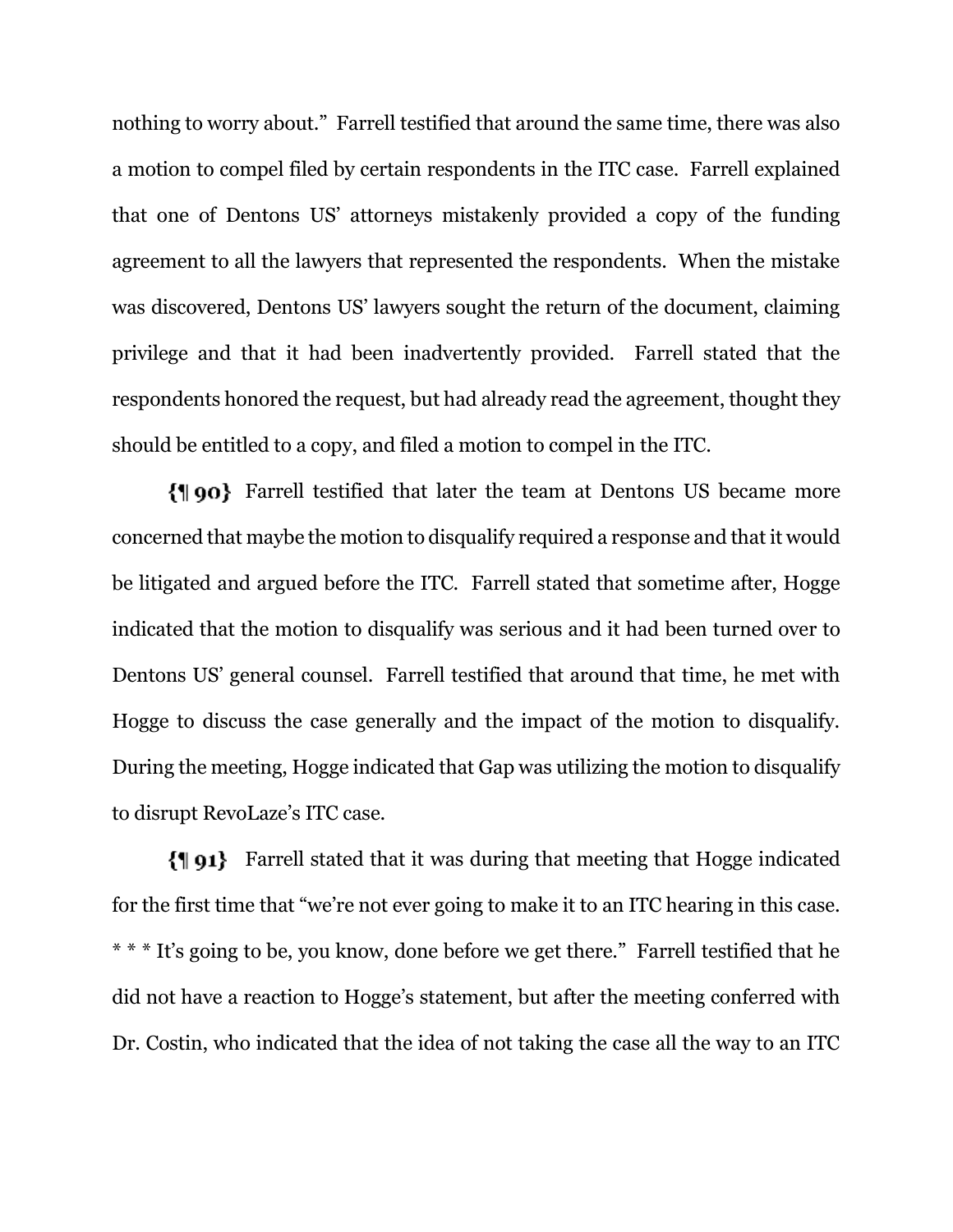hearing was new information. Farrell testified that from the beginning of Longford's decision to fund the case,

achieving an exclusion order was very valuable to us and we felt that would be important for lots of reasons, including because we were unable, we were told, by RevoLaze and by Dentons, to be able to identify all the many foreign companies that might be importing denim into the United States in violation of RevoLaze patents. So a general exclusion order acts to expand the injunction beyond the named respondents like the Gap, to any company attempting to cross our border. And so that was viewed as very valuable. And so, the only way to achieve that exclusion order was to go to a hearing.

Finally, Farrell testified that prior to Gap filing the motion to disqualify, Hogge had not expressed any concern about the strength of the case before the ITC. Farrell stated that Hogge said, "Things were going well. Everything was on track. I mean, the best example I recall being very, very pleased when we found out that the investigation had been instituted, which is a critical part of an ITC action."

Here, we find, through Farrell's testimony, RevoLaze presented evidence that supported the jury's determination that RevoLaze would have obtained a GEO. Longford invested \$8 million to finance the campaign, a decision made after a thorough vetting of the case's merit, both internally and by independent legal counsel. Relevantly, during the evaluation, Longford carefully examined the strengths and weaknesses of the case, as well as the possible defenses by the respondents. Specifically, Longford scrutinized the validity of the patents and had no concerns that a GEO was unobtainable. Although Dentons US now contends that validity would have been a hurdle, Farrell testified that neither Hogge nor Dentons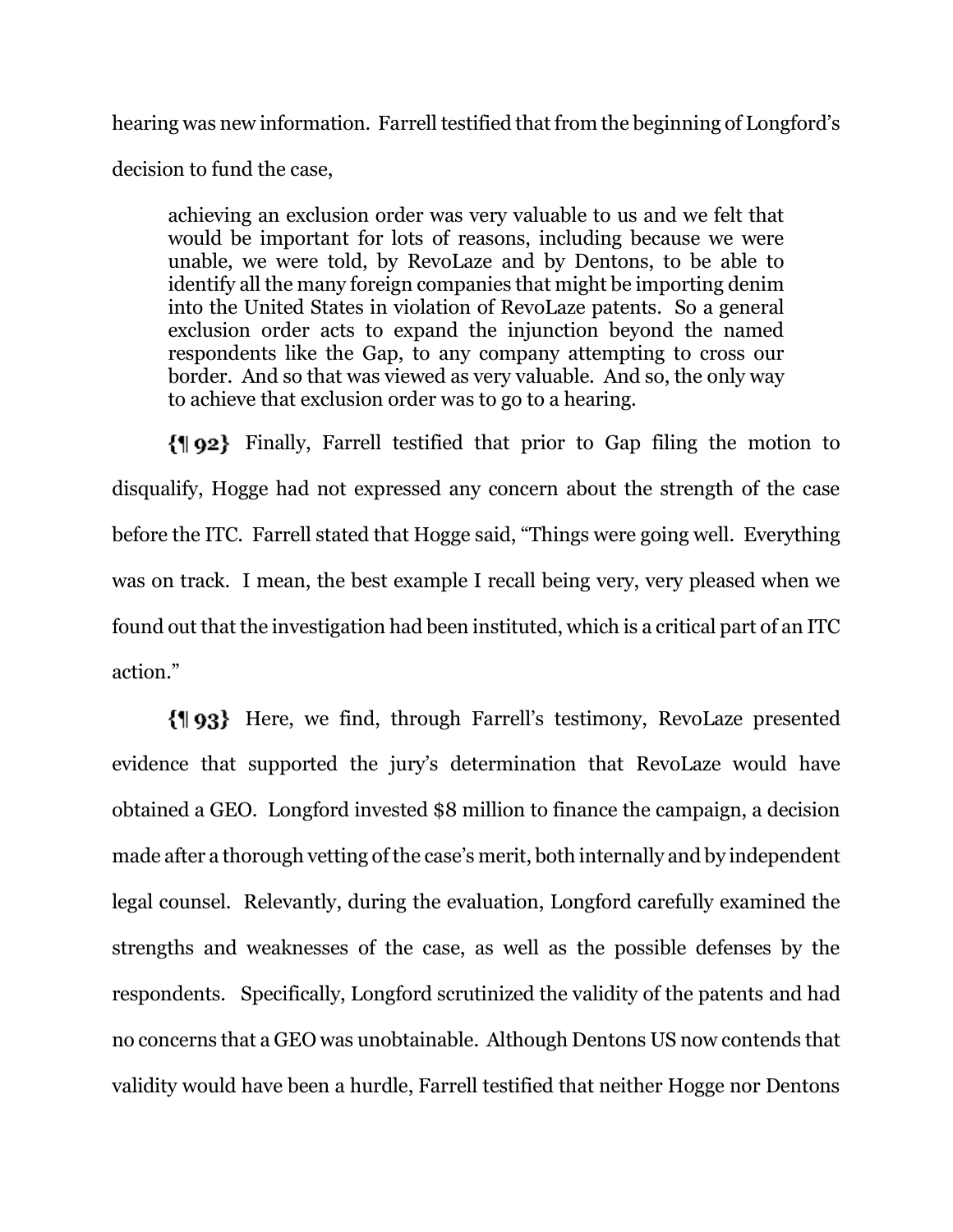US expressed any concerns about the validity of the patents and that prior to the advent of the motion to disqualify, Hogge indicated that "things were going well. Everything was on track."

We conclude Farrell's testimony clearly demonstrated to the jury that Longford's decision to fund RevoLaze's ITC campaign was not cavalier, but instead, one well thought out, well investigated, and well calculated based on the merits of the case and the strong indicia of success. We find based on the detailed analysis undertaken, Longford expected the return 0f, and a return on, its \$8 million investment, by virtue of RevoLaze obtaining the GEO. Again, as borne out through Farrell's testimony, Dentons US in agreeing to cap its fees to share in the future benefits demonstrated its belief that the GEO was obtainable.

### **Charles Schill – ITC Expert**

RevoLaze presented the expert testimony of Charles Schill ("Schill"), who began work in the general counsel's office at the ITC in 1975, focusing on Section 337 cases, wherein GEOs are sought. Between 1979, when Schill left the ITC, until his retirement in 2018, his universe of work focused on Section 337 cases. Over this span, Schill handled more than 140 cases including 22 trials, and successfully obtained more than 12 GEOs.

Schill testified that it is not difficult to get a GEO if you had the right case, adding: "case with a lot of respondents, with simple technology, and something easy for somebody else to manufacture." Schill opined that RevoLaze would have obtained a GEO, specifically stating: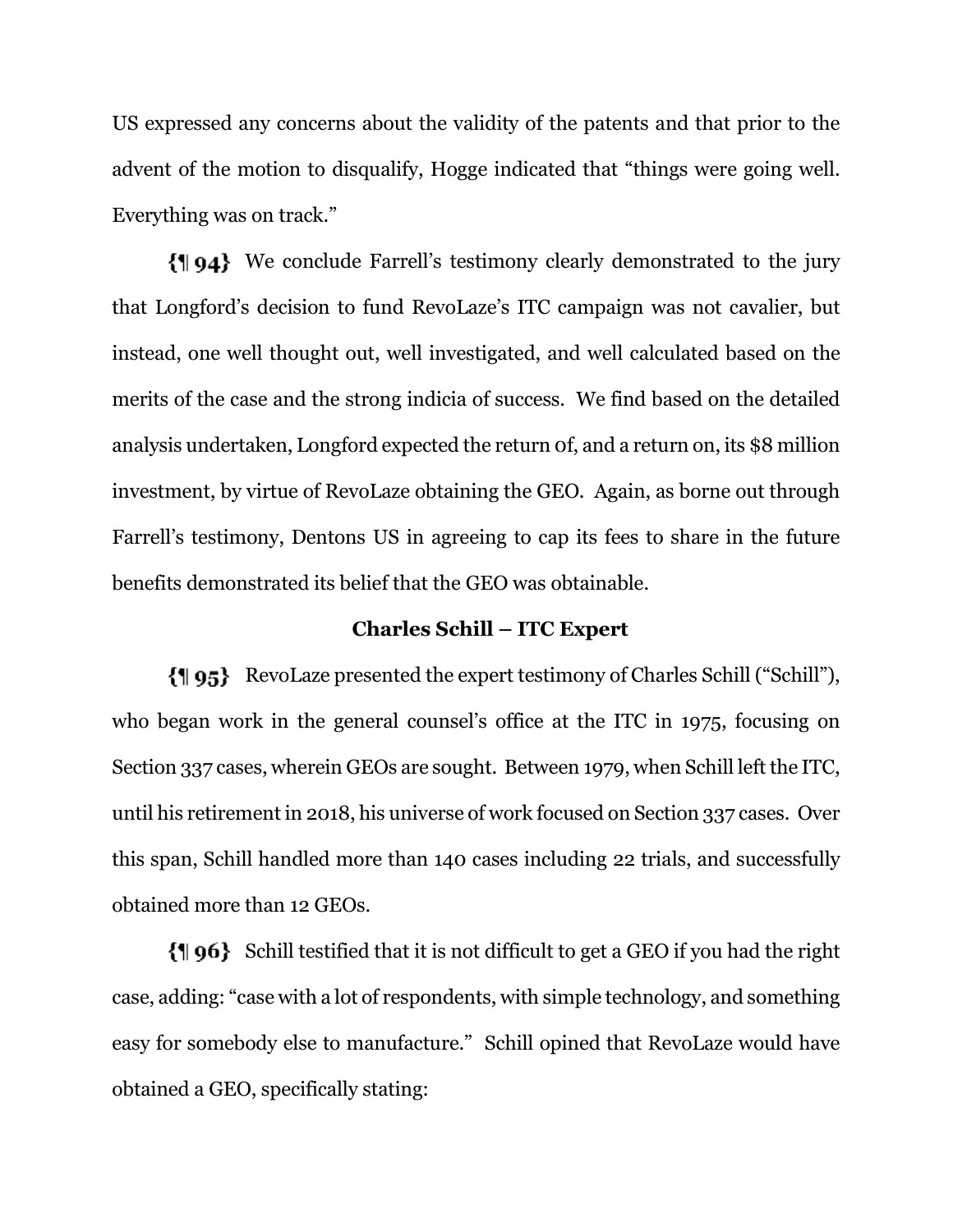Well, I think I've described a few fact scenarios for you of cases that I've had where we've been able to get general exclusion orders. This is a similar type of fact situation. You have one, lots of respondents, there were 17, I think in the original [c]omplaint and then more added thereafter.

We have a technology while not simple in some ways, it's something that can be tested for, I think, in a fairly easy way.

Also, something that would not be so expensive that small companies overseas could manufacture — could set up manufacturing operations with a couple of lasers to do this kind of operation.

So easy entry, lots of people, hard to know where all the product is coming from because there's lots of sources of supply and lots of routes for it to get into the country because there are lots of retailers who want to sell distressed denim items.

So those are the kinds of factors you look at when you say is this a potential candidate for a general exclusion order case, and the answer to that is yes.

\* \* \*

[F]rom everything I've seen in this case, I think that RevoLaze would have been able to obtain a general exclusion order if they had gone all the way through the case as was originally set up by Dentons.

Schill elaborated by listing factors that boded well for RevoLaze. In

relevant part, Schill stated:

[T]he [c]omplaint set out exhibits that showed who the importers were that they had products.

\* \* \*

They had set forth information that met all the commissions' rules on whether we could enter or whether you could start that kind of case, get it instituted by the full commission, and they did in fact get it instituted.

And then the — a number of companies had settled out of the case, so you're reducing the number of parties who are potentially going to show up at trial. That was another one of the criteria we talked about as far as timing, motions, summaries, determination, for example.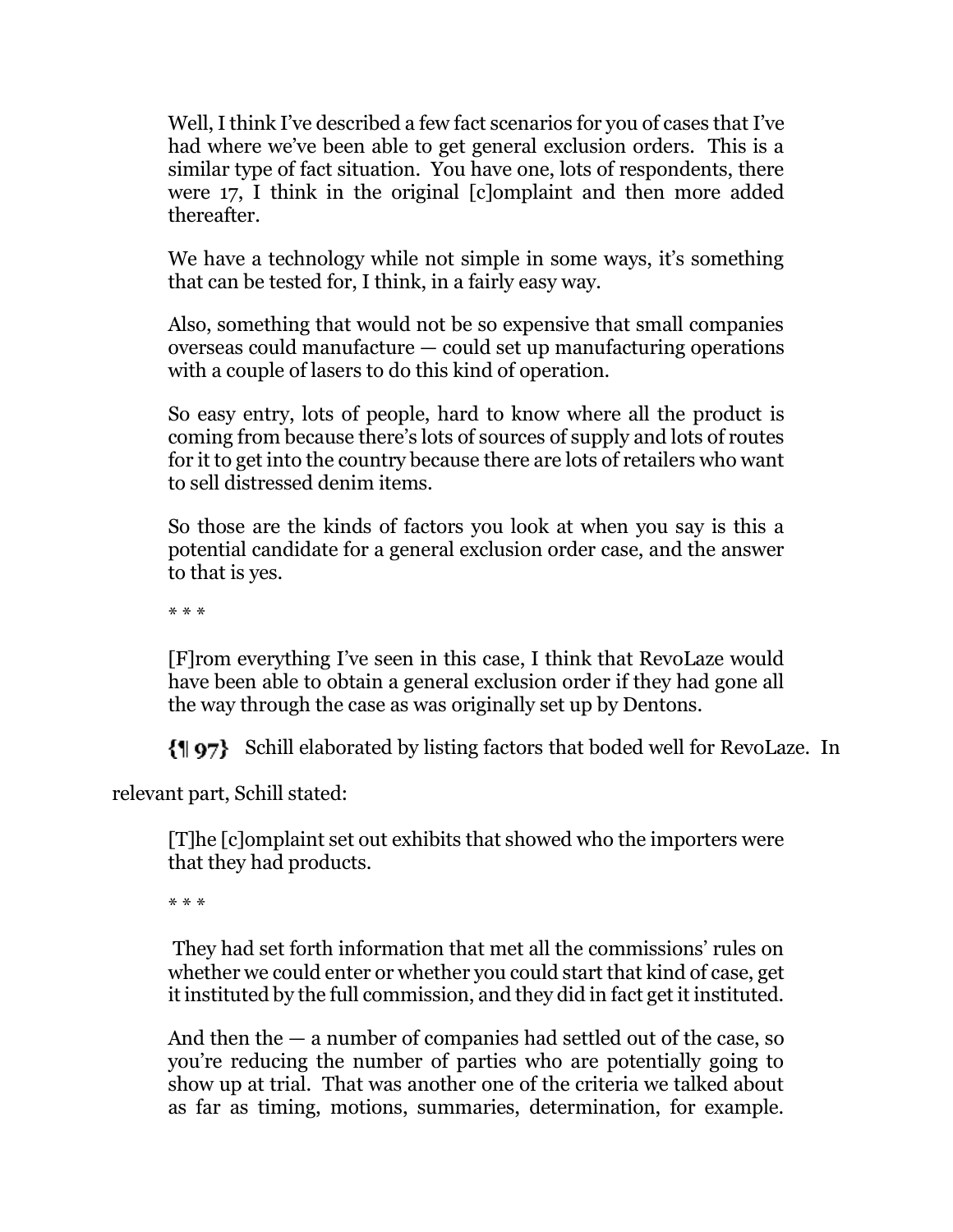Made it easier to do something like that to have the order, have a general exclusion order issued without going to trial.

So, for those reasons, I think that based on the facts of the case and the style of the product, and that sort of thing, that there were lots of reasons why you'd think that this case would be successful.

Here, the jury heard testimony of the above ilk, from an expert witness of Schill's background and experience, which was ostensibly pivotal in them concluding that RevoLaze would have obtained a GEO, if not for Dentons US' disqualification. Significantly, Schill testified that RevoLaze's case mirrored the fact situation of cases that he had conducted, which resulted in the plaintiffs getting a GEO. Schill testified that like the other cases, RevoLaze had a lot of respondents, had technology that could be easily tested and had technology that was not overly expensive. All factors that allowed small companies overseas to quickly set operations to make infringing products. In addition, RevoLaze's case presented a situation where the infringing products enjoyed easy entry into the United States.

Schill testified that RevoLaze had set forth information that met the rules of the ITC commission to get the case instituted and that RevoLaze had in fact managed to get the case instituted by the full commission. Schill found it significant that several companies had settled out of the case, which reduced the number of respondents that would have appeared for trial. Based on the facts of the case, Schill concluded that RevoLaze would have been successful in obtaining a GEO.

The path outlined above illustrates that RevoLaze presented evidence that satisfied the case-within-a-case burden by presenting testimony, including Hogge's admissions, going to the very heart of the evidence that would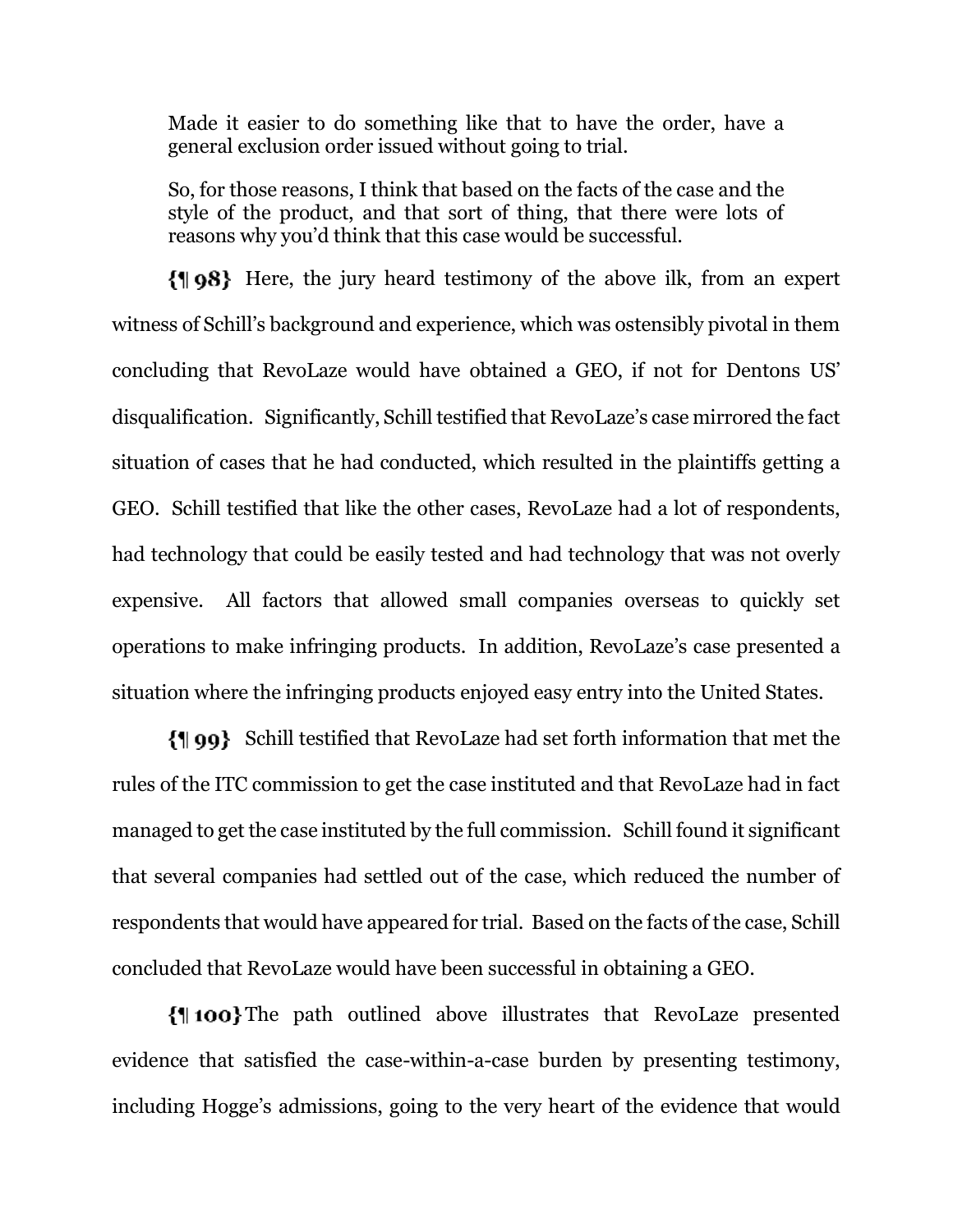have been presented in the ITC to secure the GEO. Based on the foregoing discussion, after construing the evidence most strongly in favor of RevoLaze, we find the evidence presented was legally sufficient to satisfy the case-within-a-case burden of proving by a preponderance of the evidence that they would have been successful in obtaining a GEO, had Dentons US not been disqualified.

Nonetheless, Dentons US argues the trial court failed to properly instruct the jury regarding the element of proximate cause.

A trial court is obligated to provide jury instructions that correctly and completely state the law. *Simbo Props. v. M8 Realty, L.L.C.,* 8th Dist. Cuyahoga No. 107167, 2019-Ohio-4361, ¶ 18, citing *Cromer v. Children's Hosp. Med. Ctr. of Akron*, 142 Ohio St.3d 257, 2015-Ohio-229, 29 N.E.3d 921, ¶ 22, citing *Sharp v. Norfolk & W. Ry.,* 72 Ohio St.3d 307, 312, 1995- Ohio 224, 649 N.E.2d 1219 (1995). The question of whether a jury instruction is legally correct and factually warranted is subject to de novo review. *Id.*, citing *Cromer* at ¶ 22, citing *Estate of Hall v. Akron Gen. Med. Ctr.*, 125 Ohio St.3d 300, 2010-Ohio-1041, 927 N.E.2d 1112, ¶ 26.

In this matter, Dentons US contends the case-within-a-case doctrine requires instructing the jury on the underlying case, and not merely the elements of a legal malpractice case. To that end, Dentons US proposed standard jury instructions for patent cases created by the Federal Circuit Bar Association. The trial court refused and instructed the jury in pertinent part as follows:

If you find Mark Hogge was negligent, you will decide whether his negligence directly caused harm to RevoLaze.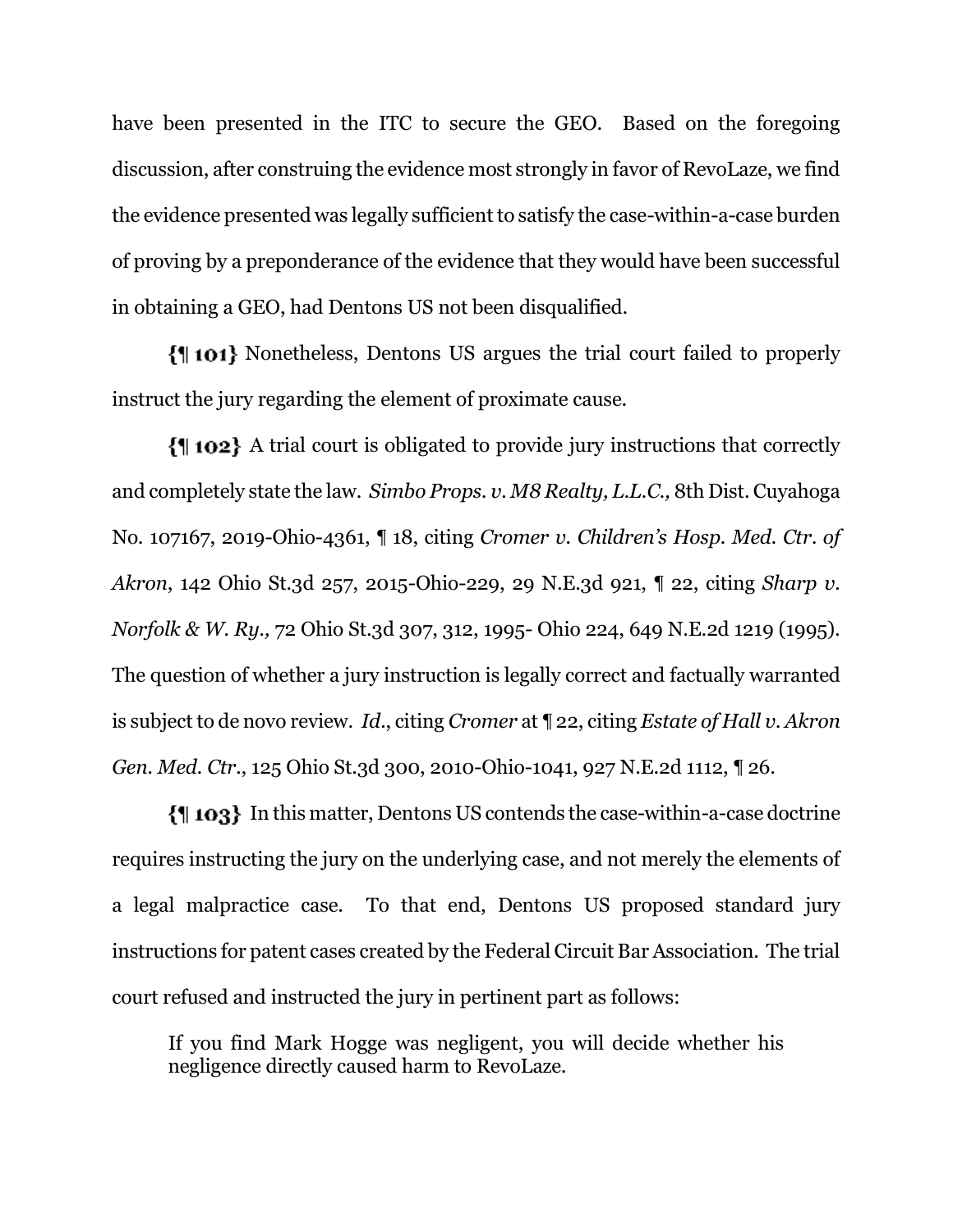Now, here RevoLaze claims Mark Hogge caused four types of injury to it. If you find Mark Hogge was negligent, you must consider each type of alleged loss separately and determine whether RevoLaze proved the alleged loss by the greater weight of the evidence.

\* \* \*

Now, for the harm described in items 1 through 3 above, the instructions given to you already are sufficient.

However, for the harm caused in number 4, the lost licensing revenue that RevoLaze would have received if it had received a general exclusion order in the ITC action, well, Ohio law places an additional requirement on causation. It is this:

Before you can find that this alleged harm was caused by Mr. Hogge's negligence, you must also find that RevoLaze proved by the greater weight of the evidence that it would have succeeded in obtaining a general exclusion order in the ITC action, absent Mark Hogge's negligence. And that RevoLaze would have received additional revenue from new license agreements.

It is worth revisiting that in a legal malpractice action, involving the case-within-a-case doctrine, the Supreme Court of Ohio stated that appellees had the burden of proving by a preponderance of the evidence that but for appellant's conduct, they would have received a more favorable outcome in the underlying matter. *Environmental Network Corp.,* 119 Ohio St.3d 209, 2008-Ohio-3833, 893 N.E.2d 173, ¶ 19.

Here, the trial court advised the jury of the additional requirement of finding that "RevoLaze proved by the greater weight of the evidence that it would have succeeded in obtaining a general exclusion order in the ITC action, absent Mark Hogge's negligence. And that RevoLaze would have received additional revenue from new license agreements." The instructions, herein, comport with the relevant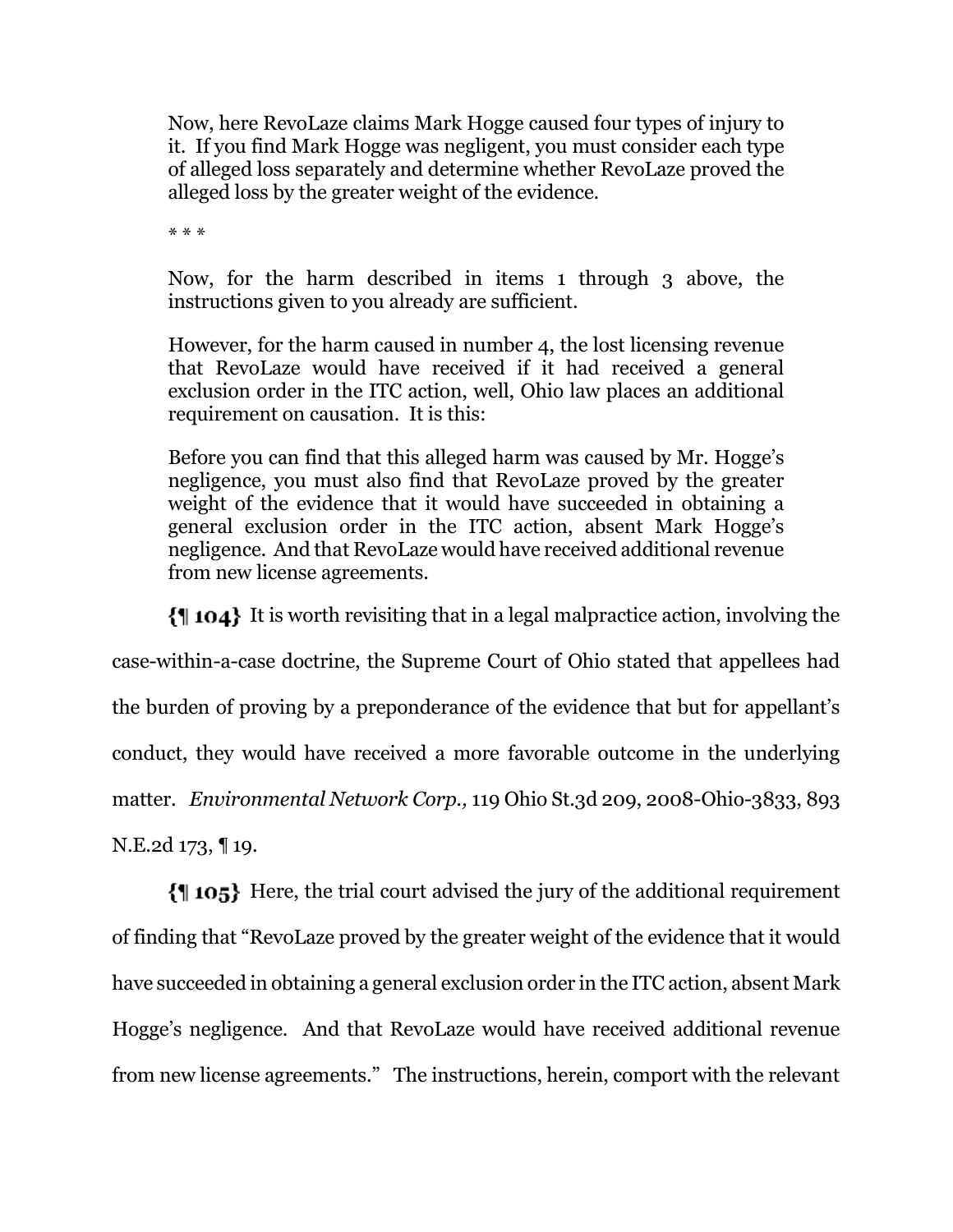advisement necessary to satisfy the case-within-a-case doctrine outlined in *Environmental Network Corp.* As such, we find Dentons US' contention not welltaken.

Finally, Dentons US argues that RevoLaze failed to present legally sufficient evidence of proximate cause of lost licensing damages, because RevoLaze abandoned pursuit of the GEO months after Dentons US was no longer its attorneys.

Relying on *E.B.P., Inc. v. Cozza & Steuer*, 119 Ohio App.3d 177, 694 N.E.2d 1376 (8th Dist.1997), in suggestion of a waiver defense, Dentons US argues that a malpractice plaintiff that settles the underlying case fails as a matter of law to prove proximate cause, unless it can show that the attorney "ma[d]e an error that compromised [the plaintiff's] claim." *Id.* 

However, the facts and circumstances of this case renders Dentons US reliance misplaced. In *E.B.P.*, we also stated:

We do not suggest a settlement of the underlying action always operates as a waiver of a client's malpractice claim against his attorney. A settlement entered into as a result of an attorney's exercise of reasonable judgment in handling a case bars malpractice claim against the attorney. *DePugh v. Sladoje*, 111 Ohio App.3d 675, 676 N.E.2d 1231 (2d Dist.1996). However, a legal malpractice claim is not barred when the attorney has acted unreasonably or has committed malpractice per se. *Id.* "When an attorney has made an obvious error which seriously compromises his client's claim, and a settlement is on the table  $* * *$ , the client should not be forced to forego the settlement offer as a condition of pursuing the attorney for malpractice." *Id.* See, also, *Monastra v. D'Amore*, 111 Ohio App.3d 296, 676 N.E.2d 132 (8th Dist.1996) (where attorney's defective representation diminishes client's ability to reach a successful settlement or to succeed at trial, the settlement of the action should not imply a waiver of client's right to file legal malpractice action against attorney).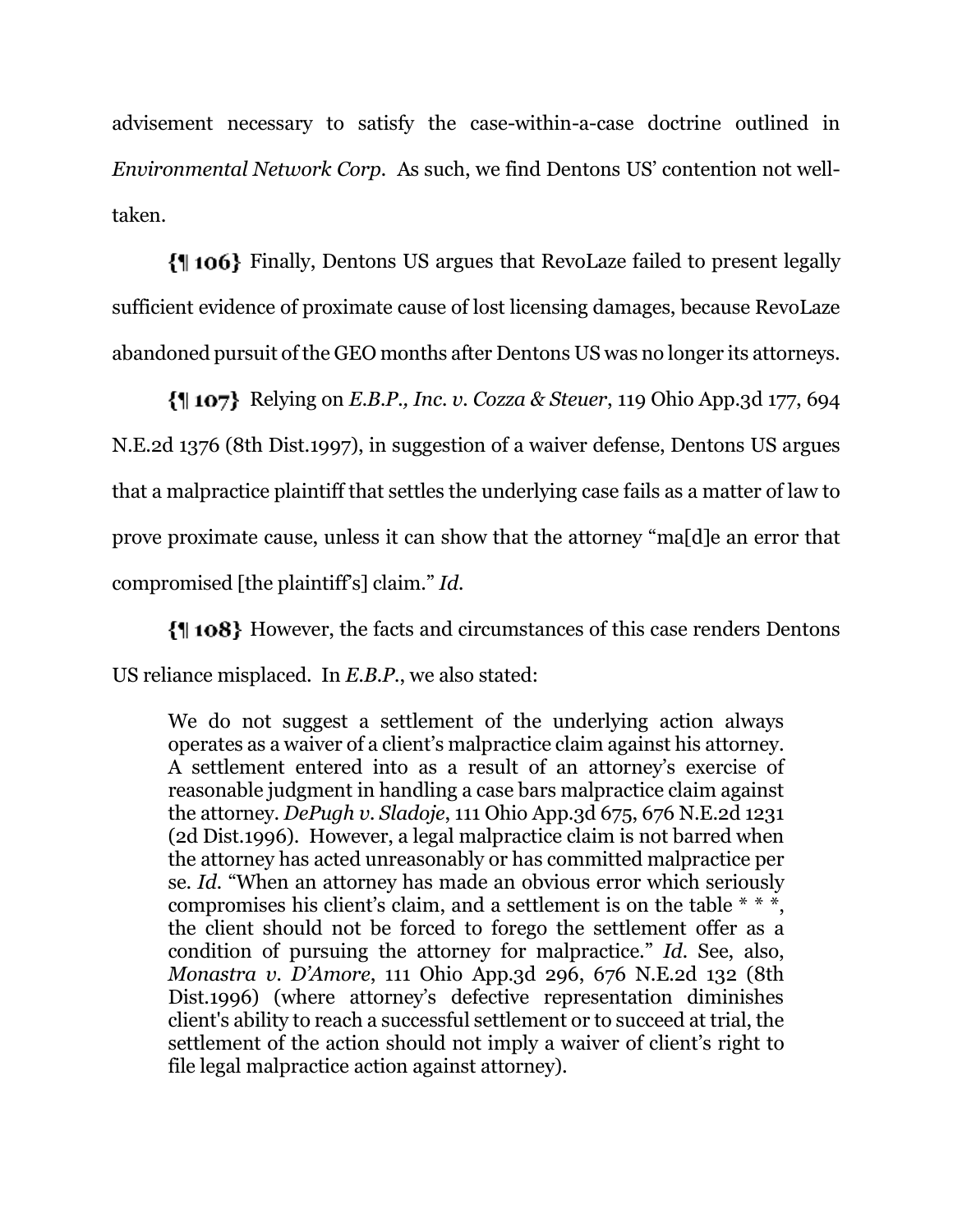*Id.* at 182*.*

Here, unlike *E.B.P.,* RevoLaze's decisions to terminate the ITC campaign and settle with various respondents was driven by the devastating impact of Dentons US disqualification. We note, the record reveals that at the time the disqualification order was issued, Dentons US had been involved in the ITC campaign for approximately 433 days, had billed \$2.7 million in legal fees, and \$800,000 in expenses out of the budget for the first phase of the Funding Agreement. Yet, as previously mentioned, a significant amount of work was still unfinished to prepare for the hearing to secure the GEO. Dr. Costin testified that with mounting fees, he was facing a "black hole" of debt and could not go any further.

Although Dentons US argues that RevoLaze could still have pursued the GEO, Hogge testified as follows:

Q. Do you recognize the bottom email from you?

A. Yes.

\* \* \*

Q. So this is after you told Dr. Costin about the disqualification order, correct?

A. Yes.

Q. And in the third paragraph, last sentence, you say, Darryl is fighting for working capital now to keep his company going, correct?

A. Yes.

Q. So, at this time, you knew that RevoLaze was fighting for working capital?

A. After the disqualification order?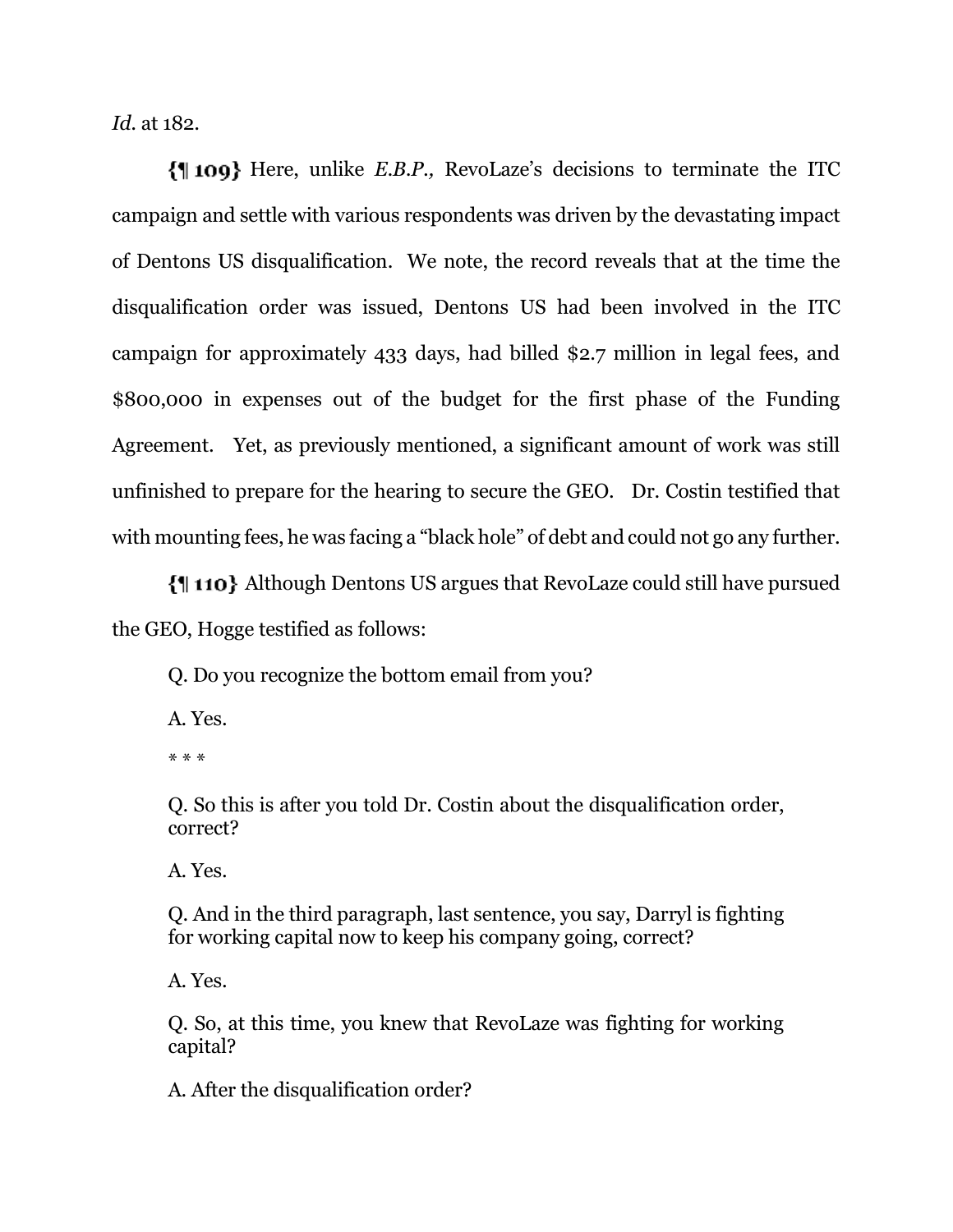Q. Yes.

A. He told me that.

Q. You were aware of it?

A. After the disqualification, I thought the question was when it came down, did I know. I didn't know until after.

Despite Dentons US present contentions, they were aware that RevoLaze was not able to continue pursuing the GEO. By Hogge's own admission, Dr. Costin was fighting to keep RevoLaze alive. As such, RevoLaze's decision to terminate the ITC litigation or settle with various representatives is unlike *E.B.P.* and does not constitute a waiver.

Following our review of the record, we find that RevoLaze simply could not pursue the ultimate objective of obtaining the GEO, after Dentons US was disqualified. As such, we find Dentons US contention not well-taken.

Accordingly, we overruled the second assignment of error.

## **Legal Malpractice – Lost Licensing Damages**

In the third assignment of error, Dentons argues the trial court erred by denying the JNOV on the claim for lost licensing damage.

A plaintiff seeking damages in a legal malpractice case must show that the alleged malpractice caused the damages. *Fabec v. Frederick & Berler, L.L.C.,* 8th Dist. Cuyahoga No. 110562, 2022-Ohio-376, ¶ 22, citing *Montali*, 8th Dist. Cuyahoga No. 80327, 2002-Ohio-2715, at ¶ 37. In addition, the evidence must establish a calculable financial loss because one of the essential elements of a legal malpractice claim is a causal connection between the conduct complained of and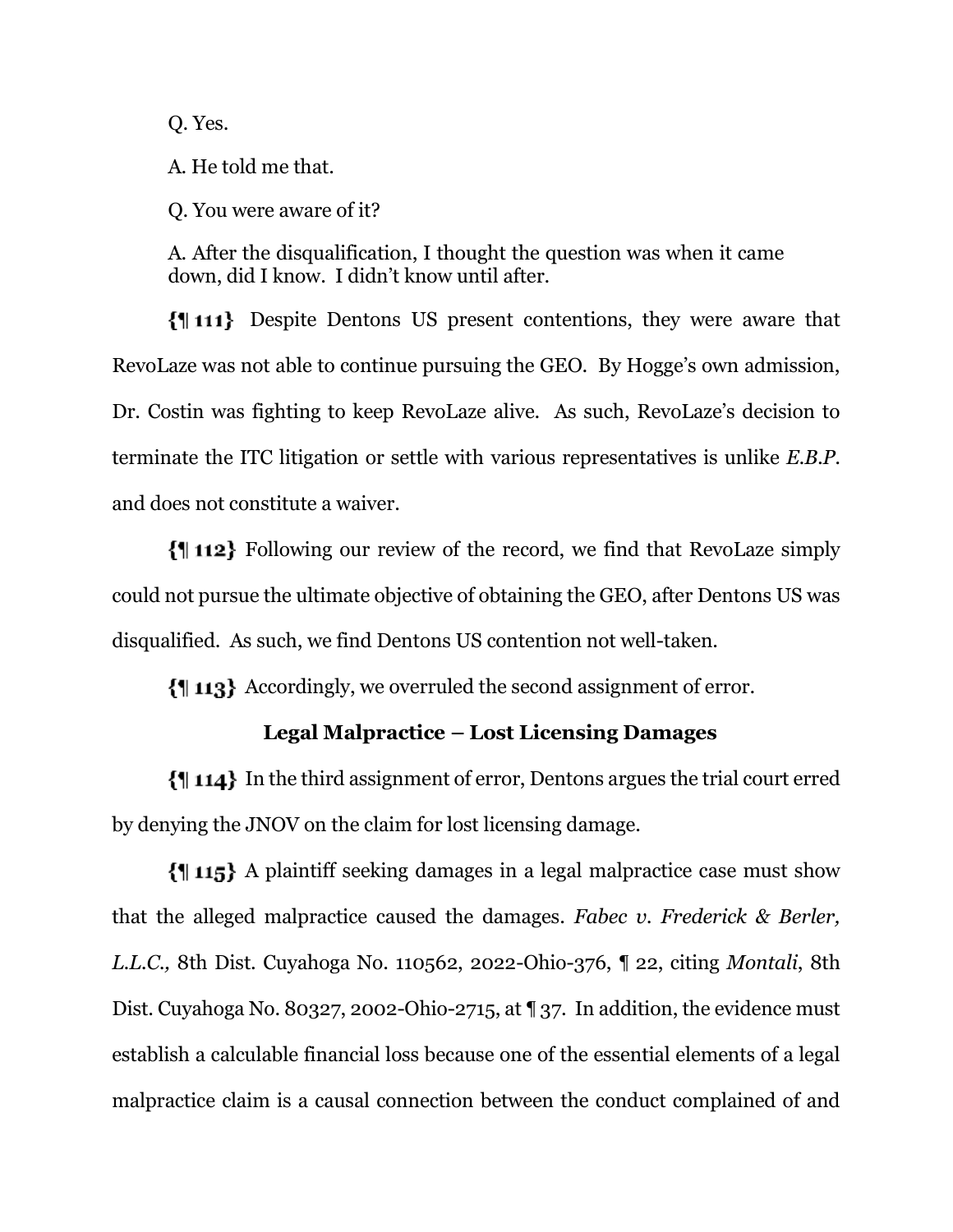resulting in damage or loss. *DeMeo v. Provident Bank*, 8th Dist. Cuyahoga No. 89442, 2008-Ohio-2936, ¶ 61, citing *Nu-Trend Homes v. Law Offices of DeLibera, Lyons & Bibbo*, 10th Dist. Franklin No. 01AP-1137, 2003-Ohio-1633, ¶ 42.

Within this assignment of error, Dentons US argues that RevoLaze failed to satisfy the claim for lost-licensing damages. Redeploying a previous argument, Dentons US contends RevoLaze remains able to pursue licensing revenues through further litigation.

As we have previously discussed, RevoLaze presented evidence that the disqualification seriously compromised the company's quest for a GEO. In the previous segment, we concluded, from the evidence presented, that RevoLaze was not financially able to pursue the GEO following Dentons US' disqualification. Dentons US' contention also ignores the significant cost and time involved in pursuing a GEO, plus the futility due to the limited life span of patents.

In addition, although RevoLaze was able to settle with various respondents, the record reveals that Dentons US' disqualification negatively impacted RevoLaze's negotiating posture, and the resulting settlements did not create the risks of double recovery. Expert witness, Krupka, opined that Dentons' disqualification totally disrupted RevoLaze's ability to negotiate licensing agreements with the respondents. Specifically, stating:

And if you can put yourself in the shoes of one of the respondents who is going to start negotiating a license with RevoLaze, and RevoLaze is suddenly in disarray. They now have new attorneys that don't really know the history of the case. They're scrambling to try to catch up and work on this stuff and if I'm one of the respondents, I'm thinking, hmm,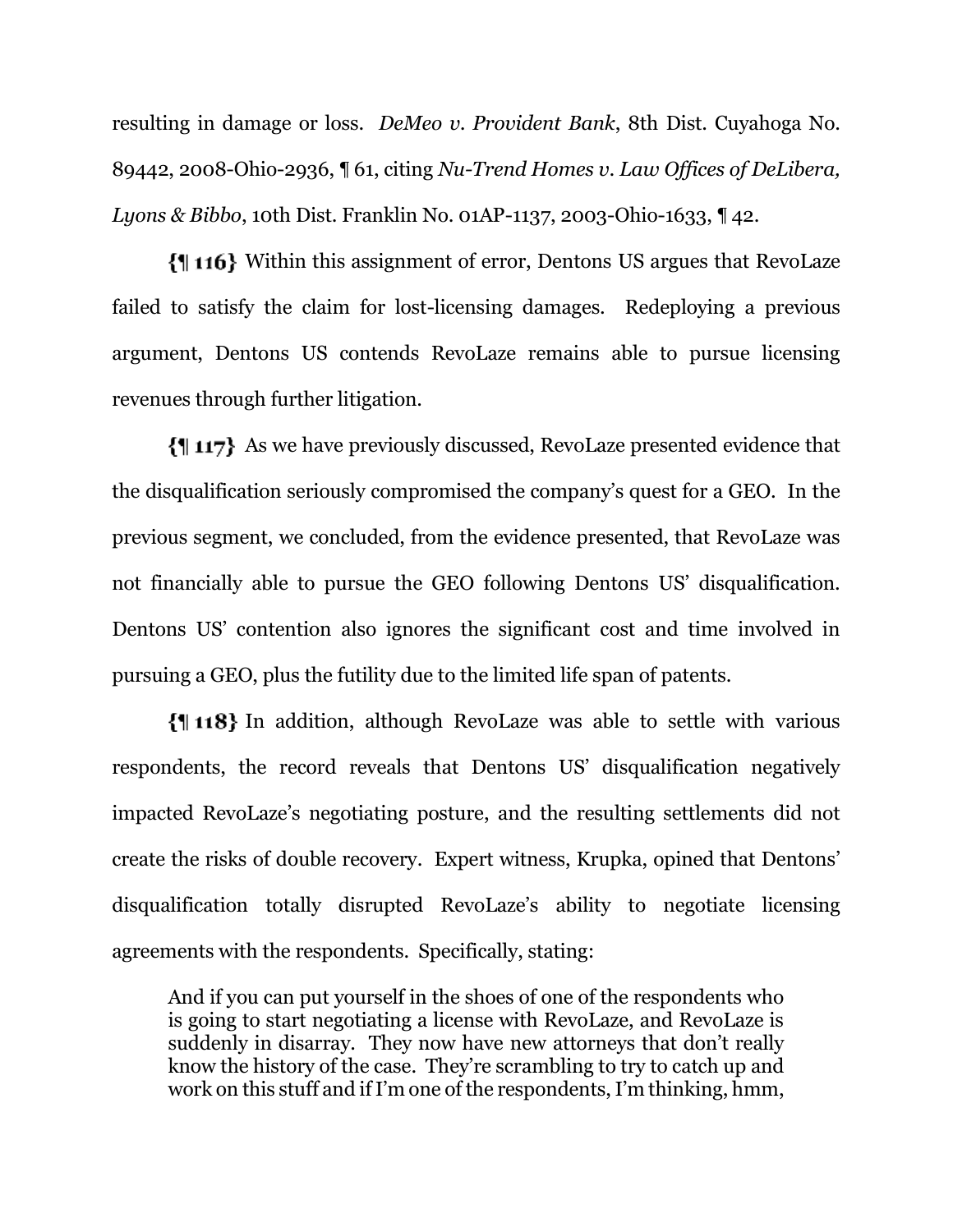maybe I can get the cheaper deal now or maybe the case will all fall apart and we won't be able to do a trial, so I'm going to hold out. And, based on what I've read of the people who were involved in the licensing negotiations after that, that's pretty much exactly what happened.

Here, RevoLaze presented sufficient evidence for the jury to find that disqualification of Dentons US compromised both the ability to pursue the GEO and to negotiate settlement with any semblance of leverage. As such, we find Dentons US' contention not well-taken.

Within this assignment of error, Dentons US argues that RevoLaze failed to satisfy the claim for lost-licensing damages because its proof of damages rested solely on the testimony of its expert witness Justin Lewis ("Lewis"), which Dentons US claim was erroneous, contained unwarranted assumptions, and was unduly speculative.

 $\{\parallel 121\}$  In Ohio, the plaintiff carries the burden of proving the lost-profit damages, the difference between the price plaintiff would have received under the contract less the expense of performance that was saved because of the breach. *Gerber v. Riordan*, 2012 U.S. Dist. LEXIS 135379 (N.D. Ohio, Sept. 21, 2012), ¶ 11, citing *Kosier v. DeRosa*, 169 Ohio App.3d 150, 158, 2006-Ohio-5114, 862 N.E.2d 159 (2006). Damages are not recoverable beyond an amount that can be established with reasonable certainty. *Id.*, citing *Knott v. Revolution Software Inc.*, 181 Ohio App.3d 519, 529, 2009-Ohio-1191, 909 N.E.2d 702 (2009) (citing *Acoustic Marketing Research, Inc. v. Technics, L.L.C.*, 198 P.3d 96 (Colo.2008)).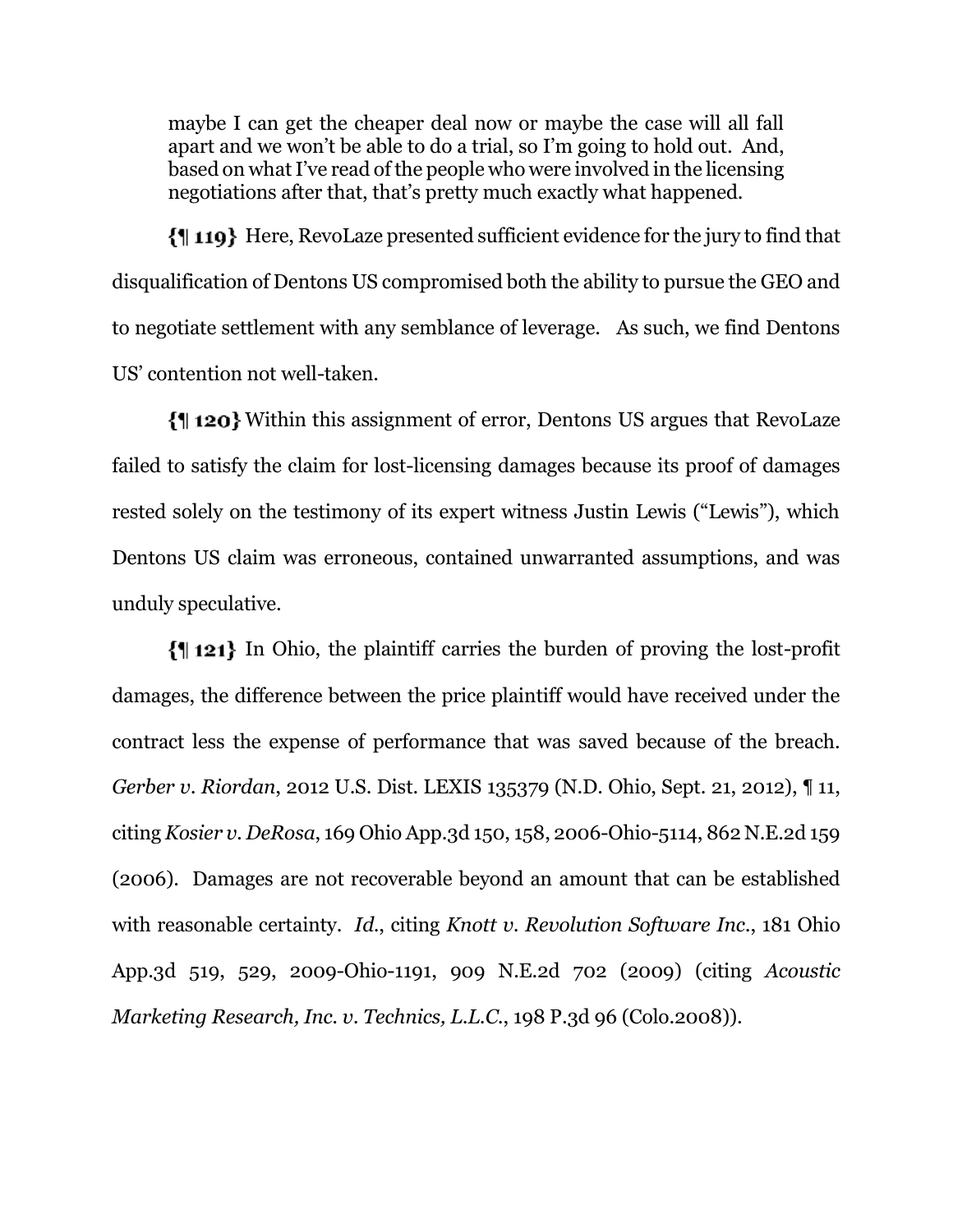In this matter, RevoLaze hired damage expert Lewis to determine and calculate the economic damages. Although Lewis testified about the process he utilized to calculate the four categories of claimed damages RevoLaze alleged, Dentons US primarily focuses its arguments on the calculations relative to the lost licensing damages stemming from not acquiring the GEO.

In this respect, Lewis opined that if RevoLaze had obtained the GEO, it would have been able to license a total of 80 percent of the U.S. laser abraded denim market and based on royalty rates of between 10 cents and 15 cents per unit, RevoLaze would have generated between \$26 million and \$39 million in royalties. Dentons US characterizes the opinion as mere assumptions and too speculative to satisfy RevoLaze's burden of proof.

However, Lewis detailed the methodology he utilized to determine the damages. First, Lewis had to determine the U.S. market share of denim units coming into the U.S. that would be subject to the GEO. Lewis conferred with industry experts, one of whom, Ken Kiser ("Kiser"), testified at trial. Lewis also reviewed research reports, WiseGuys Consulting ("WiseGuys"), as well as data from QYR Consumer Goods Research Global Denim Fabric Professional Survey Report.

 $\{\parallel 125\}$  The research revealed that 1.3 billion units came into the U.S. in 2016, 1.4 billion in 2017 and industry experts projected a growth rate of 8.9 percent through 2021, the end of the patent. Lewis testified that further research indicated that a growth rate of 8.9 percent was a reasonable projection to determine how many units would be imported into the U.S. and subject to the GEO.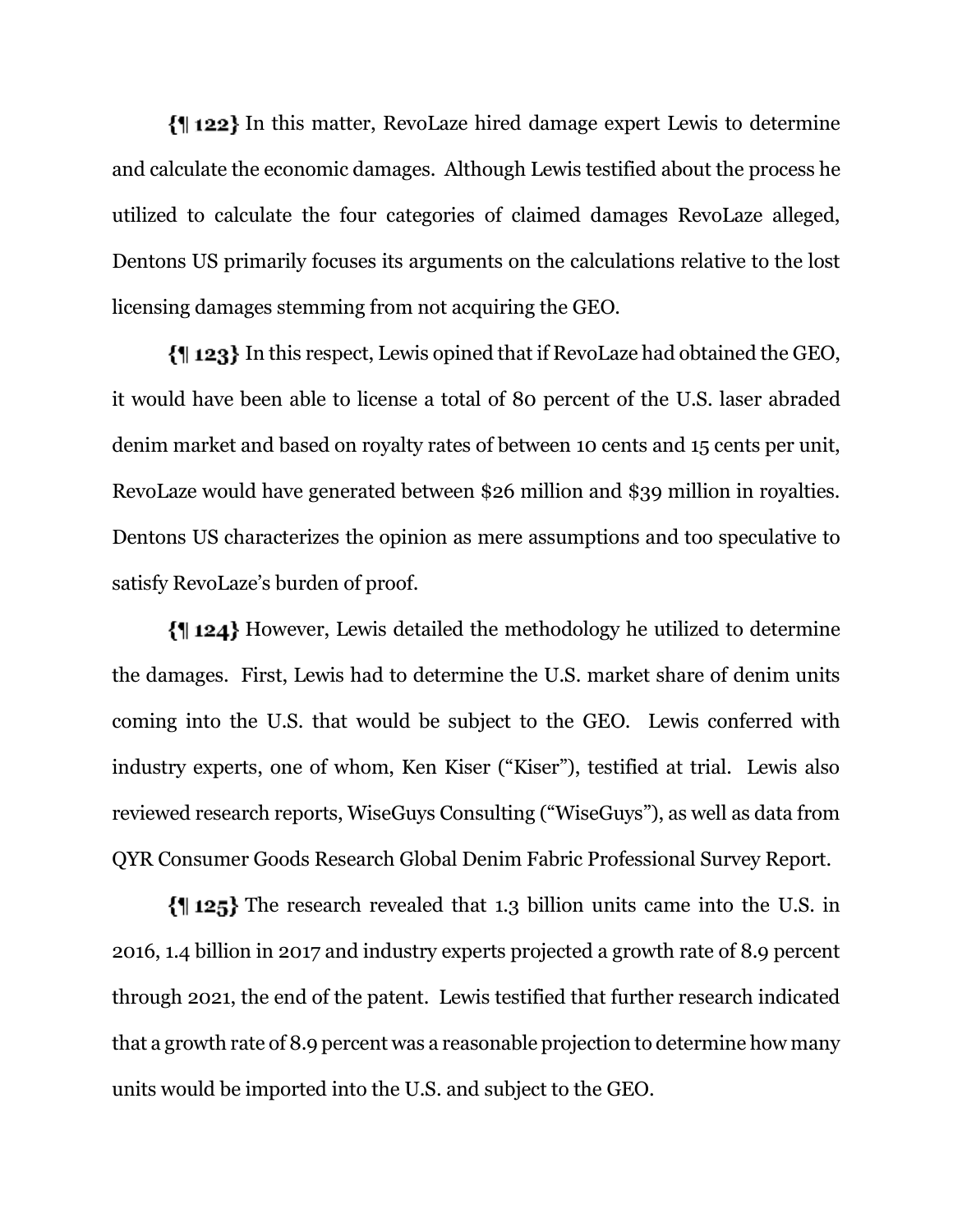Second, Lewis had to determine what percentage of the denim units coming into the U.S. were laser abraded. Lewis again consulted with industry experts and reviewed reports. WiseGuys estimated that 27.5 percent of the worldwide denim market consisted of laser abraded products in 2017 and another article indicated that by 2020, that number would be as high as 50 percent. Lewis testified he utilized both figures as baselines to calculate the compound annual growth-rate to determine that four billion units would be laser abraded items through 2021.

Third, Lewis determined how much of the U.S. denim market RevoLaze would have been expected to license if the GEO had been obtained. Lewis testified that it would be atypical to get 100 percent of a market like denim, "because there are large [companies] and there are smaller [companies] and the smaller [companies] are too small to try to go after." Lewis looked at the larger companies and after detailed discussions with industry experts determined that it would be reasonable to expect that RevoLaze would have been able to license 80-85 percent of the market if they had obtained the GEO.

Lewis decided to apply the lower end of the range, 80 percent, which he considered to be very conservative. Lewis stated he settled on an 80 percent expectancy through what he termed a "bottom-up approach," focusing on the larger company's market share and found that expectation reasonable. Again, Lewis testified he took comfort in the 80 percent expectation after considering that RevoLaze had managed to license about 50 percent of the market without a GEO.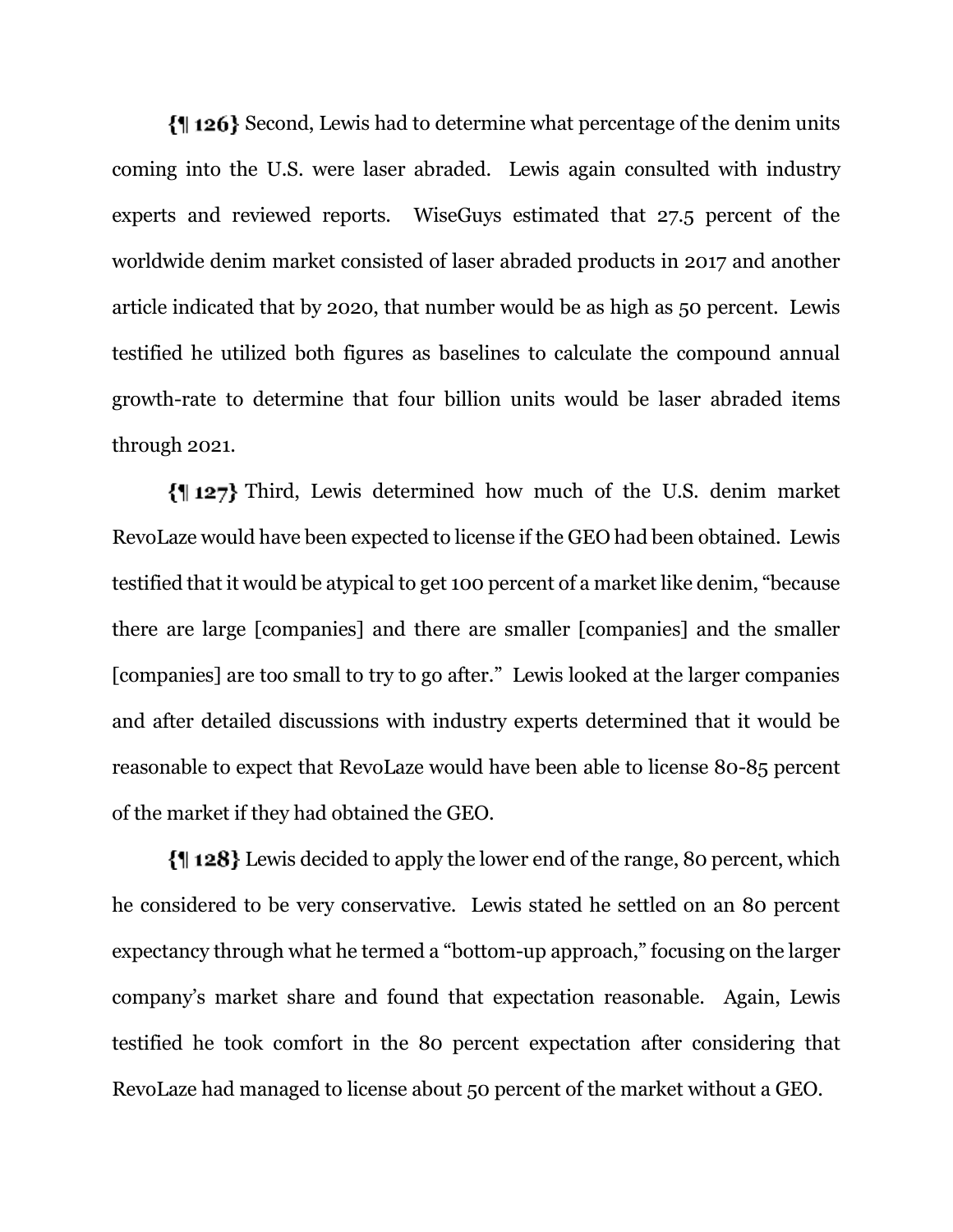Fourth, Lewis subtracted the units already licensed by RevoLaze from the 80 percent potential units that could be licensed with the GEO. Lewis stated that when he was privy to the per-unit rate for manufacturers that already had a license agreement with RevoLaze, he made the deduction based on the actual units under license. While in cases where it involved a lump sum royalty or where the per unit figure was unavailable, Lewis deducted the market share. Lewis stated, "[s]o, for example, for Levi's, the industry reports indicated that Levi's had 11.4 percent market share, so instead of deducting based on their royalty reports, I wiped out 11.4 percent of the U.S. market for laser-abraded garments."

Fifth, Lewis determined the appropriate royalty rate per unit. To do that, Lewis evaluated the license agreements RevoLaze had already negotiated, dividing them in three categories namely: (1) pre-disqualification, which revealed that the largest companies, Levi's and VF, were getting the best rates of 15 cents to 40 cents per unit; (2) post-disqualification, wherein new firms were trying to settle, and rates would drop to between 10 cents and 25 cents per unit, but cluster around 10 cents per unit; (3) post-ITC, wherein the rates were consistently around 10 cents per unit, sometimes 15 cents or 20 cents, depending on the party.

Sixth, Lewis then applied royalty rates of between 10 cents and 15 cents per unit to the unlicensed denim units to arrive at the lost royalty results of \$53.7 million to \$80.5 million. Lewis testified that even though he used very conservative assumptions, there would still be some uncertainty when doing projections. To account for a measure of uncertainty, Lewis calculated the discount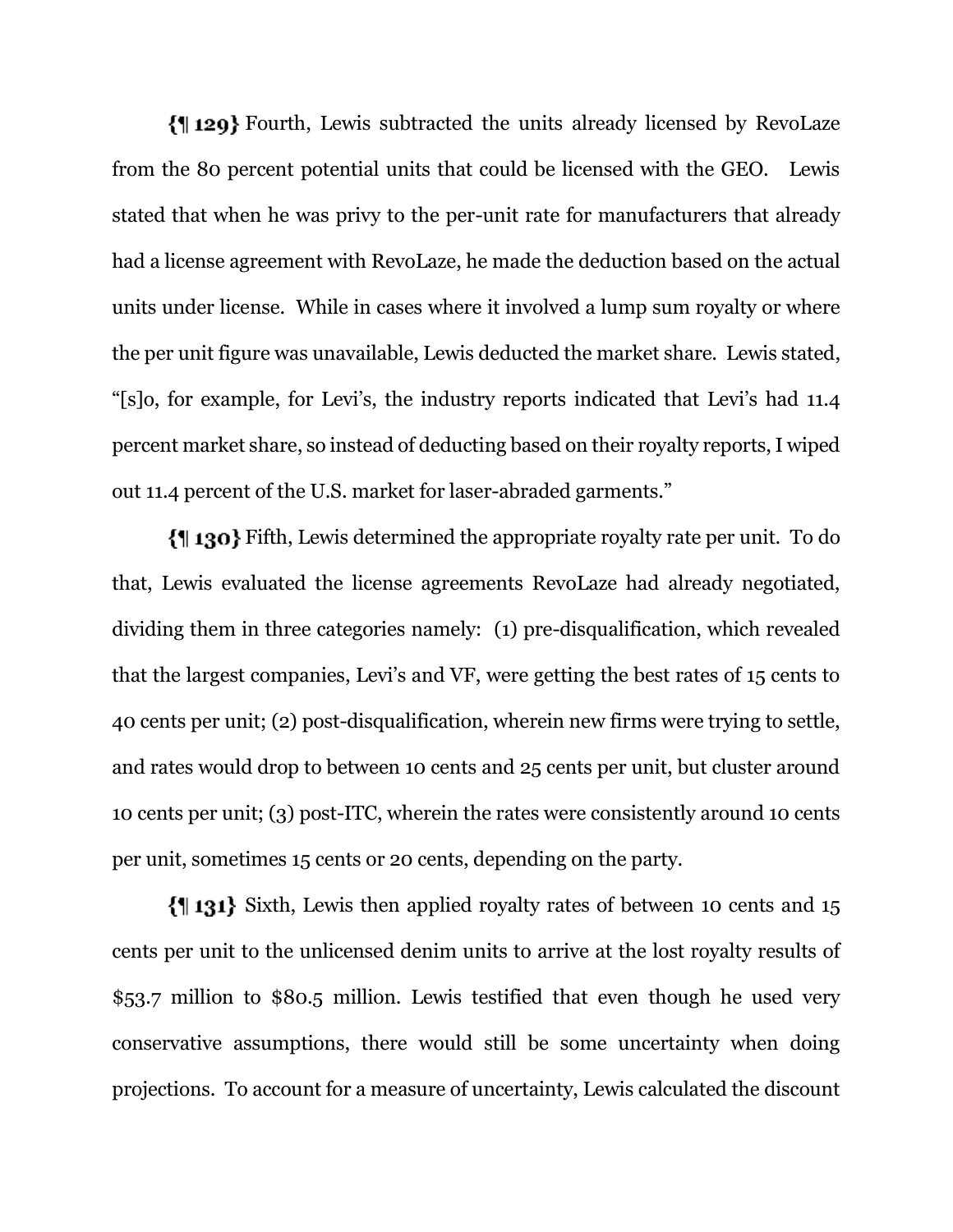rate back to the date of the disqualification. Lewis employed what is called "risk adjusted hurdle rates," which are rates based on the kinds of risks involved in deploying technology into markets that venture capitalists would expect to receive. Lewis determined that because RevoLaze's technology was being introduced into a well-known, well-understood industry, such as denim, he concluded that RevoLaze fell in the low-risk category of 20-30 percent. Lewis then applied a 20 percent discount rate.

Seventh, utilizing a 20 percent discount rate, Lewis arrived at \$26,186,891 in present value of lost royalty at ten cents per unit and \$39,280,337 in present values of lost royalty at 15 cents per unit. Lewis stated "by applying this 20 percent discount rate, we went from \$80 million in lost royalties down to 40. We went from \$53 million down to 26. So, this discount rate cut those lost royalties in half to account for any remaining risks in achieving them."

Despite the detailed explanation Lewis presented, which we have summarized above, Dentons US claims the expectation that RevoLaze could license 80 percent of the U.S. denim market underscores the speculative nature of Lewis' opinion. However, we note, Lewis was confident in the projection of the 80 percent expectation after considering that RevoLaze had managed to license about 50 percent of the market without a GEO. Arguably, RevoLaze having captured 50 percent of the market, albeit under less than favorable terms, without a GEO, capturing another 30 percent of the market would not be unrealistic with a GEO.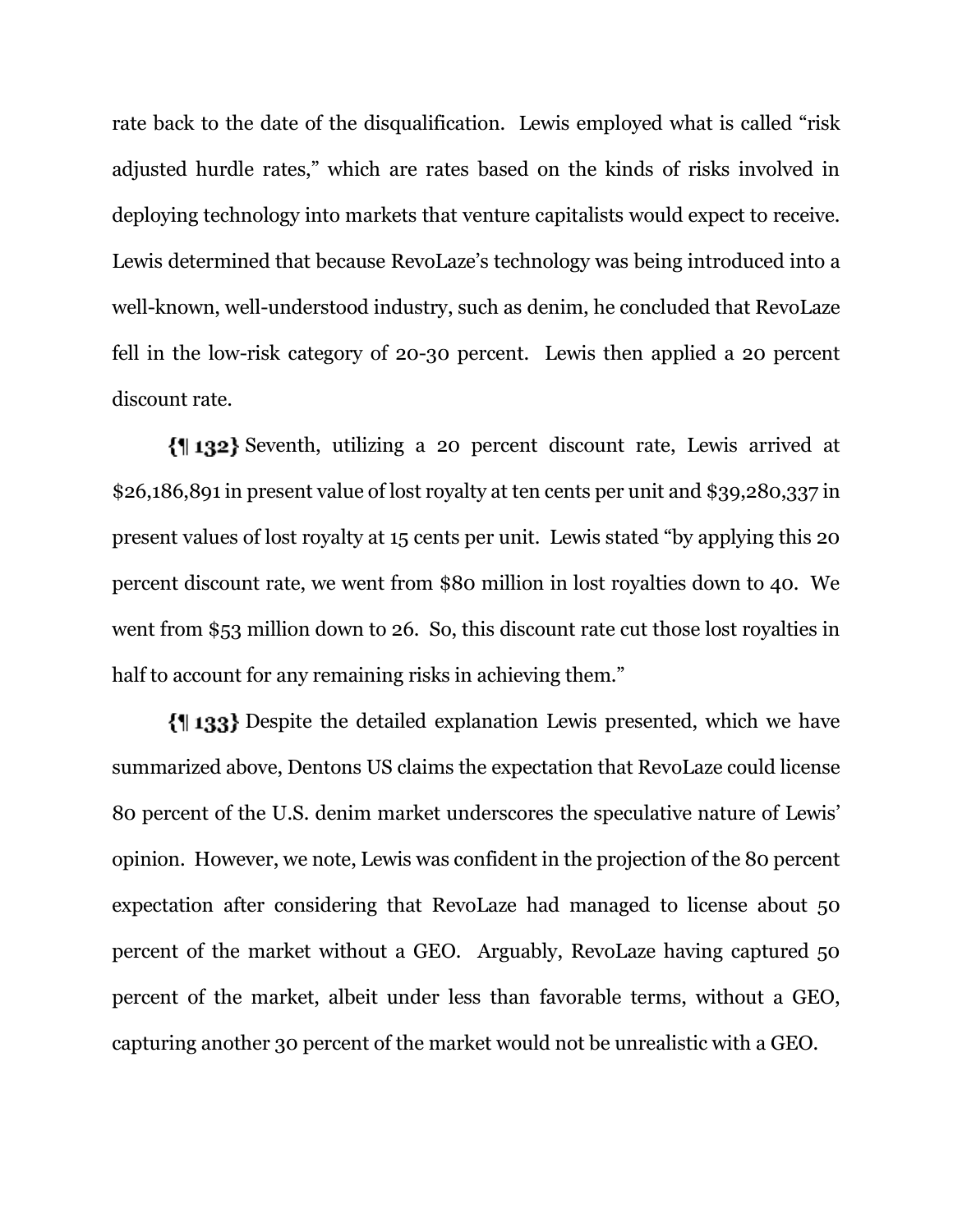Denim industry expert, Kiser, who worked for several major brands and mills, including American Eagle Outfitters, JC Penney, and Jones Apparel, over a period spanning 27 years, testified that if Revolaze had a GEO, they could expect to license most of the industry within a few months of obtaining the order. Kiser testified that denim importers, particularly the major companies, would not risk the significant penalties, litigation costs, damages, and reputational harm by importing infringing products, if Revolaze had a GEO.

Significantly, Lewis testified that when Dentons US' damage expert, Robert Brlas ("Brlas") questioned the WiseGuy's data, and suggested Euromonitor as a better source for estimating the market, Lewis did calculations based on the Euromonitor's data. Lewis noted that although Euromonitor focused only on the U.S. jeans industry and although Brlas did not make any calculations, he ran the report through his module. Lewis adjusted the Euromonitor data to account for nonjeans denim garment, which was covered in WiseGuys and used the same assumptions as Brlas.

Lewis testified about the results as follows:

So using the Euromonitor data, at 10 cents a unit, you get \$23,049,769 and if you use the 15 cents royalty rate you get \$34,574,645.

So what you'll see is even using the Euromonitor report, what [Brlas] thinks is better data, and even making only a five percent adjustment for non-jeans, you would basically get damages that are very similar and within the same range as you get from data I had originally relied.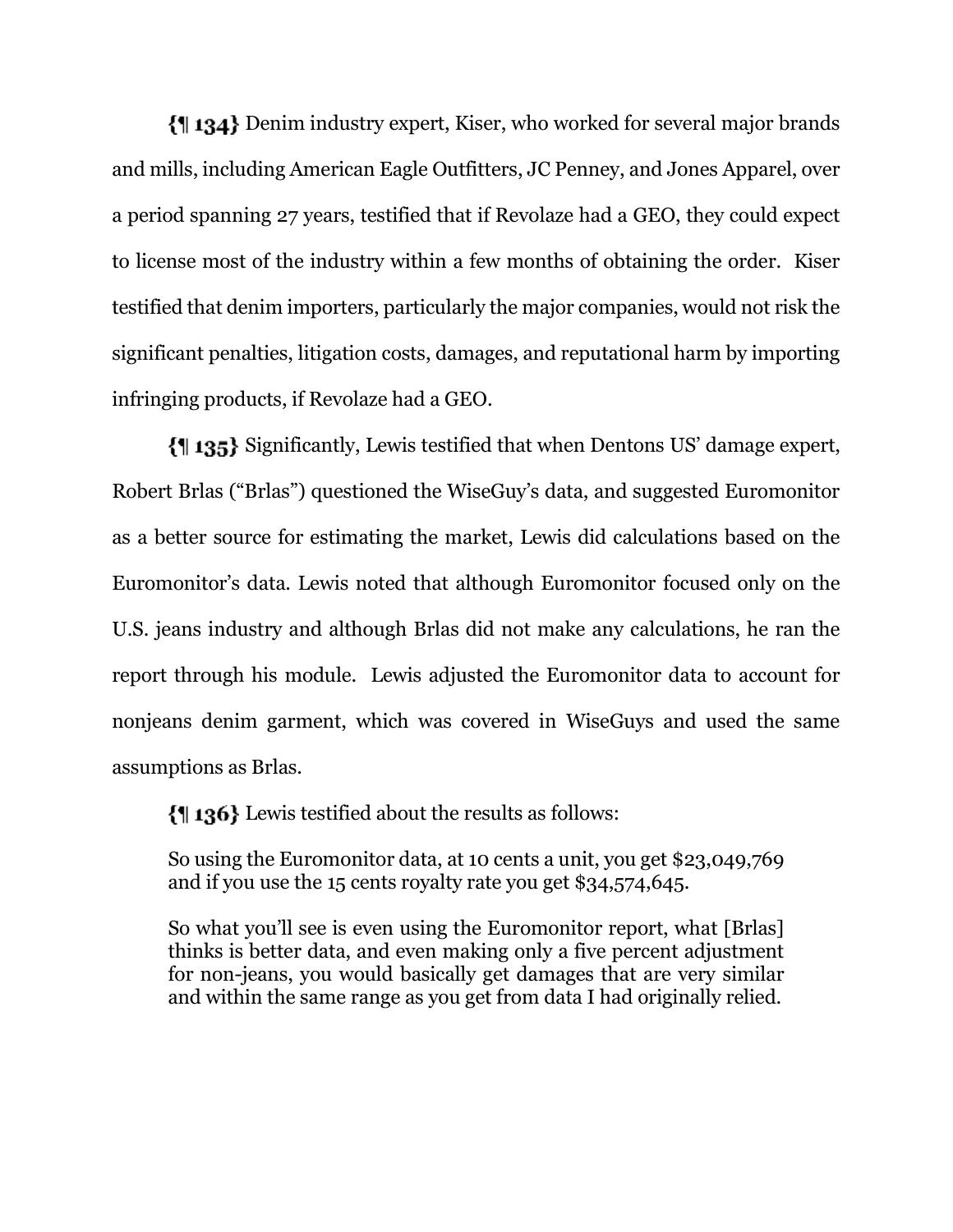Here, where the assumptions of Dentons US' damage expert substantially correlates to that of RevoLaze's, we cannot consider Lewis' calculations speculative.

Finally, Dentons US argues the 80 percent market share projection was speculative and should have been excluded because it relied on the withdrawn opinion of another expert.

In Ohio, the information upon which an expert may rely includes a review of applicable treatises, formal classes, discussions with colleagues, books of science, and information gained from other experts in the field. *Werts v. Goodyear Tire & Rubber Co.*, 8th Dist. Cuyahoga No. 91403, 2009-Ohio-2581, ¶ 31, citing *Limle v. Laboratory Corp. of Am.*, 137 Ohio App.3d 434, 738 N.E.2d 890 (10th Dist.2000). An expert may also draw upon knowledge gained from other experts in the field, whether this knowledge was communicated orally or in writing. *Id*., citing *State v. Echols*, 128 Ohio App.3d 677, 716 N.E.2d 728 (1st Dist.1998).

We stated previously that Lewis conferred with industry experts, one of whom was Kiser, also reviewed industry research reports, such as WiseGuys, as well as data from QYR, to formulate his calculations and projections. Our review of the record indicates that Lewis laid the proper foundation before testifying about how he arrived at the 80 percent market share figure. In addition, Lewis was crossexamined on the matter. Further, we have found herein that the 80 percent figure was not speculative and found significant that when employing Dentons US' own